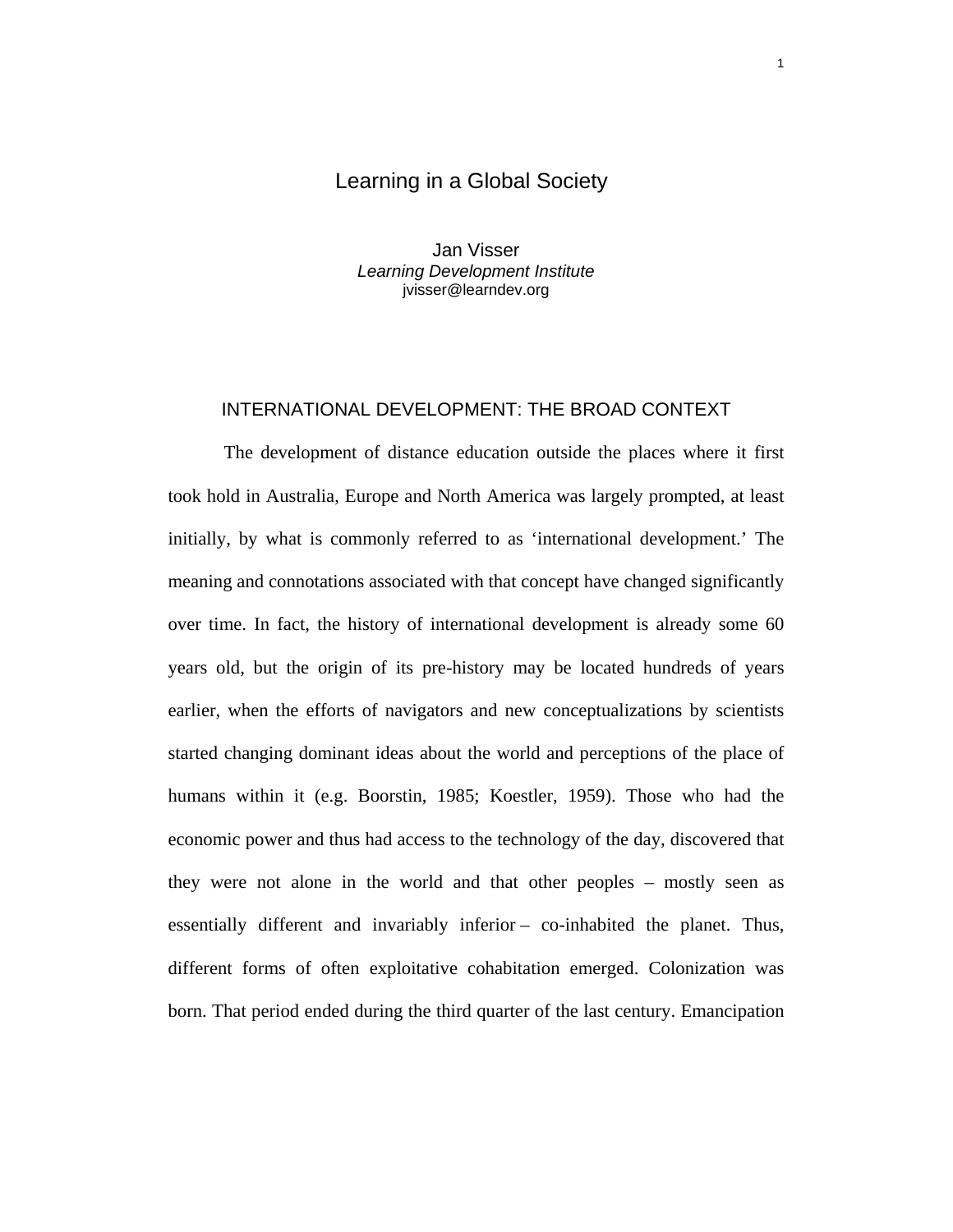and decolonization, largely driven by the formerly oppressed, led to the recognition among those who eventually relinquished power that not everything in the world was right. In fact, it laid bare great inequalities that conflicted with long held moral convictions – convictions that had, until then, been solely applied (and even then only partially) to the societies of those who held the convictions. Such inequalities, it was realized, were immoral and they threatened stability. A new world order was called for.

Initial ideas about development focused on technology transfer. The world was seen as polarized between developed and underdeveloped nations, terms that were later replaced by industrialized and developing nations. A simple rationale lay beneath the development philosophy. Those countries that saw themselves as developed had little to learn from those that required development; contrariwise, the developed nations felt obliged to share their expertise with those whose different state of development was assumed to have resulted from the absence of such expertise. There was thus a formidable urge on the part of some to teach and an assumed great need on the part of hundreds of millions of others to learn. While the development discourse reflecting this philosophy has become more nuanced over the decades, much of its basic assumptions are still very much alive.

The above remarks provide a backdrop for the subsequent discussion of the role of distance education as a contributing factor to attempts to build a better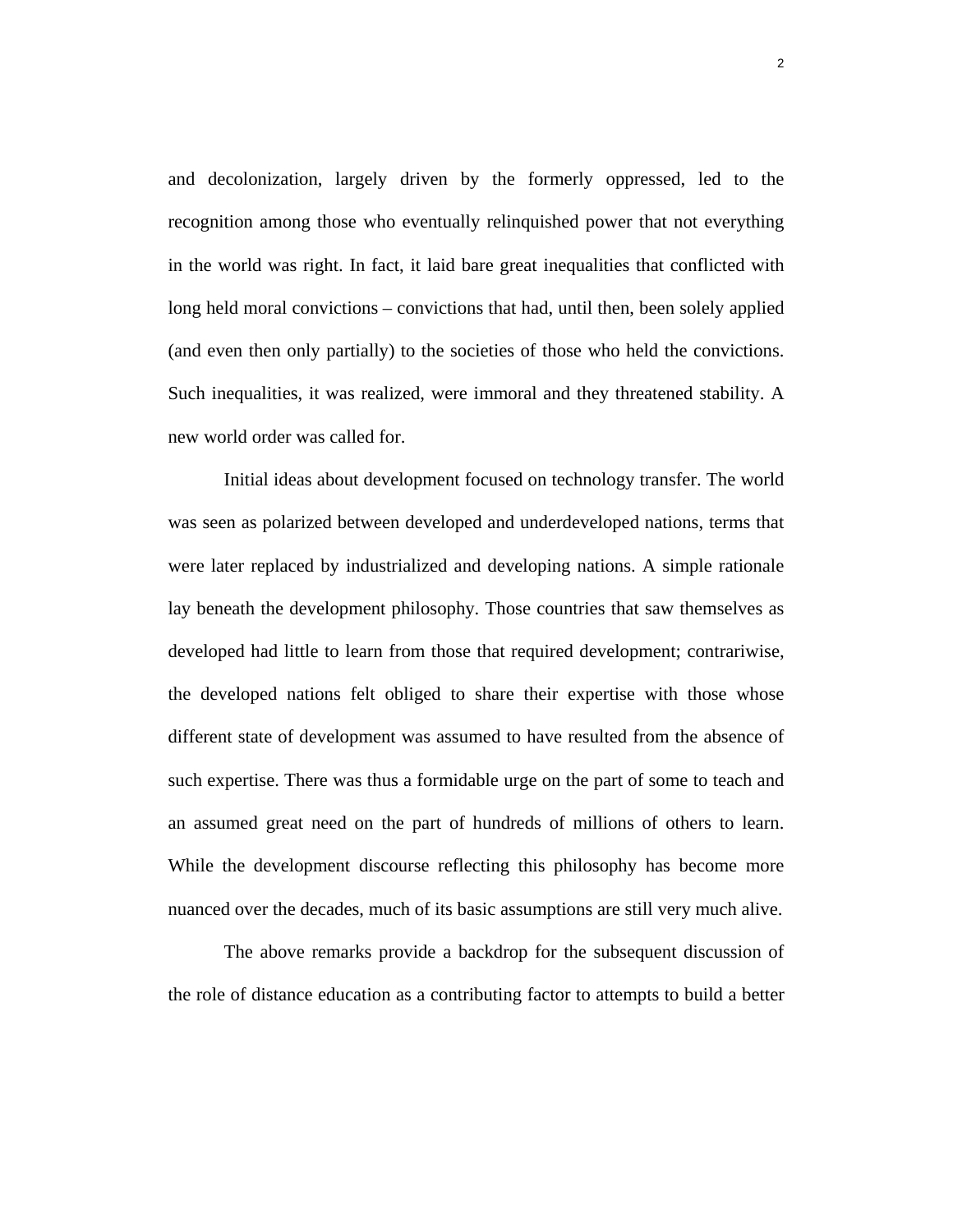world. The following four statements are offered as an advance organizer for that discussion:

- 1) The development effort undertaken over the past 60 years has, to a considerable extent, focused on creating and improving education systems, modeled after those of the industrialized West.
- 2) Educational needs in developing nations (defined as implied by the previous statement) have been so enormous – compared to the available resources – that traditional modalities to meet them could not be but insufficient. The search for alternatives, including distance education, was a natural consequence of this recognition.
- 3) The visions underlying the concepts of development and education tend to explain the world, its history, and the possibilities to shape its future, in linear terms. They furthermore assume that the knowledge systems of the developed world are superior to local or indigenous knowledge systems. The history of international development during the past 60 years justifies questioning the validity of these visions.
- 4) When the international development effort took off, the prevailing global issues and concerns were limited in scope and biased towards the problems that had upset the world during the late nineteen-thirties and early nineteen-forties. It took another half century to discover that the world was infinitely more complex than we had ever thought. A more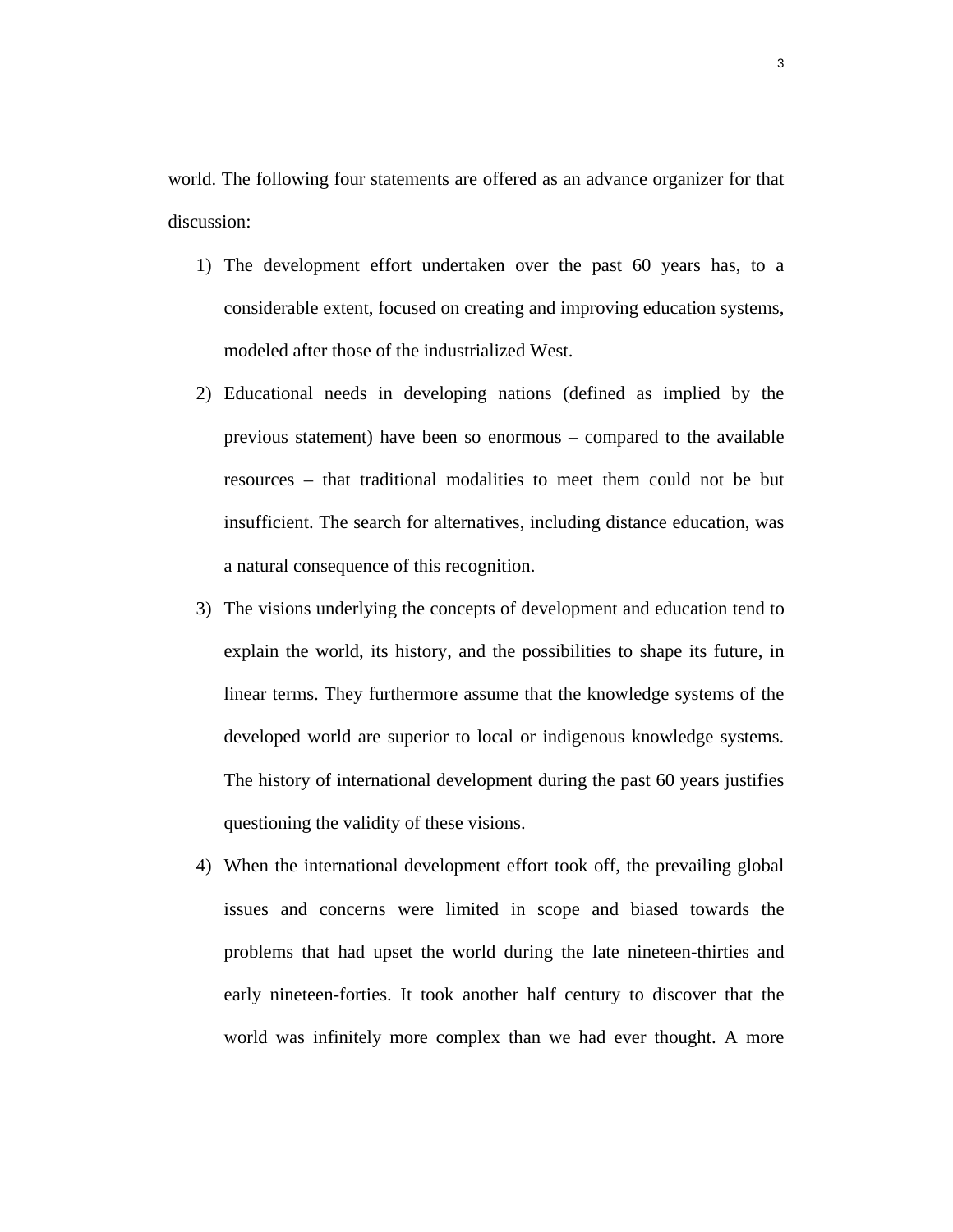comprehensive picture of global issues and concerns has started to emerge during the last decade of the twentieth century and the start of the new millennium. However, we far from understand fully how to deal with the implications of those issues from a learning point of view.

## SCOPE OF THIS CHAPTER

 This chapter looks at distance education in the perspective of global issues and concerns, a topic closely linked to the very reasons why distance education became an important international development issue. I shall particularly focus on the discrepancy between the established practice of distance education and the overriding purposes for educational development. This will lead to a critique of the field as it currently stands, a critique, though, that is equally valid for many other modalities of educational practice.

The above referred critique of distance education is linked to the larger question of the meaning of learning. After an analysis of the development of distance education in the next two sections, I shall therefore elaborate on the need to revisit the meaning of learning as it relates to the demands of our time. This will then allow holding current perceptions of distance education against the light of an enhanced vision of learning, leading to recommendations about what to emphasize and what to de-emphasize in developing the field further.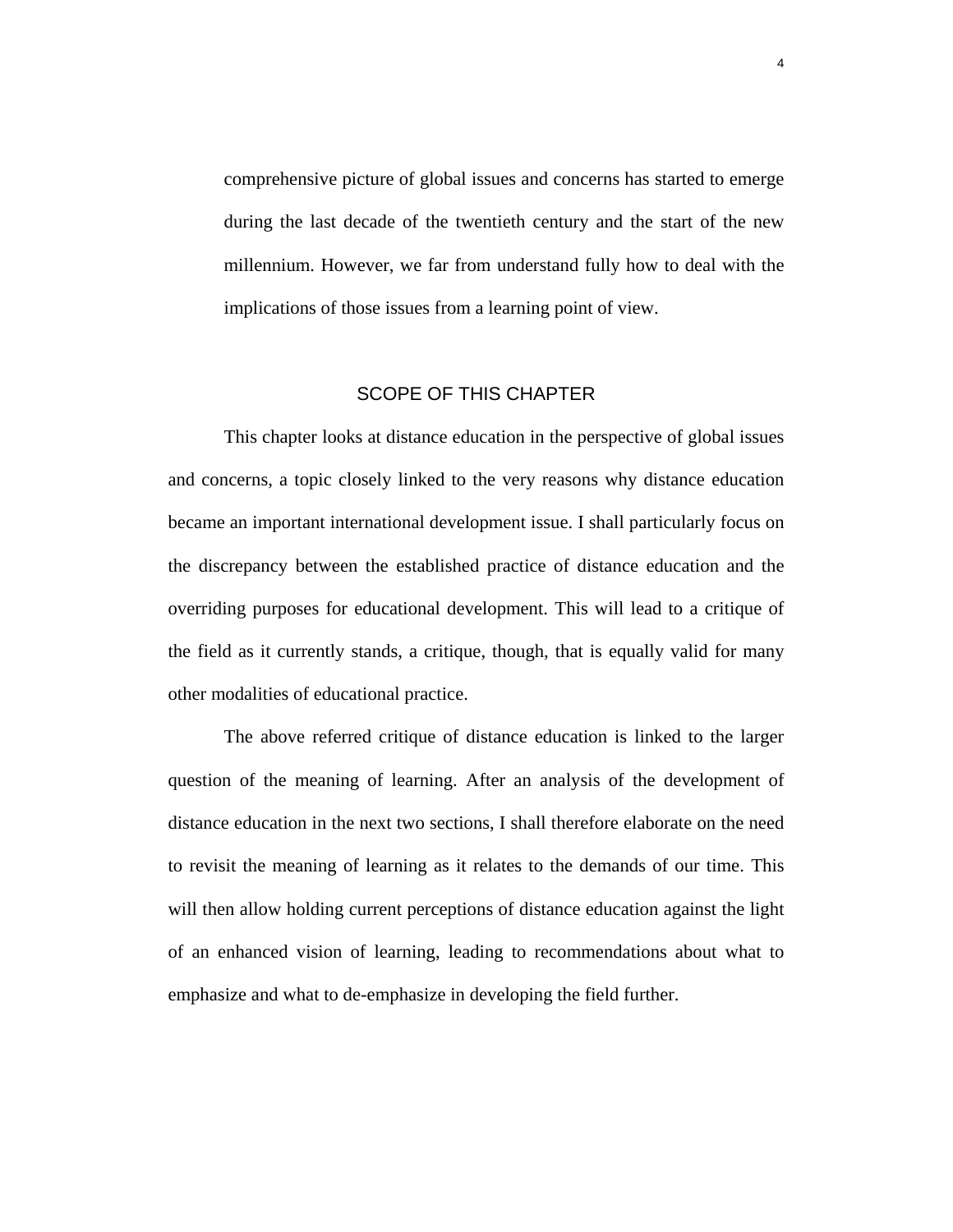# TAKING A CLOSER LOOK AT THE PROBLEM

The development of distance education globally, particularly in the developing world, has largely been driven by the desire to overcome the shortcomings of established schooling practices. The literature of the period when distance education started to position itself as a serious alternative to or complement of school-based offerings would often contrast distance education – or, as it used to be called, correspondence education and, in some other cases, radio or TV education – with so-called traditional or conventional education (e.g., Edström, Erdos, & Prosser, 1970; Erdos, 1967; Faure et al., 1972; Perraton, 1976; Young, Perraton, Jenkins, & Dodds, 1980).

Different considerations motivated the emergence of distance education as a significant alternative. Chief among them was – and still is (e.g. Creed  $\&$ Perraton,  $2001$ ) – the growing concern that a large proportion of the world's population remained deprived of opportunities to learn, while those same opportunities were commonly available to others.

At the same time there was the expectation that "new media" would usher in an era of until then unimagined possibilities to overcome the barriers of the past. In an address to the State Department on 20 August 1971, Arthur C. Clarke expressed it this way: "The emerging countries of what is called the Third World may need rockets and satellites much more desperately than the advanced nations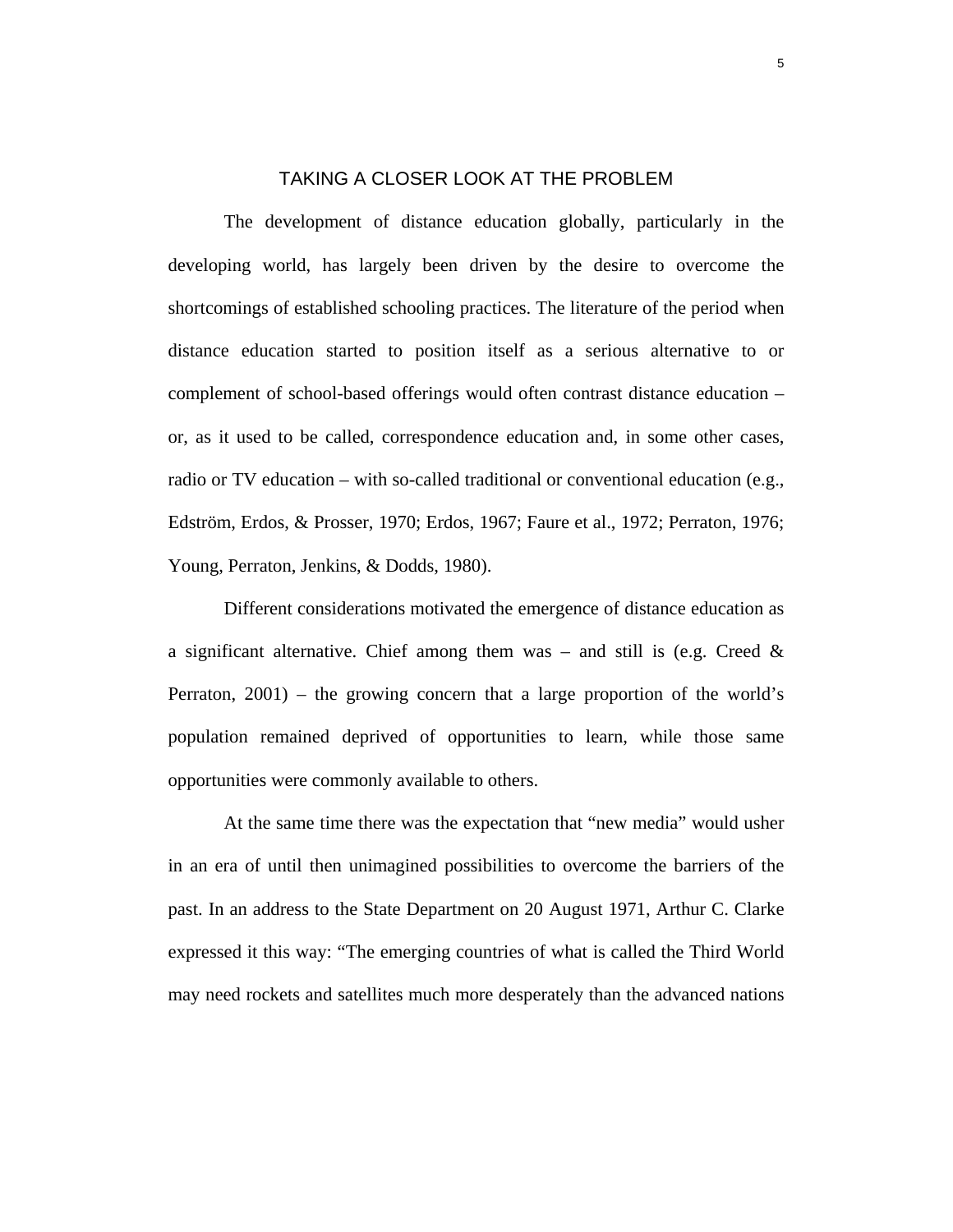which built them. Swords into ploughshares is an obsolete metaphor; we can now turn missiles into blackboards" (Clarke, 1992, p.208).

Hope and vision were accompanied by the desire to gather evidence in support of the claims that media, and the instructional design principles underlying their use, could indeed help to overcome the formidable obstacles faced by educational leaders and planners in developing countries. Most notable perhaps was a worldwide research project undertaken by UNESCO's International Institute for Educational Planning in 1965 and 1966 under the leadership of Wilbur Schramm, resulting in the landmark publication of three volumes on *New Media in Action: Case Studies for Planners* and a companion volume on *The New Media: Memo to Educational Planners* (UNESCO: International Institute for Educational Planning, 1967a; 1967b). Other prominent sources reflecting the thinking of that time regarding the educational use of media are Schramm's (1977) *Big Media, Little Media*, Jamison & McAnany's (1978) *Radio for Education and Development*, and Jamison, Klees, & Wells's (1978) *The Costs of Educational Media: Guidelines for Planning and Evaluation*.

During the same period the instructional design field was coming of age with such classics as Gagné's *The Conditions of Learning* (first published in 1965) and Gagné and Briggs's *Principles of Instructional Design* (first published in 1974), giving confidence that the process of making people learn, and ensuring that their learning achievements would match their originally identified learning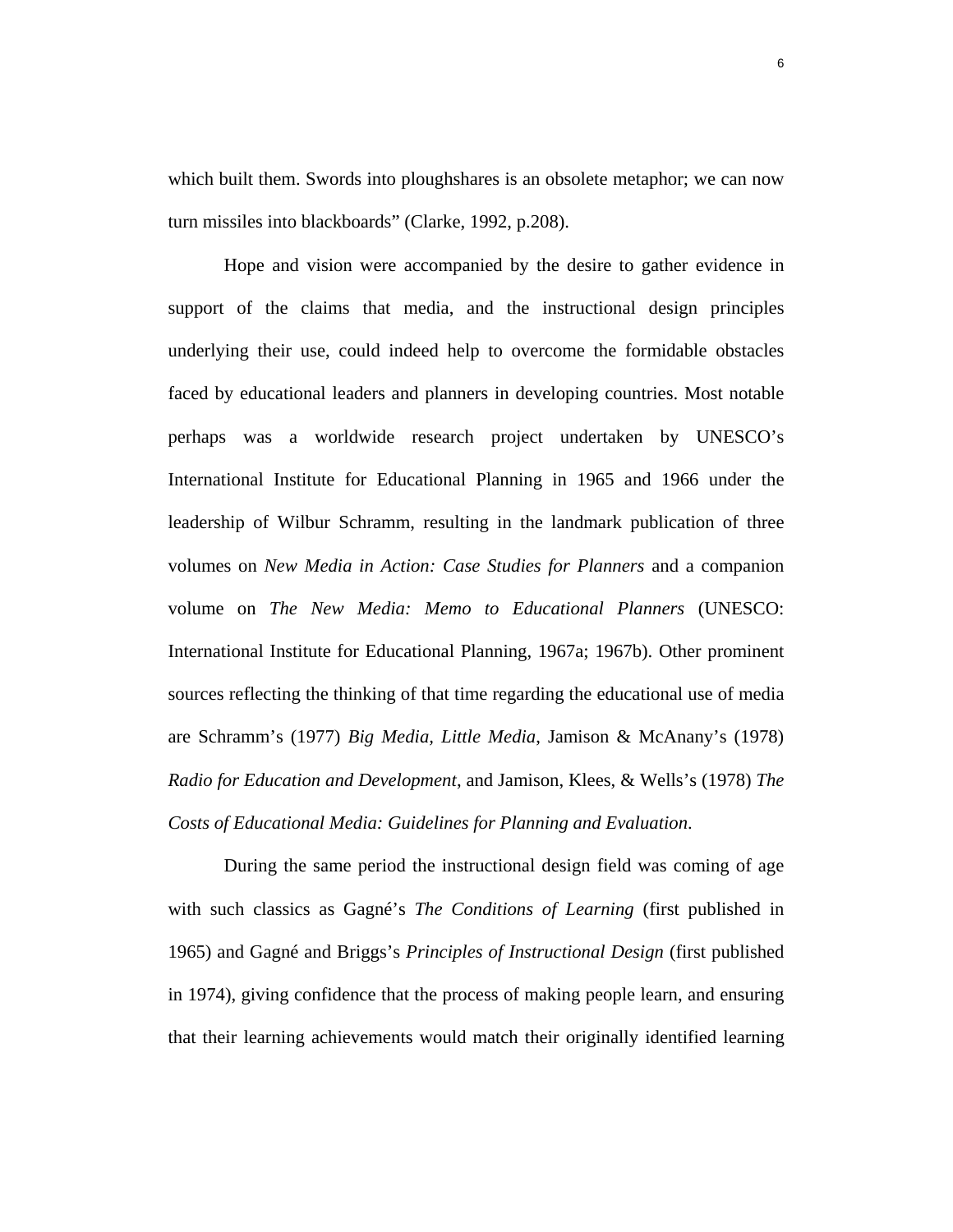needs, could not only be controlled but also managed within a considerably wider range of parameters than those traditionally considered. Particularly, it became clear that such a process was not necessarily or exclusively dependent on the physical presence of a human facilitator.

The above factors taken together provided a powerful reason to search for the solution of the world's educational problems in settings beyond those of the conventional schooling practice. Naturally, it also raised questions about the quality of the contemplated alternatives as compared to the traditional practices they were supposed to replace or complement.

Two inadequacies of traditional education are usually highlighted in such sources as mentioned above. Then as well as now, traditional schooling systems cater for only a limited part of the audience they are supposed to serve. This results in great inequity globally regarding people's chances to become active participants in a world that is larger than their immediate environment. It led Julian Huxley, Executive Secretary of the Preparatory Commission for UNESCO in 1946, later UNESCO's first Director-General, to consider that "Where half the people of the world are denied the elementary freedom which consists in the ability to read and write, there lacks something of the basic unity and basic justice which the United Nations are pledged together to further" (cited in UNESCO, 2000, p. 27). While Huxley recognized that various factors are responsible for such inequity, he saw what was then called "Fundamental Education" (p. 27) as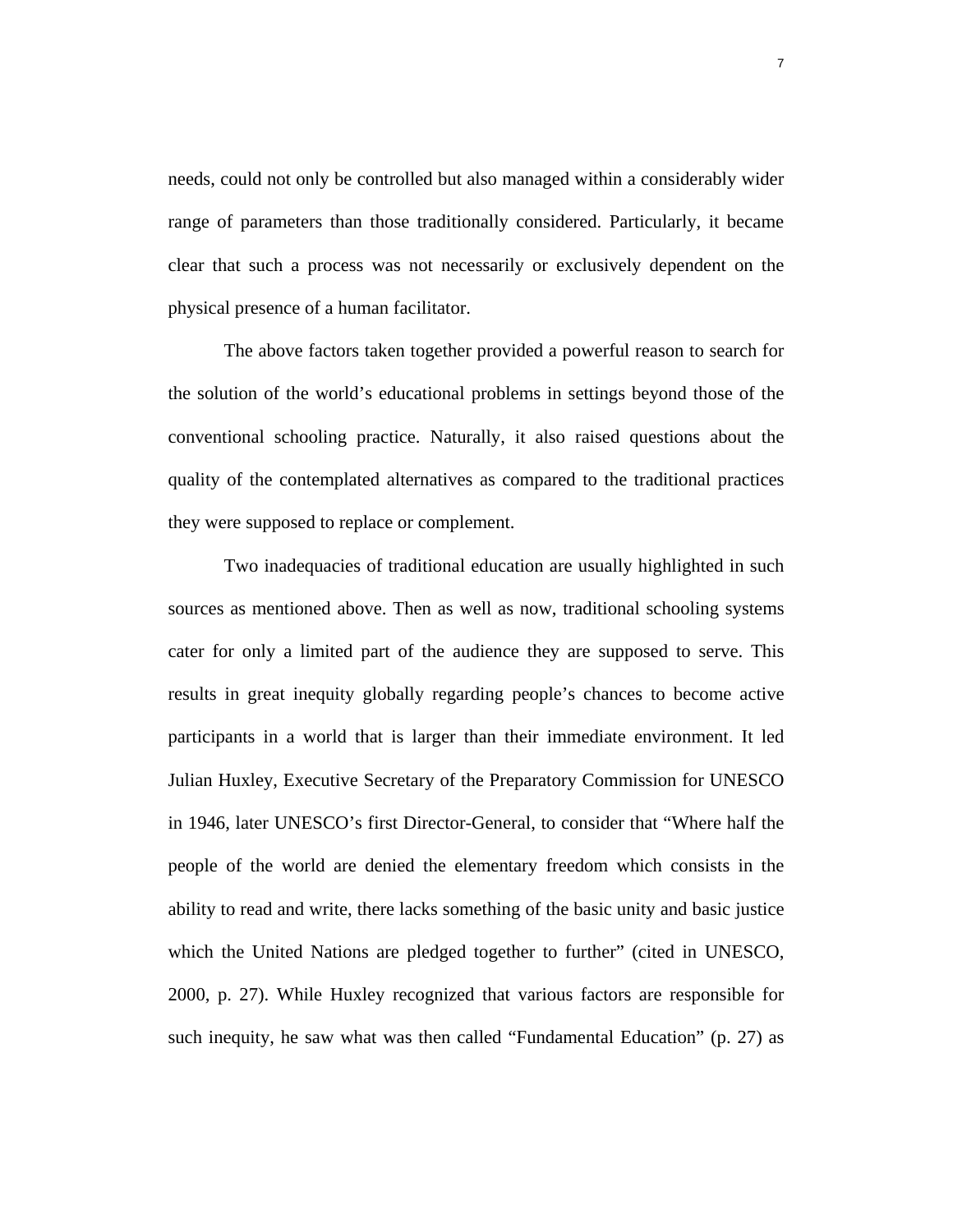essential to "the wider and fuller human understanding to which UNESCO is dedicated" (p. 27). The problem is far from over. According to current UNESCO statistics, nearly one in seven people in the world cannot read or write (Sharma, 2003). Moreover, a just released report by the UNESCO Institute of Statistics (2006), combining the statistical data gathering and analysis techniques of UNESCO and UNICEF, puts the number of children in the primary-school-age not going to school at 115 million, i.e. almost one in five of this age group worldwide. Both illiteracy and school exclusion affect females more than males.

However, access to learning opportunities was, and is, not the only problem. The other major shortcoming of the schooling system, recognized in at least part of the literature cited earlier (e.g., Faure et al., 1972; Young, Perraton, Jenkins, & Dodds, 1980), had and has to do with the schooling tradition itself, particularly the kind of learning it instills in students, the social consequences of expectations it generates, and the often poor relevance of what is being taught for those who learn and their surrounding development context.

The former of the two deficits constitutes a violation of the fundamental human right to education. That right is specified in Article 26 of the Universal Declaration of Human Rights. The World Education Report 2000 (UNESCO, 2000) gives ample coverage of how that right and its implications have been perceived and discussed since the Declaration was adopted and proclaimed by the General Assembly of the United Nations on December 10, 1948. The continuation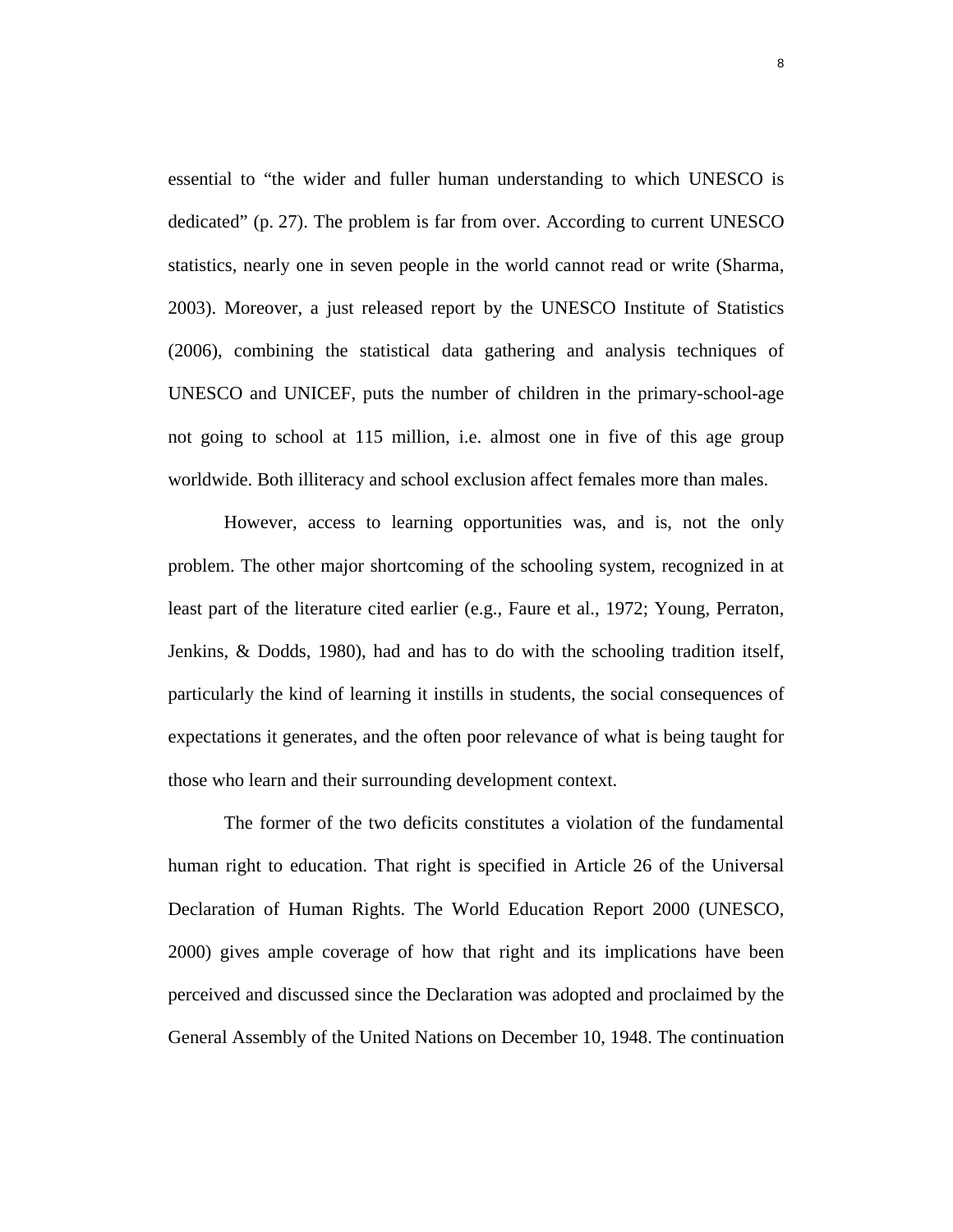of that debate and associated discourse is reflected in the current declared commitment by the international community to the Millennium Development Goals (MDG), adopted by the UN General Assembly in September 2000 (United Nations, 2005). While there are obvious advantages associated with benchmarking the kind of change intended by the MDG, making their degree of implementation measurable, some analysts, such as Amin (2006), argue that setting and adopting goals such as the MDG without engaging in deeper reflection on the causes of what is wrong and what must thus be done to make the world more just is an exercise in legitimizing the status quo of the dominant economic and political interests.

It is important for our discussion that the Universal Declaration of Human Rights links education to "the full development of the human personality and to the strengthening of respect for human rights and fundamental freedoms" (cited in UNESCO, 2000, p. 16). Education, in the view of the Declaration, thus transcends the mere concern with the acquisition of particular

#### **Article 26**

1) Everyone has a right to education. Education shall be free, at least in the elementary and fundamental stages. Elementary education shall be compulsory. Technical and professional education shall be made generally available and higher education shall be equally accessible to all on the basis of merit. 2) Education shall be directed to the full development of the human personality and to the strengthening of respect for human rights and fundamental freedoms. It shall promote

understanding, tolerance and friendship among all nations, racial or religious groups, and shall further the activities of the United Nations for the maintenance of peace. 3) Parents have a prior right to choose the

kind of education that shall be given to their children.

From: Universal Declaration of Human Rights (1948; cited in UNESCO, 2000)

skills and pieces of knowledge. Instead, it relates it to the ability to live in harmony with oneself, one's environment and one's fellow human beings.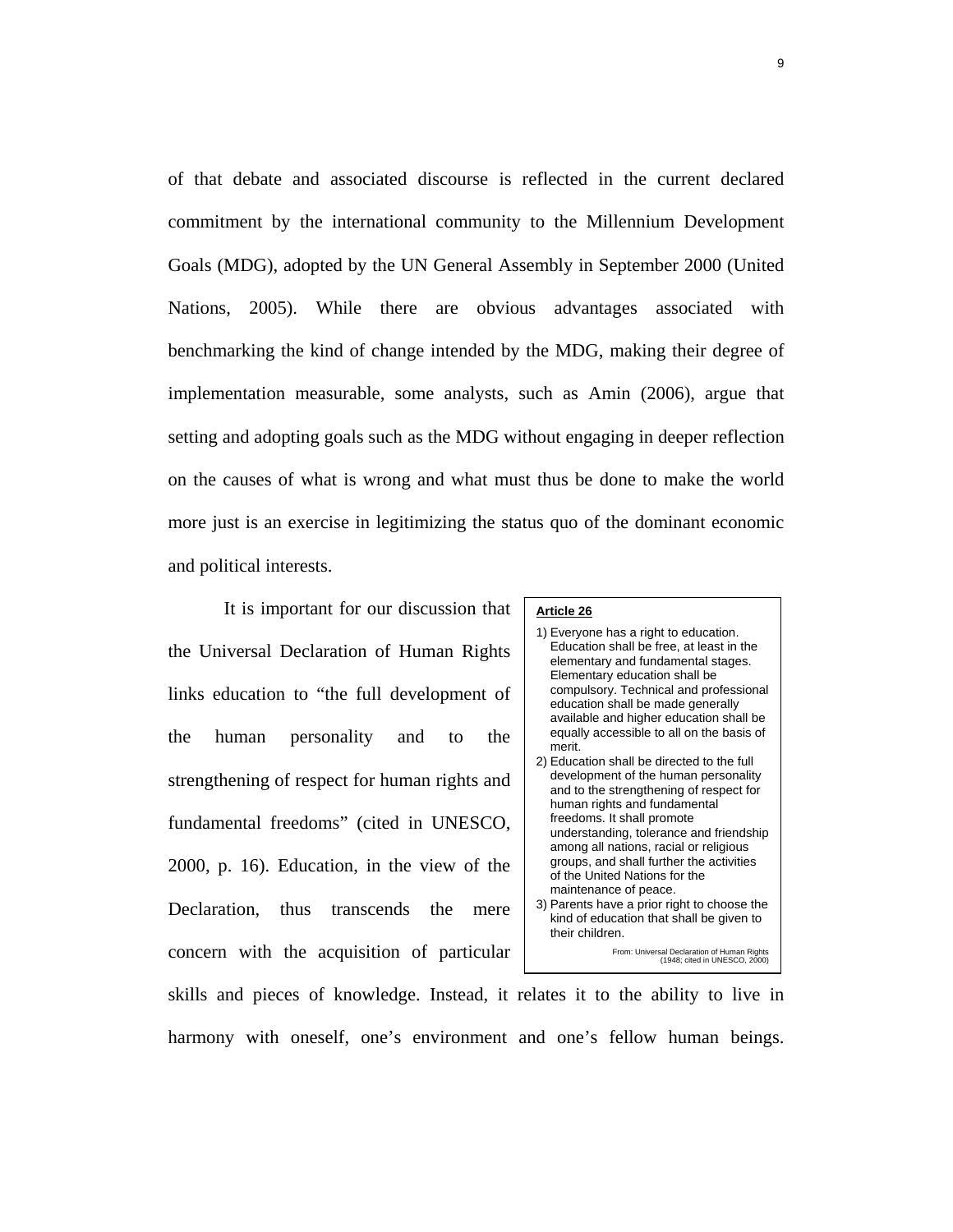Consequently, the deficit of the school system should not be interpreted solely in terms of the lack of opportunity to acquire such competencies as the ability to read and write, but rather in terms of how such, and other, abilities "promote understanding, tolerance and friendship among all nations, racial and religious groups,...and the maintenance of peace" (p. 16).

Insofar as distance education strives to overcome the shortcomings of the school systems, it should be judged by the above standards. The primary question to be asked is not how the development of distance education has improved access to and participation in education, and at what cost, but rather: Does distance education contribute to a better world? Put this way, the question also includes concerns about the second major area identified above, the one that motivated the distance education field to see itself as an opportunity, not only to open up possibilities for learning to the as-yet unreached, but equally to do so in ways that would be responsive to questions about the purposes of education, the meaning of learning, and the critique of the existing schooling tradition.

#### MEANS OR END?

 Article 26 of the Universal Declaration of Human Rights represents a rare instance in the development of international discourse about educational policy where an unequivocal reference is made to the purposes of education beyond the scope of particular content concerns. It advances the perspective that education is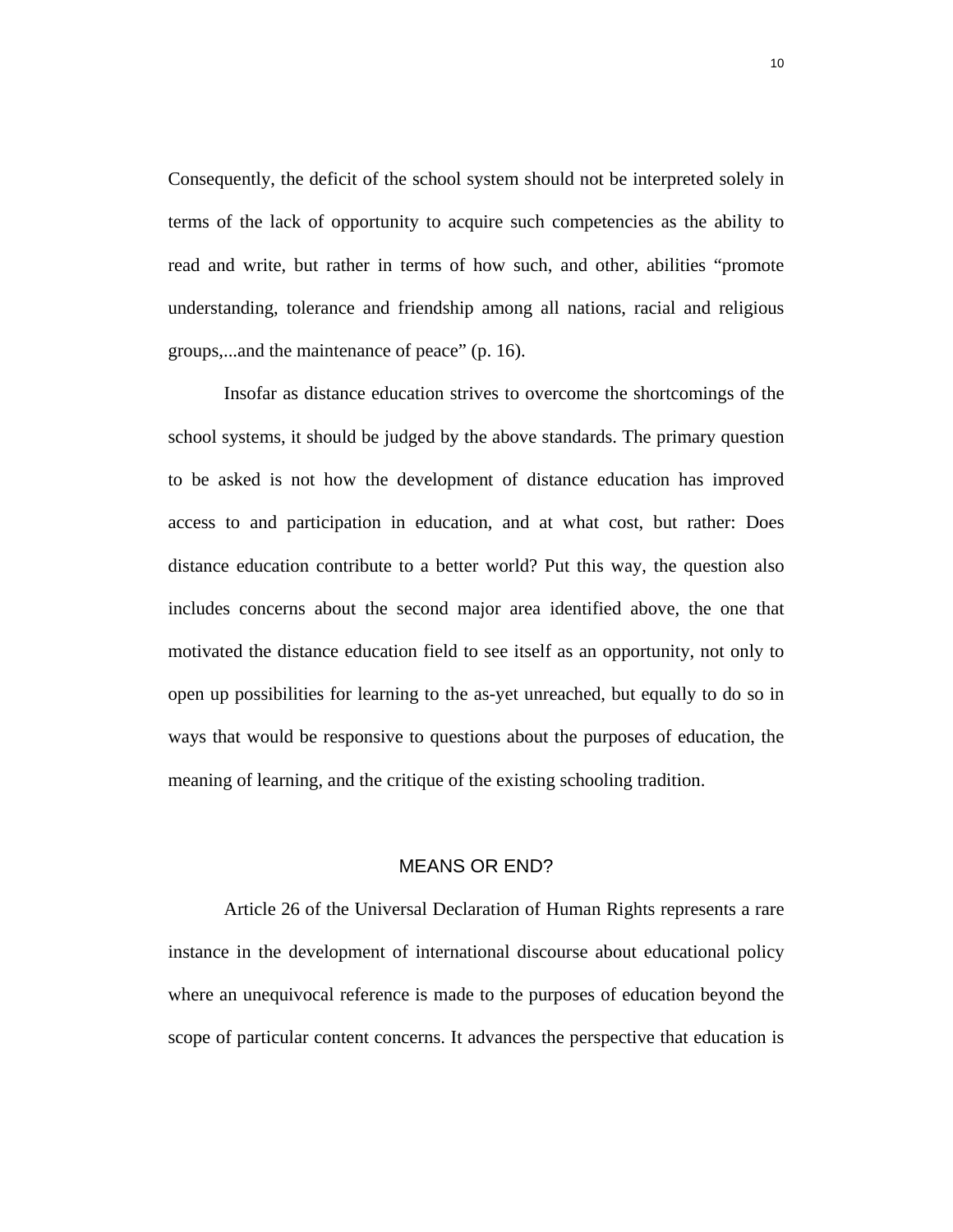not an end in itself, but rather a means towards how we, humans, collectively shape the ways in which we socially organize ourselves, live together, and share the resources of our planet. The terms in which that perspective is formulated reflect the post-World War II concerns of the time when the Declaration was drafted. The ensuing debate and subsequent international frameworks developed over the past half century have consolidated, strengthened and expanded the original vision of Article 26, allowing it to evolve and become responsive to currently felt global concerns. Sustainable development and poverty eradication are but two of the global concerns that were not explicitly expressed in the original formulation of Article 26, which are now felt to be essential for a stable and harmonious world order.

Particularly the last decade of the past century has seen heightened interest in discussing the purposes of education in the light of global issues and concerns. Those issues and concerns have to do with such matters as our fragile environment; the growth of the world population; our ability to interfere technologically and scientifically with who we are; the depletion of the world's resources; the advancement of peace, not as the mere absence of war, but as a culture, a set of values, attitudes, traditions, modes of behavior and ways of life (United Nations, 1999); and the impact of pandemic diseases. An impressive range of world conferences – the World Education Report 2000 (UNESCO, 2000) mentions 15 of them, starting with the World Conference on Education for All in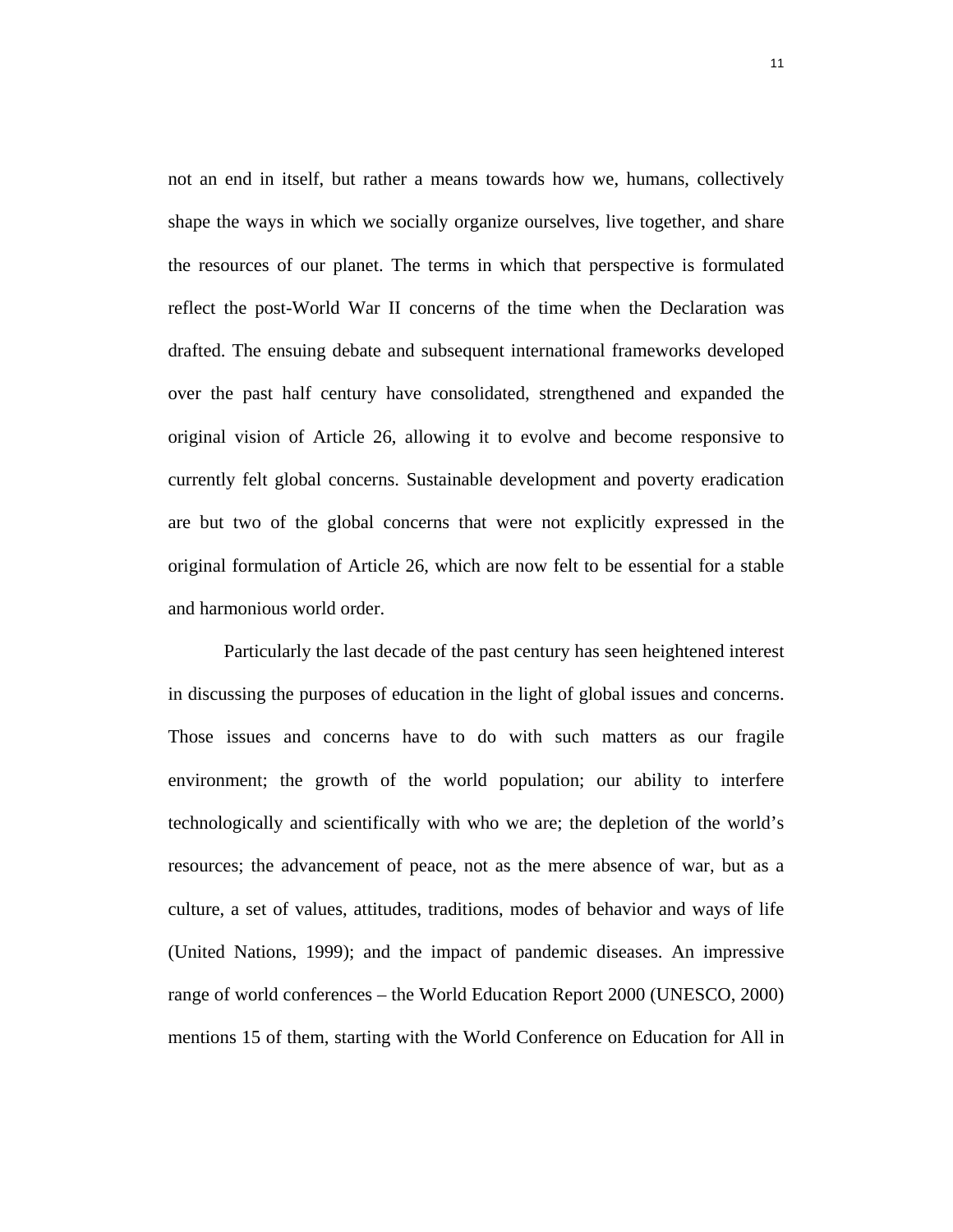Jomtien, Thailand in 1990 and ending with the World Science Conference in Budapest, Hungary in 1999 – has helped to put the crucial issues of our time on the agenda of the international community, while seeking to understand how education can contribute to addressing them. Two major UNESCO reports produced during the 1990s – *Education: The Treasure Within* (Delors et al., 1996) and *Our Creative Diversity* (Pérez de Cuéllar et al., 1996) – should be seen in the same light.

This renewed attention to the overriding purposes of education should come as no surprise. For the first time in several million years of hominid development, the human species faces challenges of a magnitude it has never had to deal with before. I have argued elsewhere (J. Visser, 2001), drawing also on the views of authors such as Koestler (1989/1967), Pais (1997), and Sakaiya (1991), how these challenges are part of a context of change patterns that are unique for our time and markedly different from those that characterized the human condition a mere couple of decades ago. They require human beings to be able to function in entirely unpredictable situations. Lederman (1999, April) thus calls for schools to

look across all disciplines, across the knowledge base of the sciences, across the wisdom of the humanities, the verities and explorations of the arts, for the ingredients that will enable our students to continually interact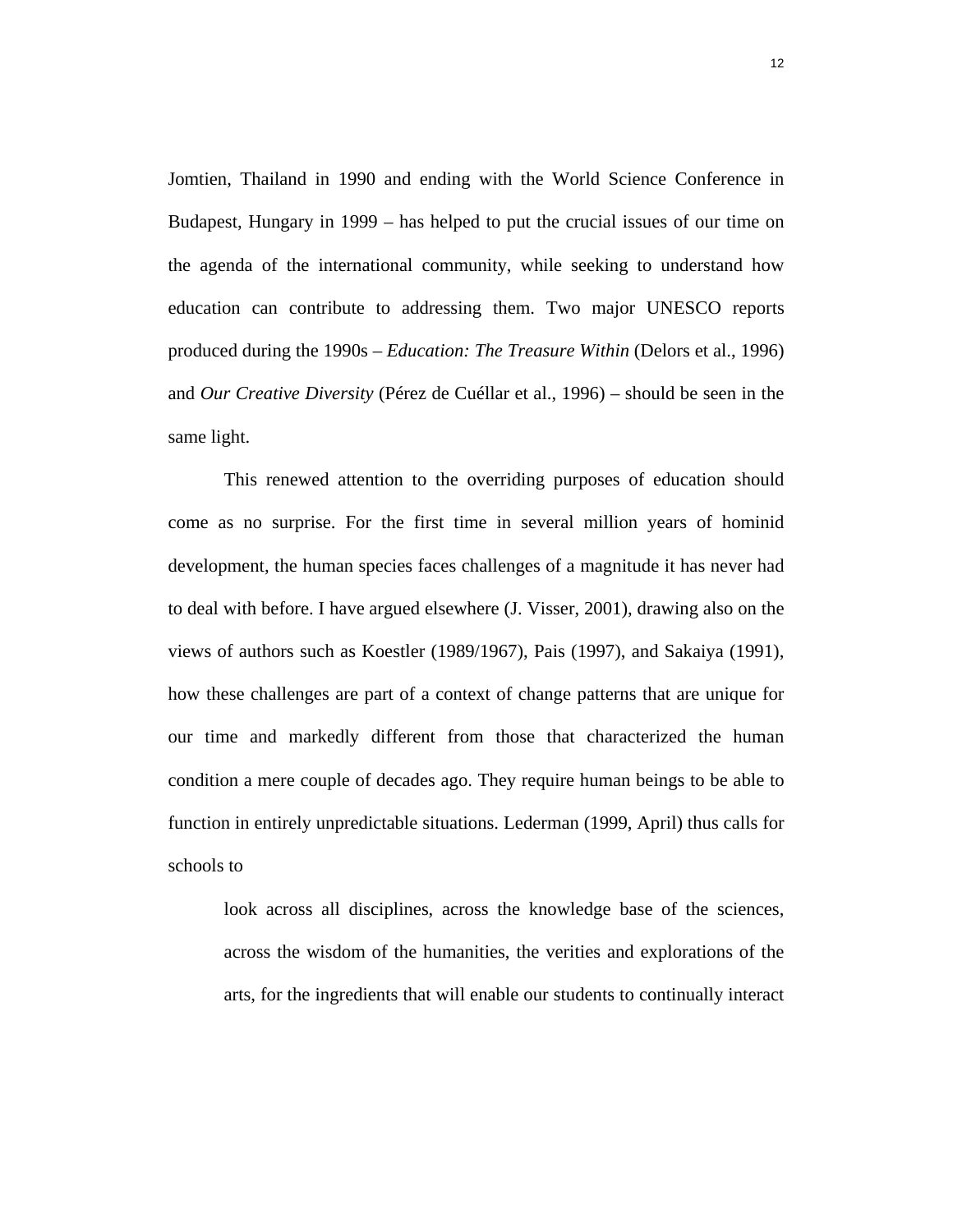with a world in change, with the imminence of changes bringing essentially unforeseeable consequences.

It needs no arguing that, by extension, the same rationale should apply to any alternative to the school, such as distance education systems that are being put into place to overcome the shortcomings of the school. However, it would be a mistake to look at the school, and its alternatives, as a panacea for the complex set of problems referred to above or to look at it in isolation. Schooling is not the same as learning. Schooling plays a role, and it can play a much more useful and effective role if it were profoundly reconceptualized, but that role is limited and relative to the role played by other factors that condition the learning environment at large. To appreciate the relative importance of the schooling tradition – including how that tradition is reflected in the practice of distance education – as well as to critically do away with those elements of the tradition that violate the attainment of agreed purposes, we must first develop a more comprehensive picture of what learning is.

# LEARNING: THE COMPREHENSIVE PICTURE

One of the greatest impediments to the development of a learning society is the difficulty to overcome the preconceptions about learning with which we grow up (J. Visser & Y. L. Visser, 2000, October). The need to broaden our views of learning has been amply discussed in a series of transdisciplinary debates,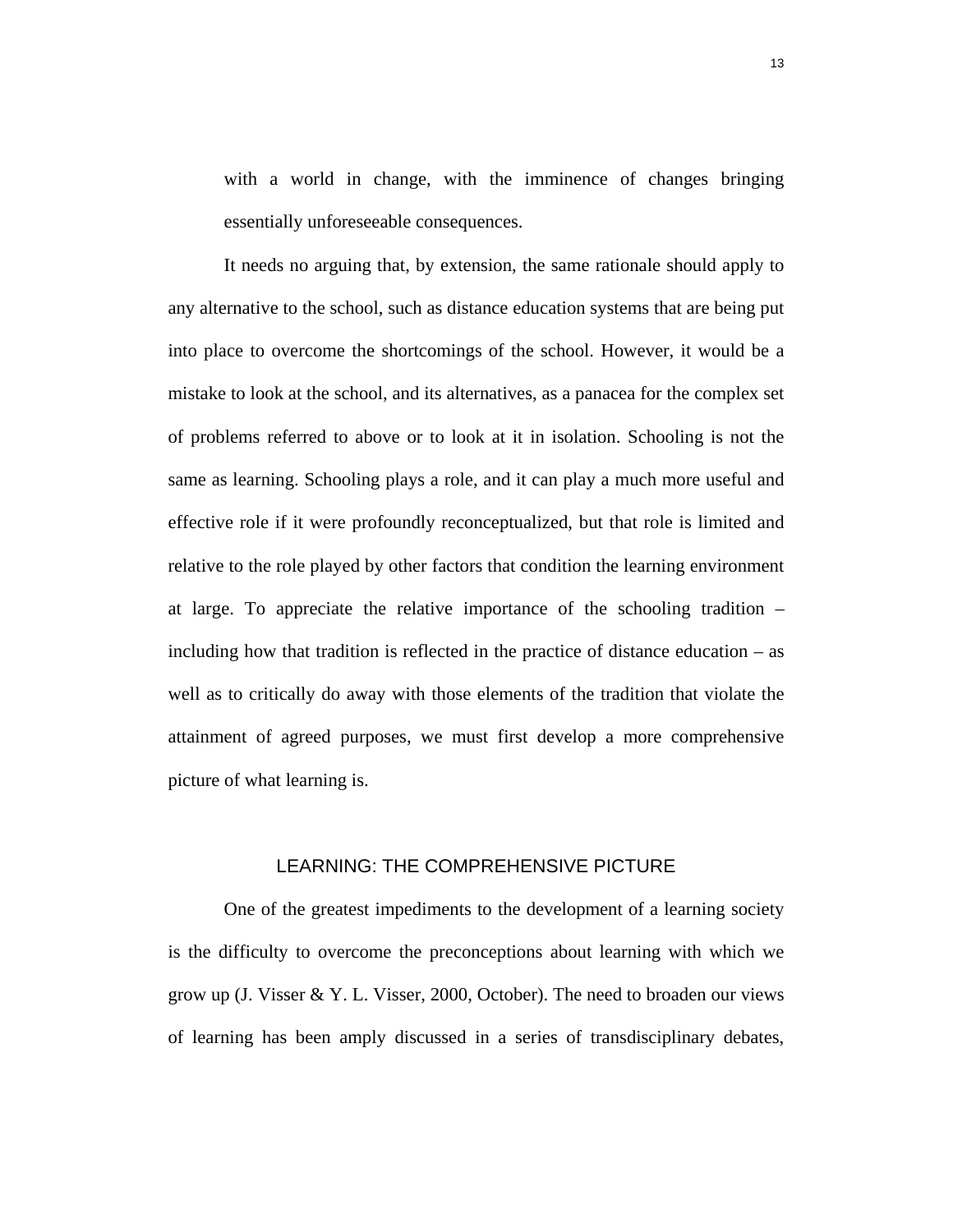promoted and conducted under the auspices of UNESCO and the Learning Development Institute since 1999 (J. Visser et al., 1999; Meaning of Learning [MOL] project, n.d.).

Further insight can be derived through disciplined inquiry into learning as perceived by those who learn. Such inquiry typically focuses on the entire human being or on the activity of an entire collaborative entity in a cultural-historical perspective. It thus involves units of analysis whose order of magnitude by far transcends the habitual research perspective, which tends to focus on learning tasks that are narrowly defined in scope and time and that may involve only very specific learning behaviors assumed to be undertaken by isolated individuals. (A similar point is made by Cole, 1991, regarding the need to redefine the unit of analysis in the study of socially shared cognitions). Research such as referred to above was reported by Y. L. Visser and J. Visser (2000), by J. Visser, Y. L. Visser, Amirault, Genge and Miller (2002, April), and by M. Visser and J. Visser (2003, October) in their analysis of so-called learning stories. That research focused on the perceptions about learning from the perspective of individuals. John-Steiner (2000) went beyond the individual level, making the collaborative team or partnership the unit of analysis, in her study of creative collaboration.

The results reported by Y. L. Visser and J. Visser (2000); Visser, J., Visser, Y. L., Amirault, R. J., Genge, C. D., & Miller, V. (2002, April); and M.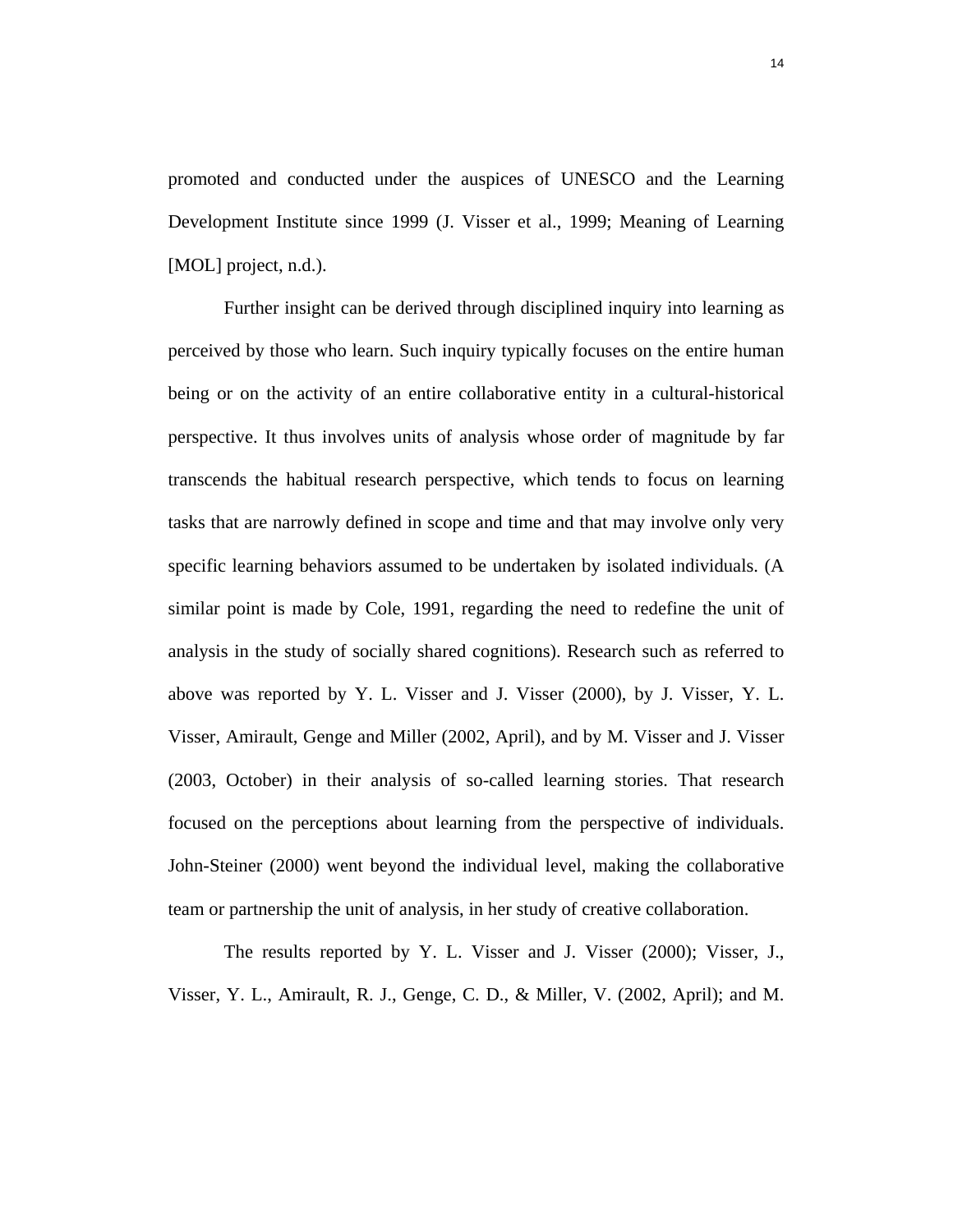Visser and J. Visser (2003, October) indicate that the advance towards meaningful learning should focus on:

- the development of felt ownership of knowledge;
- the emotional integration of any particular learning experience in an individual's perceived lifespan development;
- the generative nature of learning;
- the real-life context as the natural habitat for learning;
- the interaction with the learning of others as a basis for one's own learning;
- the power of learning to turn negative self-perceptions into positive ones;
- the discovery of persistence as a strategy to manage life's challenges.

Such learning was found to be particularly facilitated when initially negative conditions could be transformed into positive challenges; when role models were present or emotionally significant support was available in the environment of the learner; or when there were opportunities for independent exploration of one's learning and metacognition.

Much in the analysis of the above-referred individual learning stories points towards the importance of context, particularly the social, cultural and historical integration of the learning individual. John-Steiner's (2000) analysis of cases of creative collaboration reinforces, makes more explicit, and enhances that notion. In analyzing her cases, she builds a strong argument against the prevalent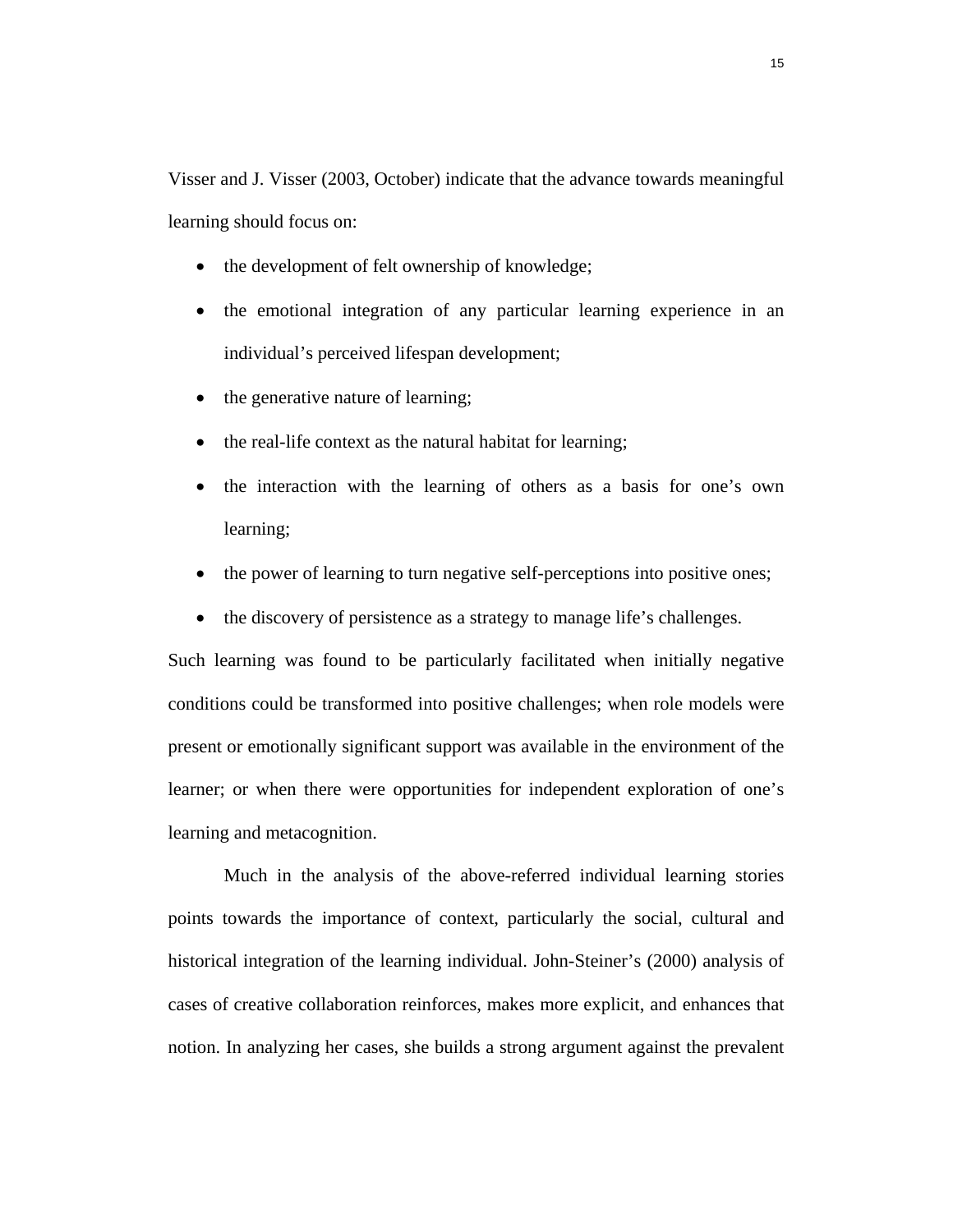cultural model of the solitary creative mind and stresses the principle that "*humans come into being and mature in relation to others*" (p. 187). Interdependence, or social connectedness, is thus a crucial dimension of any learning context, a dimension that needs to be balanced with that of the learner's individuality.

Feldman (2000), shedding foresight on the importance of John-Steiner's work, refers to the search for "balance between individuality and social connectedness" (p. xii) as the central theme of the current century, contrasting it with the past century's focus on "intellectual development that placed the lone seeker of knowledge…at the center of the developmental process" (p. ix). Such a shift of focus comes at a good time. The global issues and concerns considered in this chapter are too involved and too complex to be addressed by solo efforts. They call for visions of learning that are built around notions of sustained collaboration and dynamically evolving dialectic relationships between individuals and communities. Such visions have only marginally to do with the content of learning. Rather, they impact on how people learn and therefore on how the learning landscape should be restructured. They are an equally powerful motivation to start thinking differently about learning, "undefining" the concept (J. Visser, 2001), and recasting it as a disposition to dialogue – expressed at different levels of complex organization – for constructive interaction with change.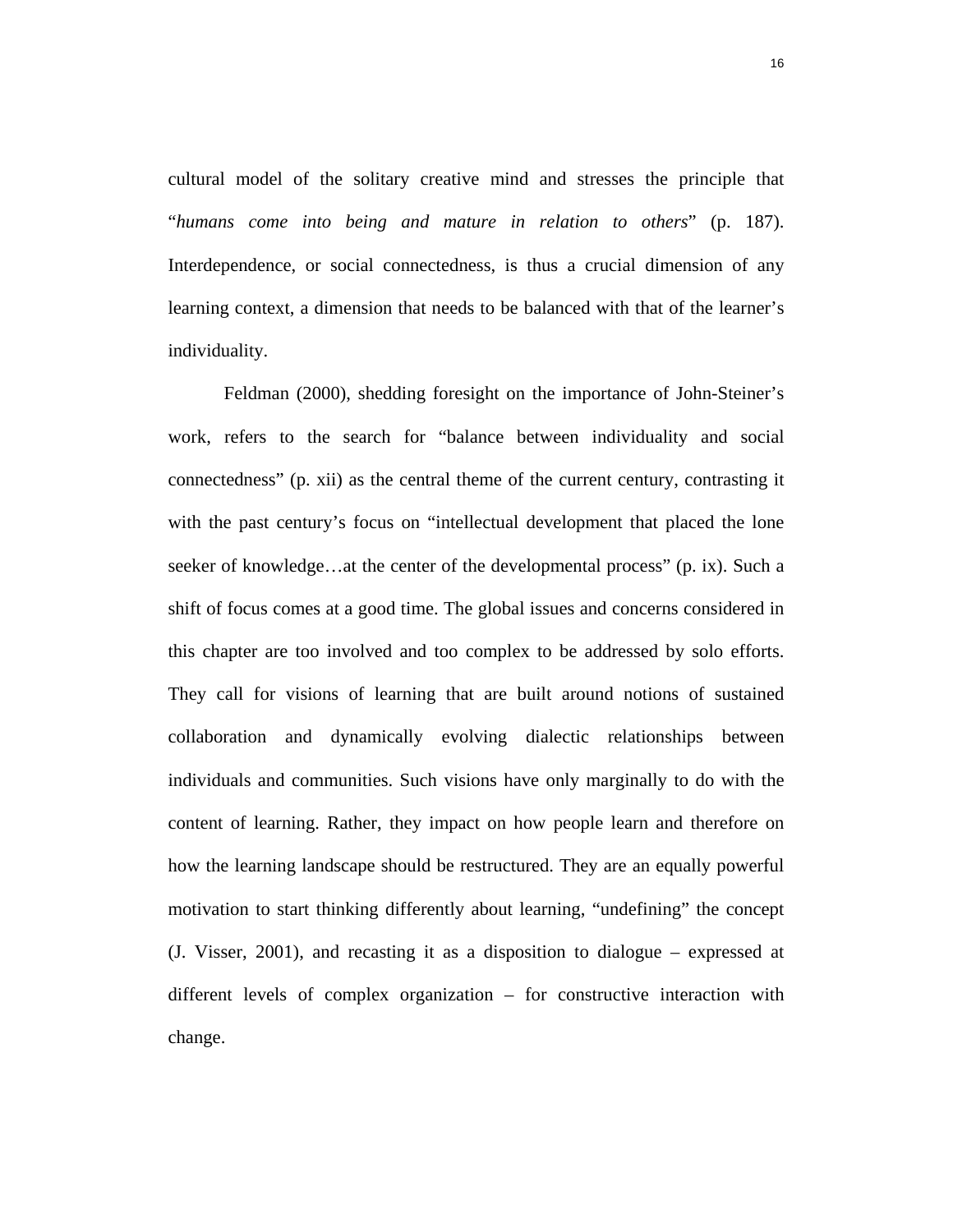A final important contribution to creating comprehensive visions of learning can be found in the efforts to review significant research findings of the past and present, emanating from different disciplines, with a view to summarizing them in the framework of transdisciplinary major themes. An excellent example of such an effort is the work undertaken by the Committee on Developments in the Science of Learning of the National Research Council (Bransford, Brown, & Cocking, 2000). The Committee identifies five major themes that are important in changing our conceptions of learning. They have to do with: (1) how we develop coherent and accessible structures of information; (2) the ways in which we develop expertise and acquire the capability to solve problems we have never dealt with before; (3) new insights in learning and mental development at the initial stages of the human lifespan; (4) the role played by metacognitive and self-regulatory processes; and (5) the relation between learning and the cultural and community context in which symbolic thinking emerges.

#### ACHIEVEMENTS TO DATE

Earlier in this chapter I referred to Article 26 of the Universal Declaration of Human Rights as an instance of broad consensus within the international community about the crucial importance of a global concern and the potential role of education – and thus also distance education – in addressing it. Considering that many more such global concerns have lately been added to the shared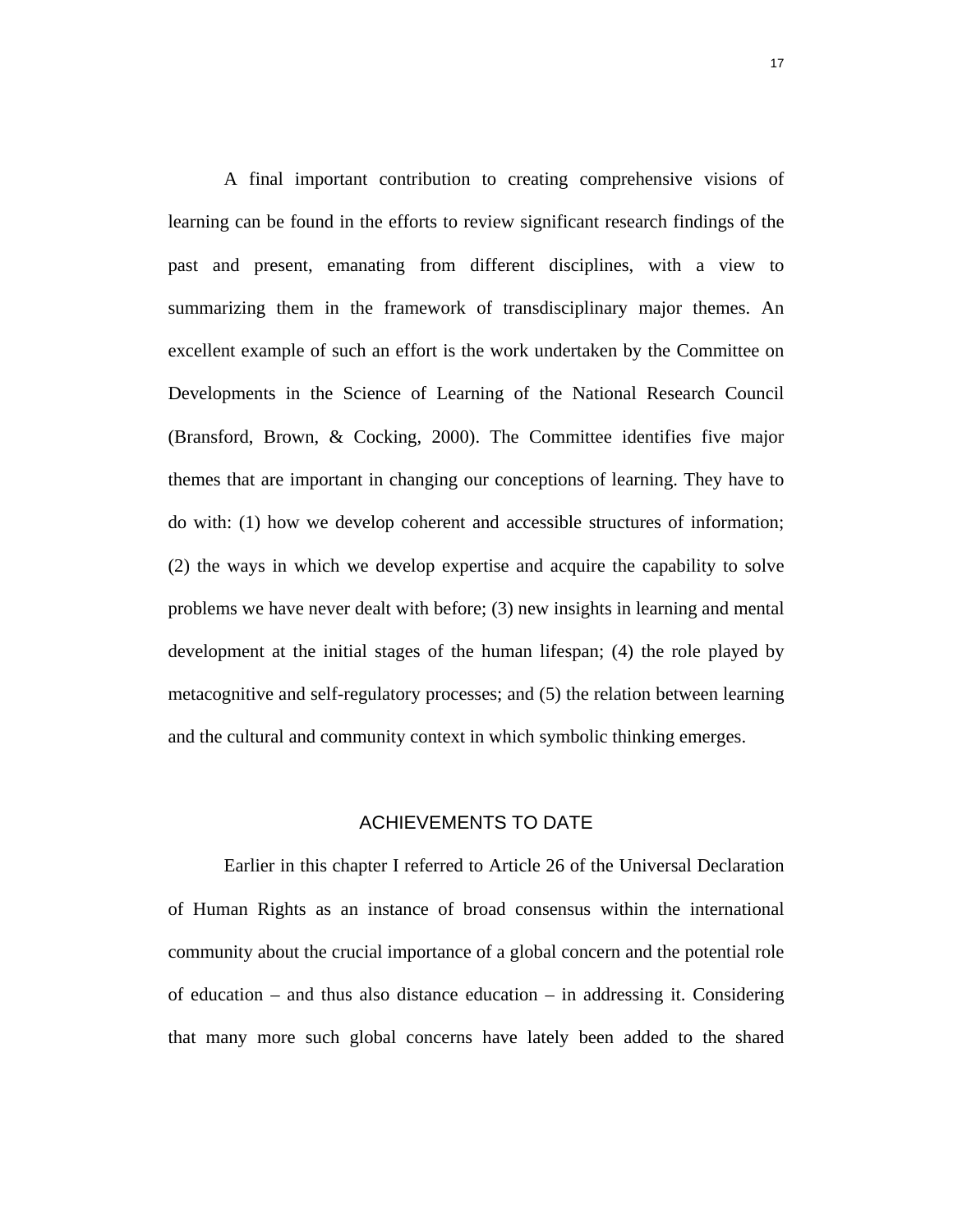conscience of humanity, it is of interest to look back and ask ourselves what has been done. What we see is not encouraging.

There is little doubt that considerable achievements in implementing Article 26 mark the more than five decades since the proclamation of the Universal Declaration of Human Rights. The field of distance education can claim credit for at least part of those achievements. However, as the World Education Report 2000 (UNESCO, 2000) points out, surprisingly little of what was achieved reflects a concern with more than increasing the numbers of those who benefit from structured learning opportunities. In the words of the report:

While ... there has been a great deal of progress worldwide over the past half century towards implementation of the right to education in terms of access to education, it nevertheless remains that the vision that came to be embodied in Article 26 of the Universal Declaration of Human Rights was not just a quantitative one. It was also a qualitative one concerning the purposes and hence contents of education. (p. 74)

The language of the above quote is confusing as it equates "purpose" and "content." It is important to distinguish between the two concepts. The concept "content" connotes subject-matter knowledge. This may easily be interpreted as a commodity traded between those who possess it, the teachers, and those who wish to acquire it, the students. Content, however, is only one element that may or may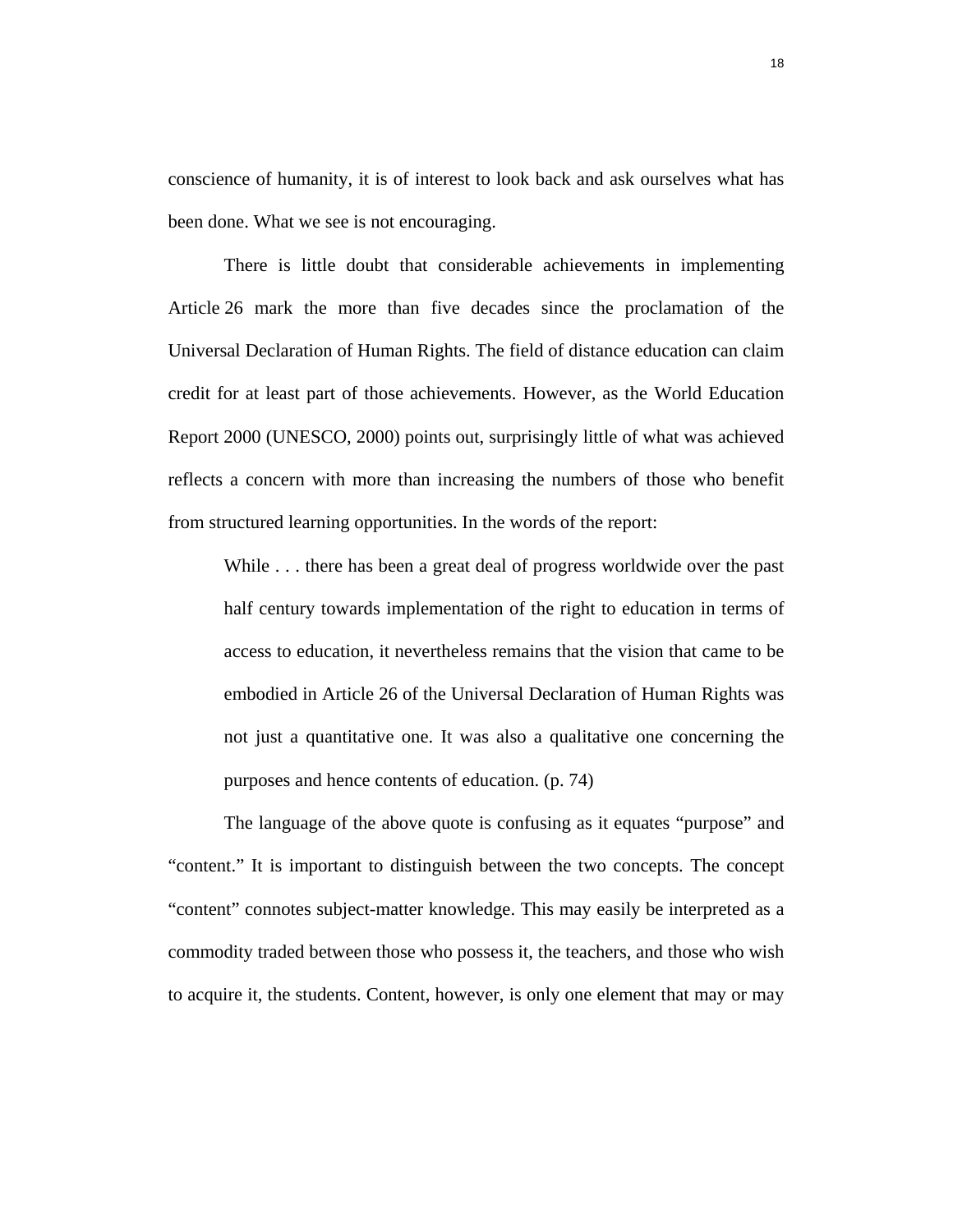not contribute to attaining a particular educational purpose. The following example may elucidate this.

It is sometimes thought that the teaching of subjects such as history and geography can have a potentially important impact on how students will think about and treat their fellow human beings pertaining to other cultures or whose existence is marked by different histories. Such a thought may indeed have motivated the 1949 International Conference on Public Education, which, mindful of the words of the Universal Declaration, recommended "the teaching of geography as a means of developing international understanding" (cited in UNESCO, 2000, p. 77). While I shall be critical, in what follows, of the rather naïve assumptions inherent in this recommendation, it should be noted that this was one of only two International Conferences, held during the twenty years following the adoption of the Universal Declaration of Human Rights, that produced anything reminiscent of the global issues raised in the Declaration.

It is unlikely that the simple introduction of a piece of curriculum, or the restructuring of existing curriculum, in accordance with the above idea, will more than marginally contribute to the earlier-mentioned larger goal of international understanding so long as "teaching" means "transmission of pieces of knowledge." Much more is needed in changing attitudes. Both Bandura (1969) and Gagné (1985) argue that human modeling and practicing of the model are essential. In the case of our example, the content of disciplines like Geography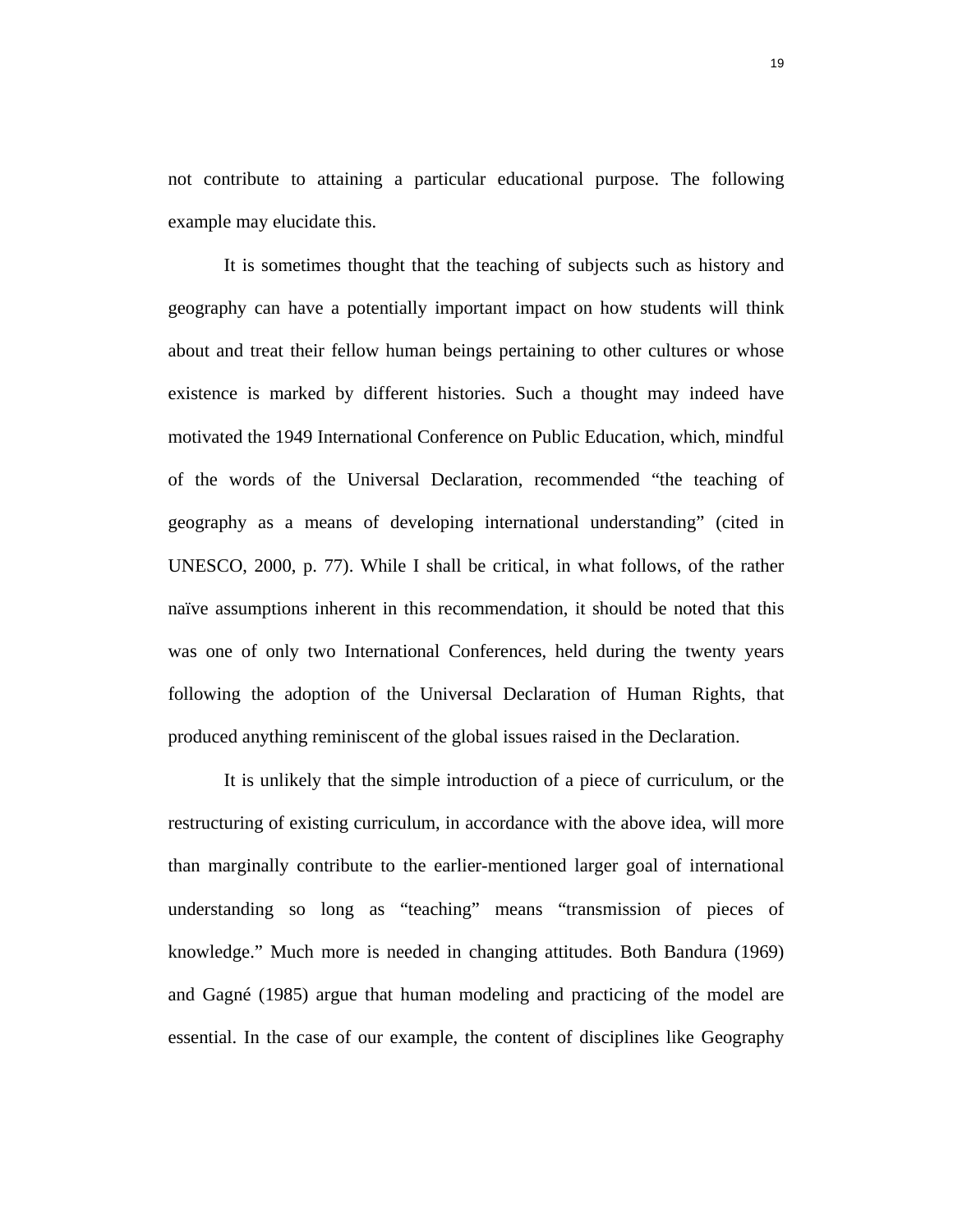and History may be about as relevant to being exposed to models of human behavior, and being encouraged to practice them, as is the content of disciplines such as Physics, Chemistry, Biology or Mathematics.

In fact, as a segment of the traditional school curriculum, the latter set of disciplines may be more adequate, if purposefully taught, in a strategy to contribute to international understanding. Practitioners of the natural sciences and mathematics are known for their disregard of conventions that would limit them in their pursuit of the advancement of knowledge in their field. This is exemplified by how, during the coldest periods of the cold war, there has always been scientific exchange across the so-called "iron curtain." Moreover, even as the Nazis rose to power in Europe, and the Second World War ravaged the continent and its scientific community, interests within the latter ensured that after the end of the war, wounds could quickly be healed. Numerous accounts of the lives of scientists and the development of science in the twentieth century (see, for instance, Pais, 1991 and Perutz, 1998) describe in detail, and with great attention to the human qualities involved, what was at stake.

The above argument shows that appropriate procedures, involving apparently unrelated content, can very well serve the purpose of developing tolerance and international understanding. The proper teaching of science could bring to life the human models that Gagné (1985) and Bandura (1969) call for. Practicing those models can well be undertaken in the context of collaborative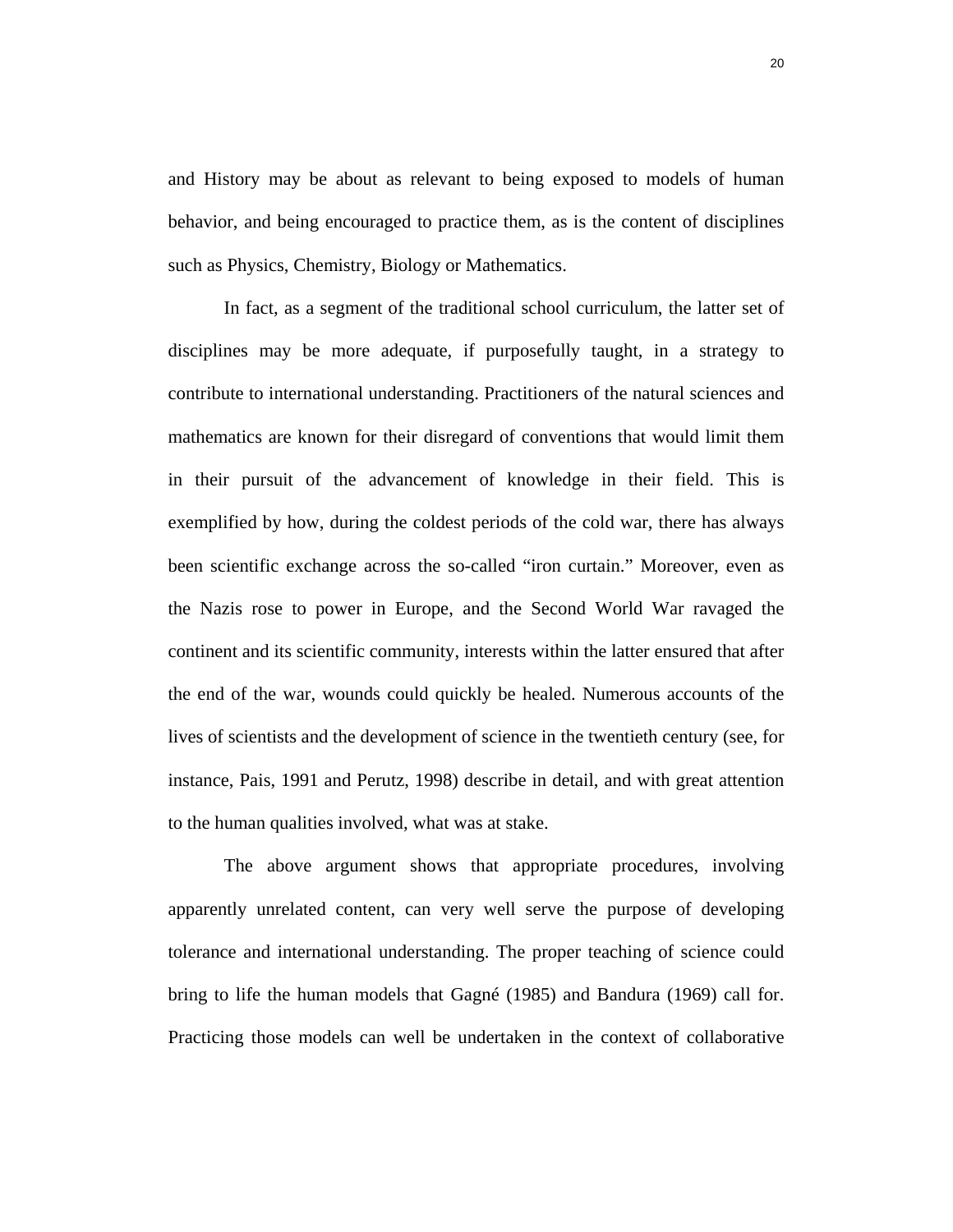projects across geopolitical and other boundaries among students (sometimes also involving practicing professional scientists) in areas like environmental science. Current technologies facilitate the building of such distributed learning communities.

#### CHALLENGES AHEAD

The prevailing focus in the rhetoric of distance education has for a long time been on such issues as cost-effectiveness, economies of scale, and parity of esteem, all of them defined with reference to the traditional school context. This has left the thinking about distance education in the fold of the dominant classroom model. Despite the advent of powerful new technologies and the increasing realization that the problems of today are essentially different from yesterday's problems, there is a disturbing lack of imagination in how discourse and practice remain locked up in the conceptions of the past. The abundant use of such terms as "online classroom" and "virtual school" is but one expression of how powerful a place the ideas of school and classroom continue to occupy in our language, and thus our thought processes. Even when new terms are introduced, such as e-learning, the reality behind them is often as sadly representative of the unaltered past – cast for the occasion in new molds – as the choice of the term itself is testimony to the absence of creative thinking.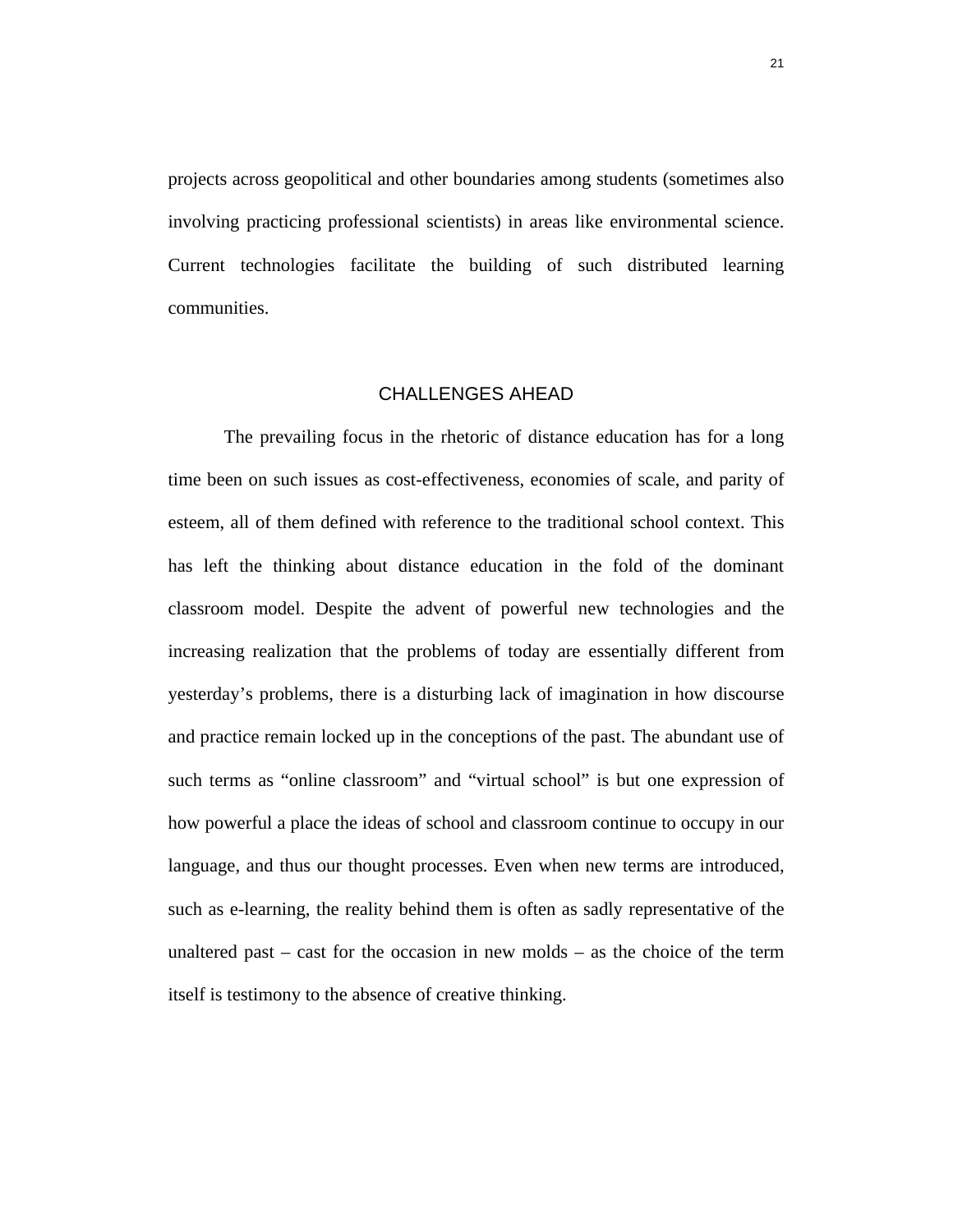Simonson (1999) calls for strategies that provide "different but equivalent learning experiences" (p. 29) to learners in face-to-face classes and in online classrooms. This so-called equivalency theory, while recognizing the differences in instructional contexts between the two modalities concerned, may do little to promote a fundamental rethinking of what goes on inside the learning space, whether virtual or real, the implicit assumption being that the face-to-face classroom is the norm and that equivalency rather than improvement should be sought.

Contrasting with the above is the sense of critical appreciation of the state of distance education in the world, emanated from a group of 23 experts from around the globe, convened by UNESCO, at a meeting in Karlsruhe, Germany. One of the recommendations made by that group states:

Now that distance education has reached its desired level of recognition and esteem *vis-à-vis* traditional educational alternatives, time has come for it to take a critical look at itself, asking questions about how existing experience fits in with the requirements of and opportunities inherent in present day society and how it reflects the current state of knowledge about how people learn. It is recommended that such a critical attitude drive any future development in the field of distance education in UNESCO and its Member States. (UNESCO, 2001, February, p. 4)

22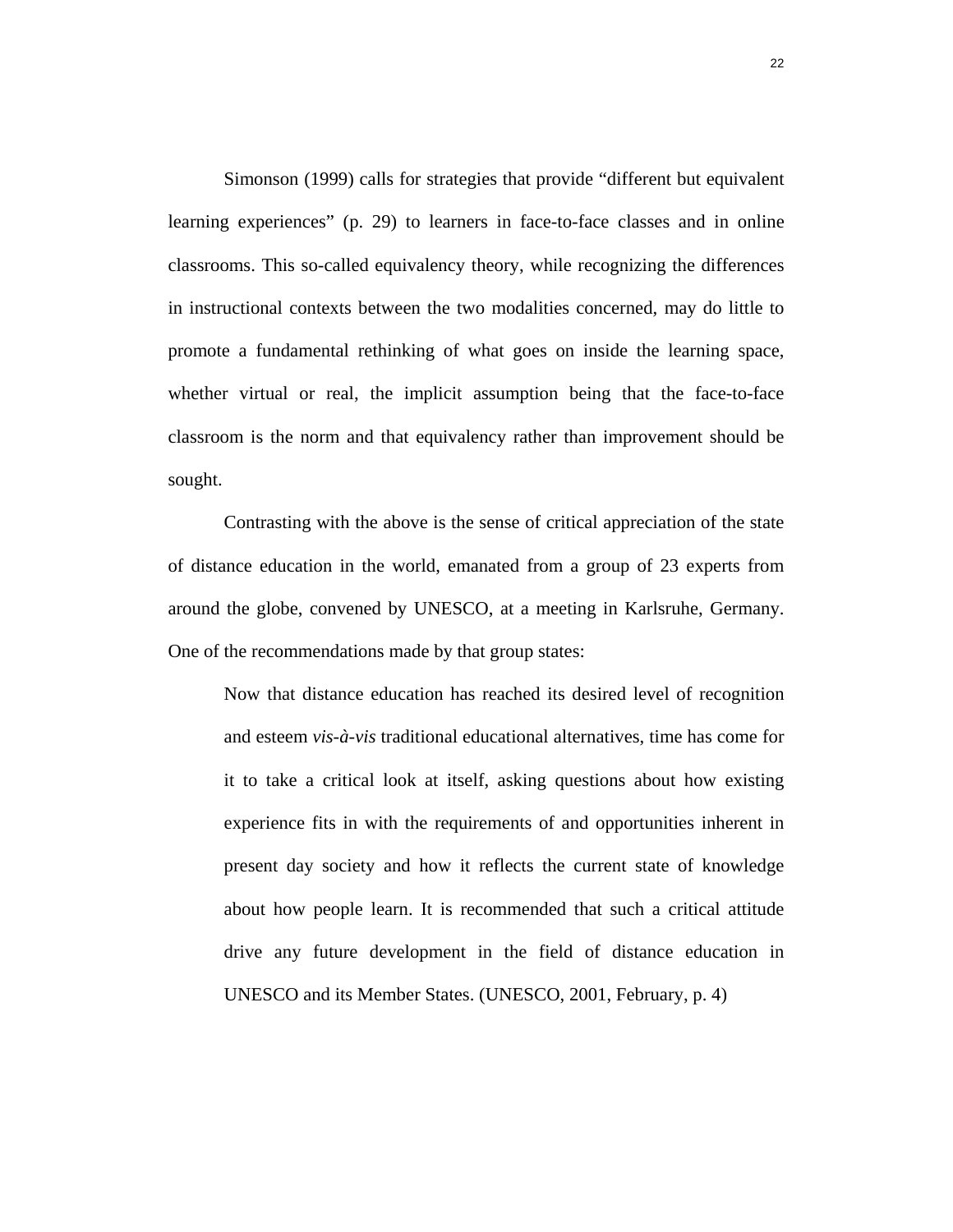The group framed its recommendation with particular reference to "the evolving notions of a learning society and of lifespan human development" (p. 4). It furthermore recommended that distance education be seen as "just one modality – or set of modalities – among many others that together shape the learning environment, which is multi-modal and aware of multiple dimensions of human intelligence, at the cognitive, meta-cognitive and affective level" (p. 4).

 In connection with the above recommendation, the group of international experts convened by UNESCO devoted particular attention to the opportunities inherent in the currently available technologies. Market forces, rather than considerations about how and why people learn, determine that such technologies will be used. In the absence of clear thinking, their use will likely result in the replication of past practices by new means. At best, this means that nothing changes; at worst it means that with accelerated speed, and more forcefully than ever, bad practices will be consolidated and reinforced. Or, in the words of the report (UNESCO, 2001, February):

The advent of the Internet and the invention of the World Wide Web have, supplemented by a wide and growing range of multimedia technologies, particularly during the past decade, fundamentally changed the equation of what is and what is not possible. It has particularly created opportunities for the rediscovery of learning as a dialogic and social process through which diverse people join in the creation of dynamic learning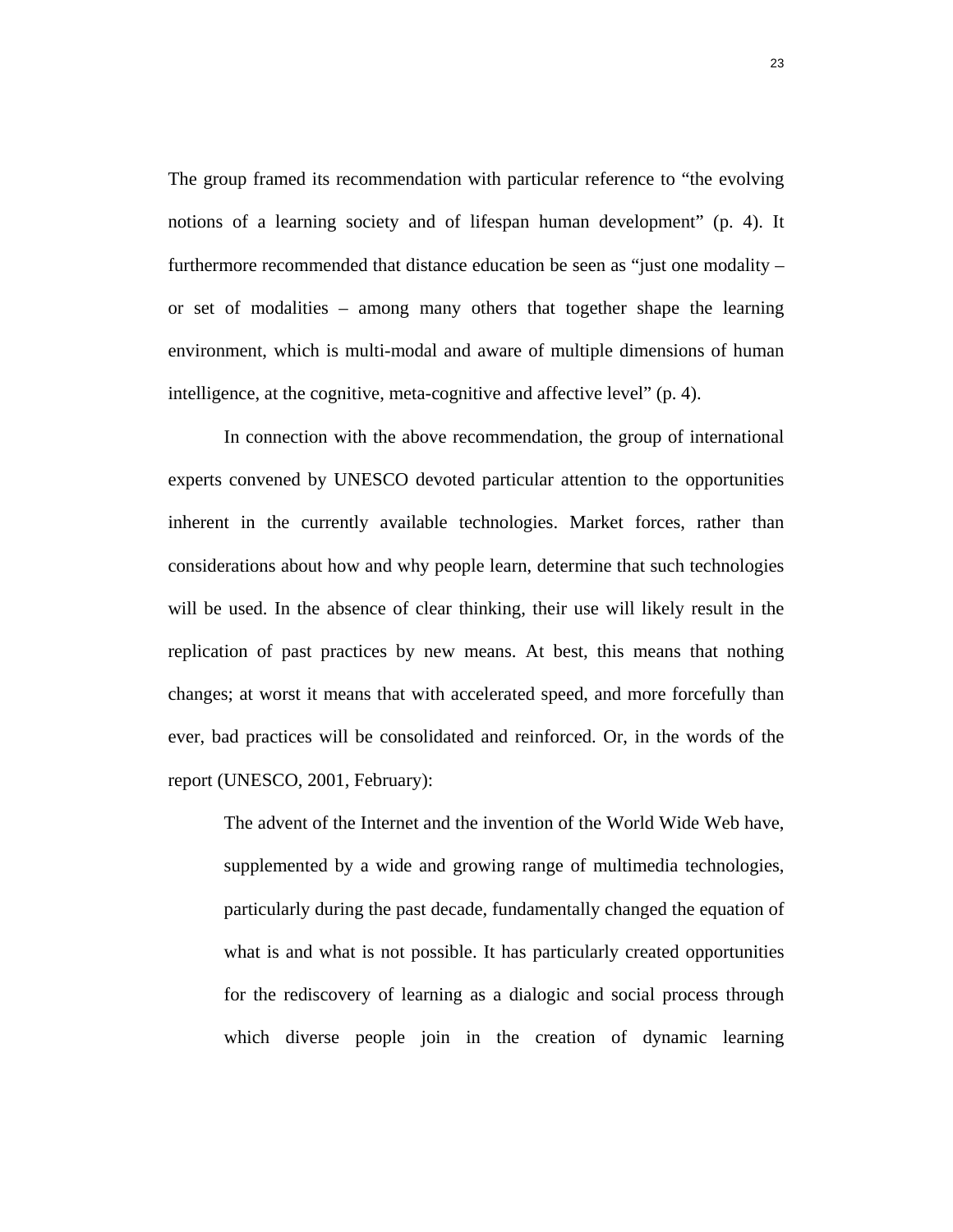communities, collaborating with each other while using their full human potential to continually develop their capacity to stand prepared for an ever-changing world. Such a process is one of shared construction, which, while it may contain linear elements, is greatly enhanced if the learning environment allows building blocks – of different granularity – to be brought in flexibly, as they are needed. The possibility to create, store and subsequently retrieve for use or further processing such building blocks in digital format is an important asset of today's technology. It awaits further exploration, particularly in the context of the [earlier referred] much needed reconceptualization of learning. In this process, the traditional roles of those who learn and those who facilitate other people's learning are bound to change so fundamentally that terms like "student" and "teacher" become less appropriate to designate the actors in the learning environment. The human and social processes that can be created, while using these new technologies to attend in massive ways to the innate human need to learn, can and must take full account of research findings that have redefined learning as a process of participatory construction rather than as individual acquisition (pp. 5-6).

The group thus recommended the inclusion of experts in communication and information technology in collaborative multidisciplinary partnerships involved in the reconceptualization of learning. Without doing so, it argued,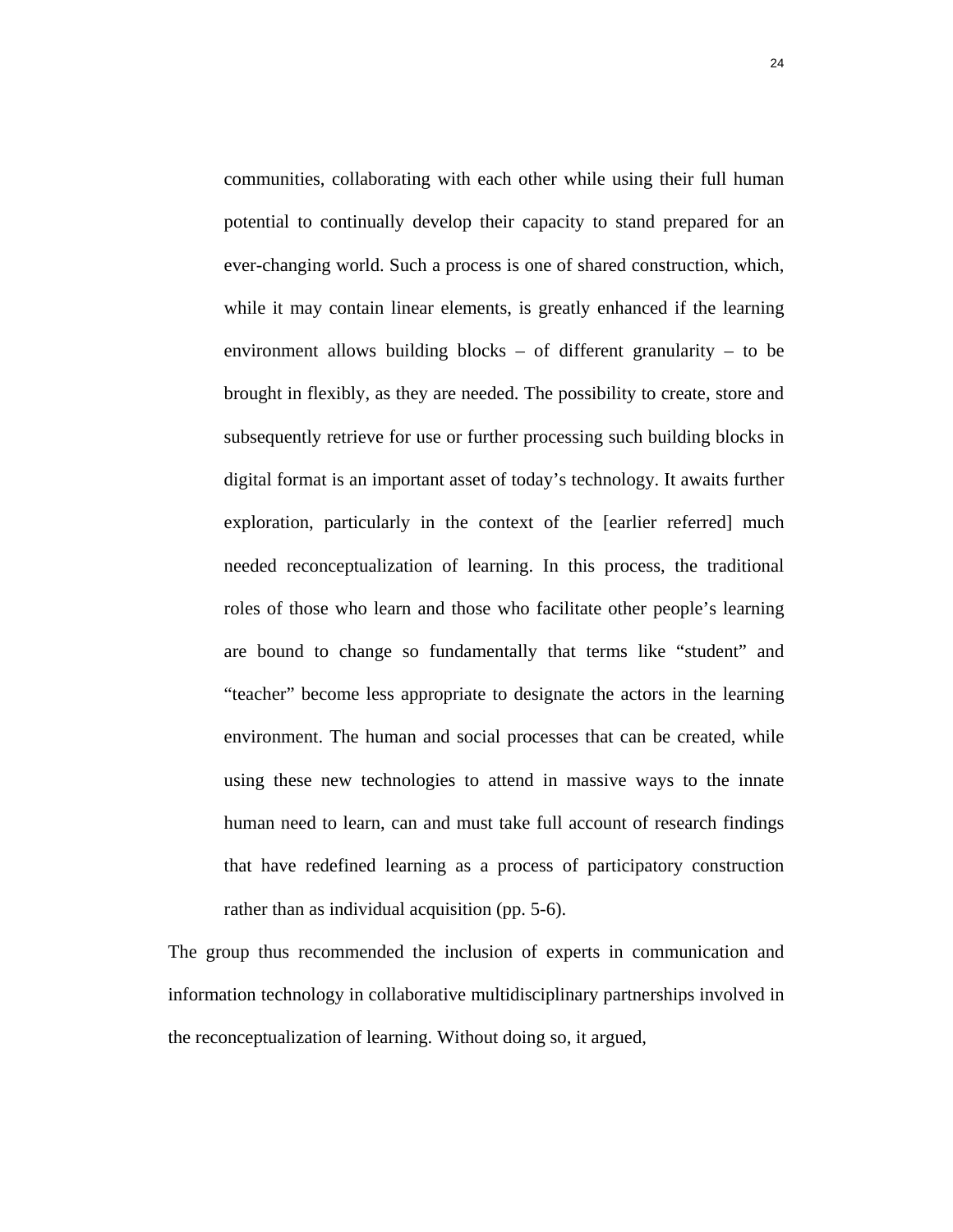there is the great risk that the use of improved technology will only reinforce and consolidate practices that, though unfortunately often part and parcel of established educational practice, have long been recognized to be counter to the development of humanity's critical and creative capacity and of the human ability to confront the complex problems of today's world (p. 6).

The latter observation resonates with Salomon's (2000, June) criticism of "technocentrism," which "totally ignores some crucial social and human factors" (p. 4). He observes that without taking these factors into account, "virtual distance learning . . . is in danger of yielding virtual results" (p. 4). Salomon thus urges an emphasis on two things: *tutelage* and *community of learners*. The former aspect has received attention in L. Visser's (1998) work on affective communication (see also L. Visser, Plomp, Amirault, & Kuiper, 2002) and in Gunawardena's (1995) work on social presence. The latter aspect has been emphasized by the group of people who gathered initially around the ideas promoted by UNESCO's Learning Without Frontiers (2000) program and who later converged around the vision of the Learning Development Institute (2001). It inspires particularly the dialogue originated by the Learning Development Institute (2005) concerning the roles of and expectations about learners in a changing learning landscape.

# COMPLEX COGNITION FOR A COMPLEX WORLD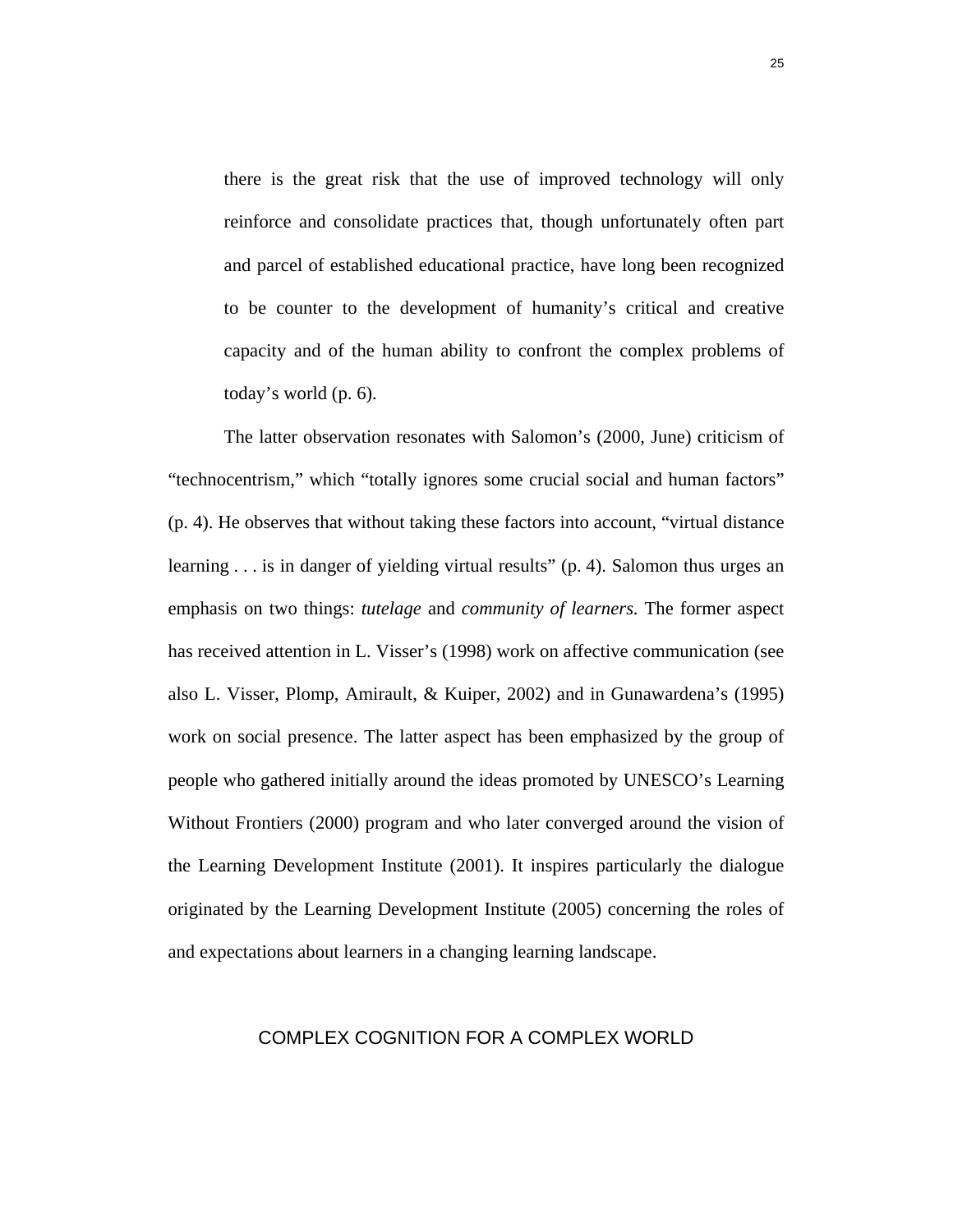Gell-Mann (1994) refers to learning as a process in which complex adaptive systems, such as human beings, interact with other complex adaptive systems, making sense of regularities among randomness and allowing them to mutually adapt. In a similar vein, the report of the Committee on Developments in the Science of Learning (Bransford, Brown, & Cocking, 2000) affirms that "learning is a basic, adaptive function of humans" (p. xi). To understand that function, and thus the practice of its facilitation, account must be taken of the entire developing transdisciplinary knowledge base that has its roots in such widely diverse disciplines as "cognitive development, cognitive science, developmental psychology, neuroscience, anthropology, social psychology, sociology, cross-cultural research, research on learning in subject areas such as science, mathematics, history, and research on effective teaching, pedagogy, and the design of learning environments" (p. xxi). Broadening our conception of learning is an essential prerequisite if learning is to have relevant meanings in the context of adaptive human behavior regarding the global issues discussed in this chapter.

Learning, then, should be understood to mean more than what is implied by its regular reference to particular desired changes in human performance capability. In a broader sense, which includes the more specific meaning just mentioned, learning can be seen in relation to the unending dialogue of human beings with themselves, with their fellow human beings, and with their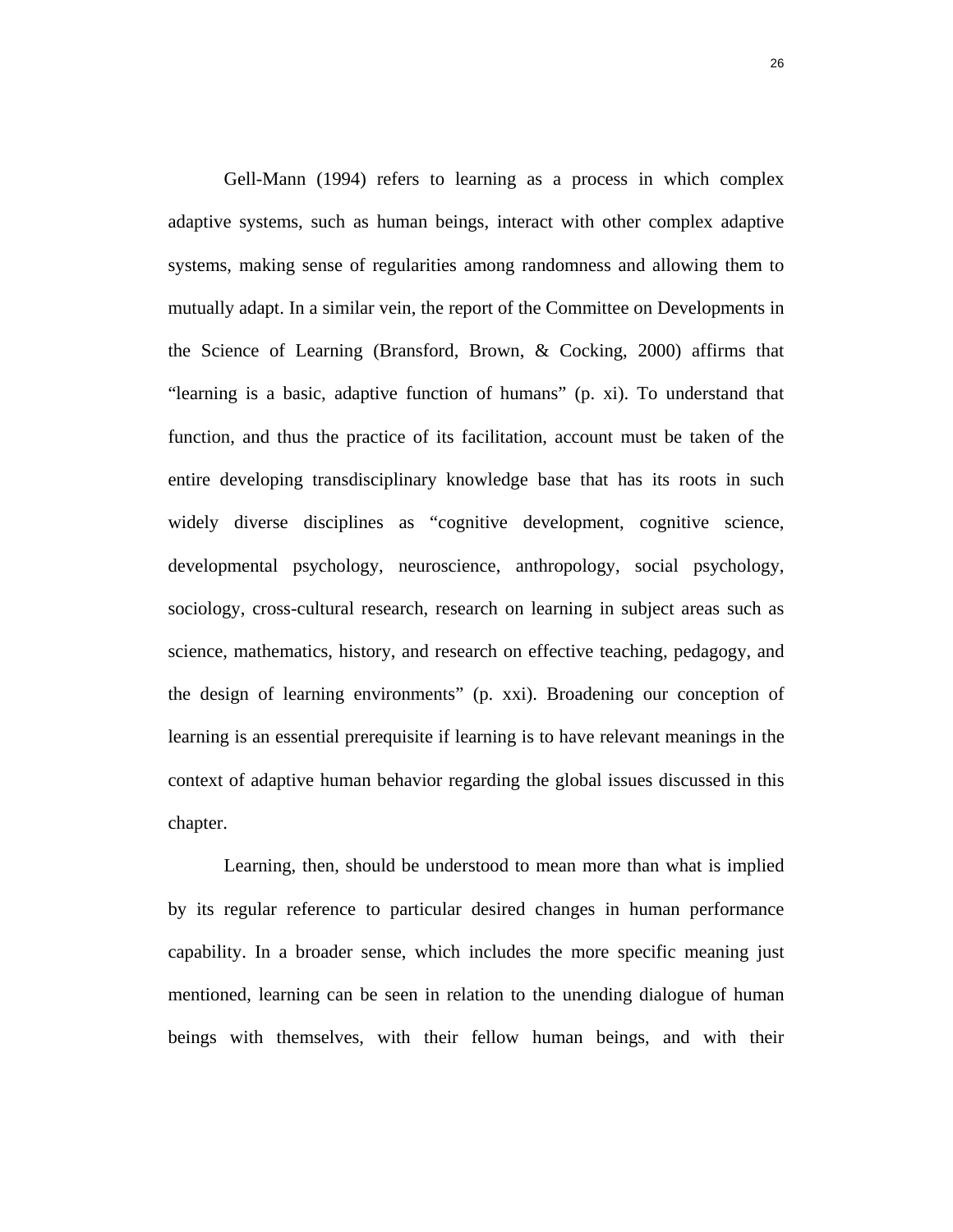environment at large, allowing them to participate constructively in processes of ongoing change. In other words, learning must be "undefined." A possible redefinition thus calls for human learning to be seen as "the disposition of human beings, and of the social entities to which they pertain, to engage in continuous dialogue with the human, social, biological and physical environment, so as to generate intelligent behavior to interact constructively with change" (J. Visser, 2001).

 Few people would doubt that learning impacts on the human brain. However, that recognition should not be taken to mean that the individual human mind in isolation should be the prime focus of attention for educators, whether at a distance or in the face-to-face mode. Quite to the contrary, it is increasingly recognized – for instance, by the collective of researchers that contributed to Salomon's (1993) explorations into the distributed nature of cognitions – that knowledge is socially constructed as a result of purposeful interaction among individuals in the pursuit of shared objectives that are situated in sociocultural and historical contexts. Views such as those referred to above should perhaps not be seen as new or surprising, as Nickerson (1993) points out. Rather, they are a consequence of the ways in which, for a very long time, formal instructional practice has kept its eye trained on the individual. So strongly has that been the case that the reality of the communities to which those same individuals belong could no longer be seen. What used to be obvious thus became forgotten and now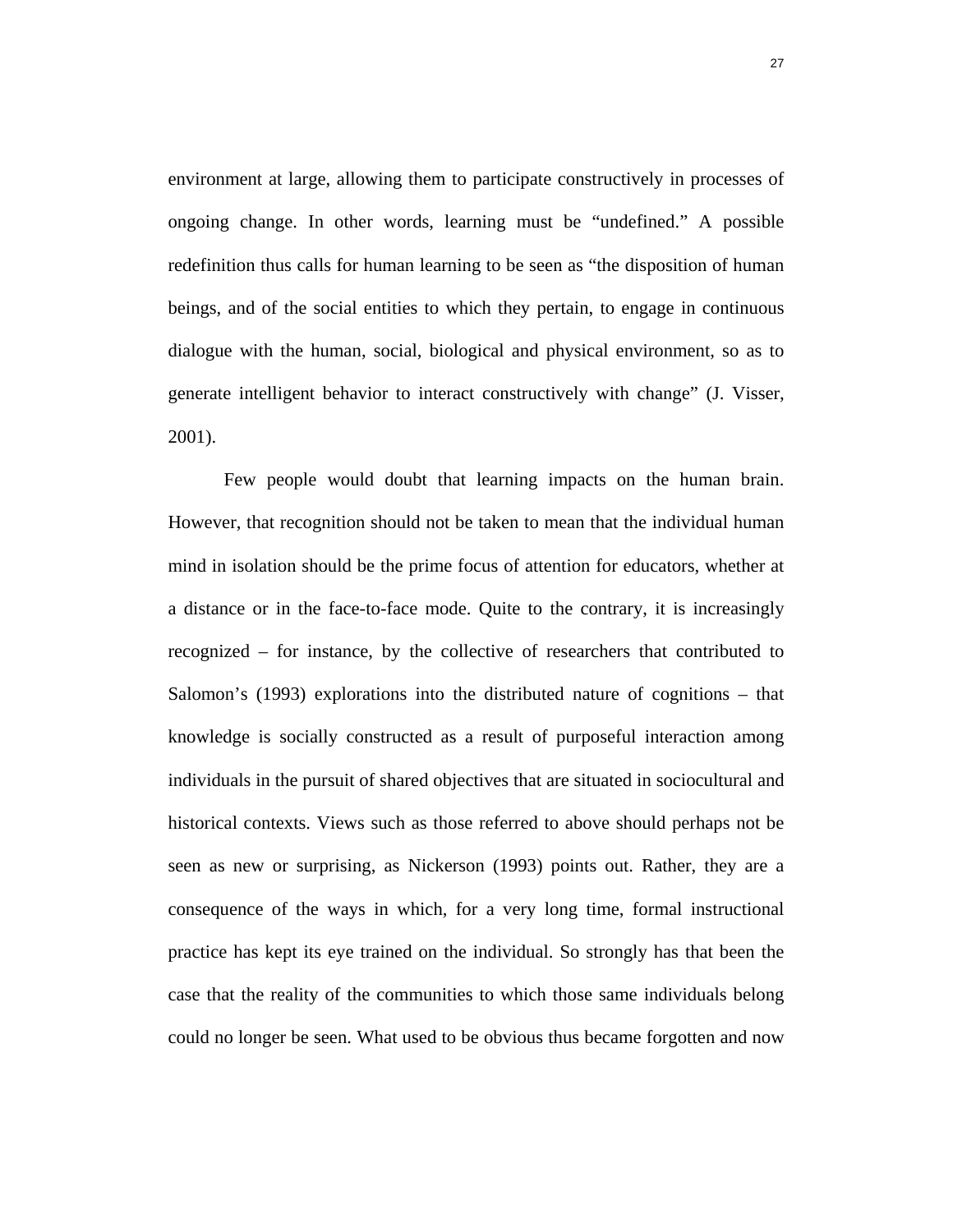stands to be brought to the forefront again. Nickerson refers in this connection to Ulam (1991), who says: "Sometimes obvious things have to be repeated over and over before they are realized" (p. 303). In this particular case, however, more is necessary than the frequent repetition of the obvious; the obvious must first be resuscitated.

 To do so, we must develop a vision of learning that is ubiquitous; unrelated to conditions such as age, time, space and circumstance of learning individuals; manifests itself not only in the behavior of individuals but at diverse levels of complex organization; and that, in whatever context it takes place, does so as part of a pattern of interrelated learning events occurring in what can best be called a "learning landscape." Cognition is, and has always been, an ecological phenomenon. Being an ecological phenomenon, it is also evolutionary. The two notions are interrelated, as Levin (1999) points out. "Ecological interactions take place within an evolutionary context and in turn shape the ongoing evolutionary process" (p. 46).

 Invoking terms such as "ecology" and "evolution" is not an exercise in inventing sophisticated metaphors. Webster's Third New International Dictionary (Gove, 1993) defines ecology as a "branch of science concerned with the *interrelationship* of organisms and their environments, esp. as manifested by natural cycles and rhythms, *community development* and structure, interaction between different kinds of organisms, geographic distribution and population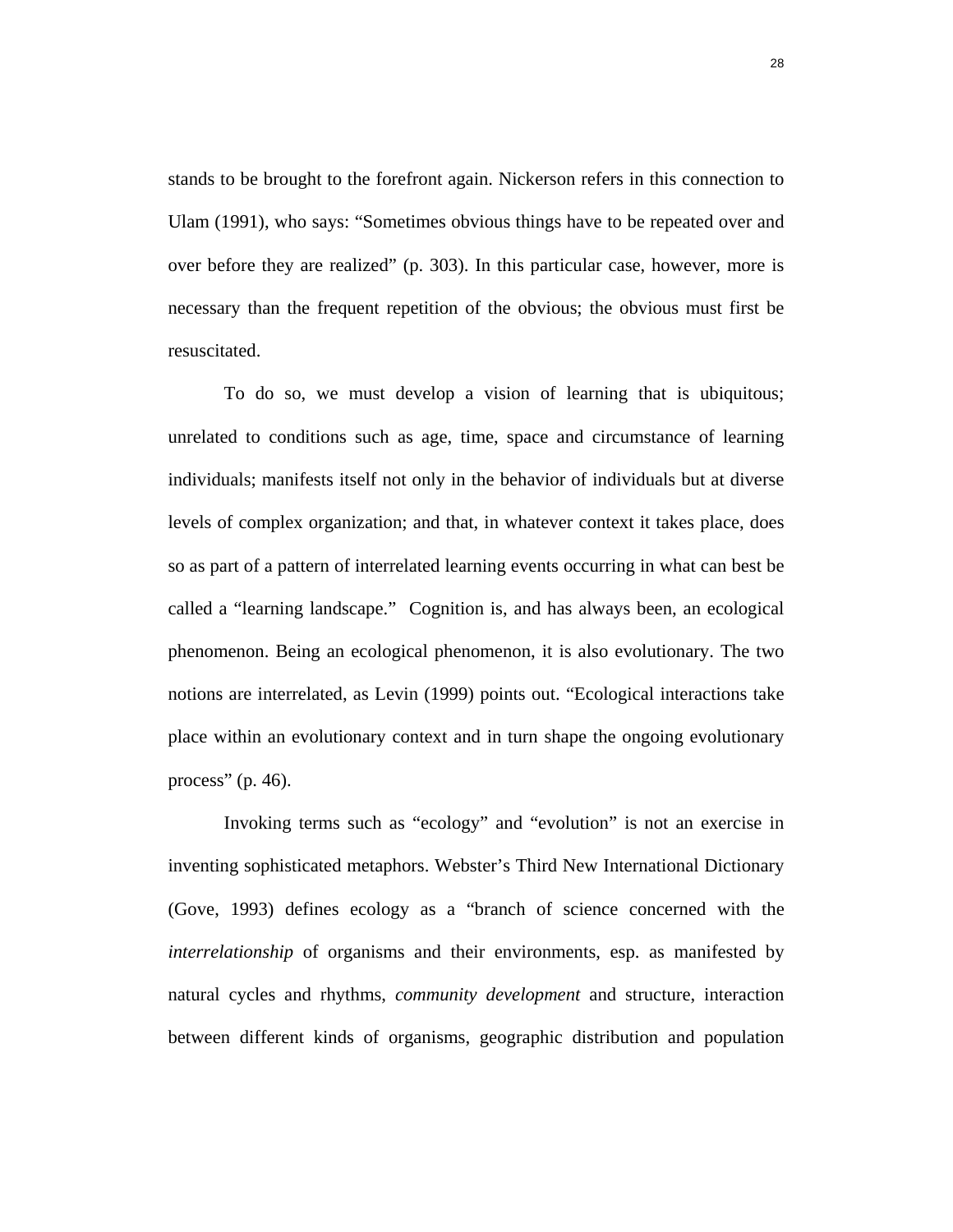alterations" (my emphasis). The origin of the word is, according to the Encyclopaedia Britannica (1999), the Greek "*oikos*," which means "household, home, or place to live." These descriptions apply as much to the world of learning entities as they apply to the world of living organisms. This should come as no surprise. The capability to make sense of regularity among randomness, which, according to Gell-Mann (1994), is the essence of learning, is also key to any life form's chances of survival in an environment populated with other forms of life.

My use of the term "learning landscape" may be taken to be metaphorical. Like the real landscape, the learning landscape is the result of, on the one hand, the natural – that is ecological – interplay of different learning entities seeking to establish themselves in the midst of others and, on the other, of the consciously planned action on the part of some actors to reshape and adjust what nature tends to produce. I use the term "landscape" deliberately because of its connotations, some of which are more poetic than operational. This, then, brings into play, in addition to the usual parameters of effectiveness and efficiency of the learning environment, also its aesthetic and ethical qualities. The planners and leaders whose actions impact on the learning landscape may well want to consider this extended meaning of the metaphor and look for beauty and harmony in the learning landscape as a major indicator for the quality of the ecology of cognition. It is probably no exaggeration to say that, so far, the work of governmental educational planning agencies, as well as of related entrepreneurial and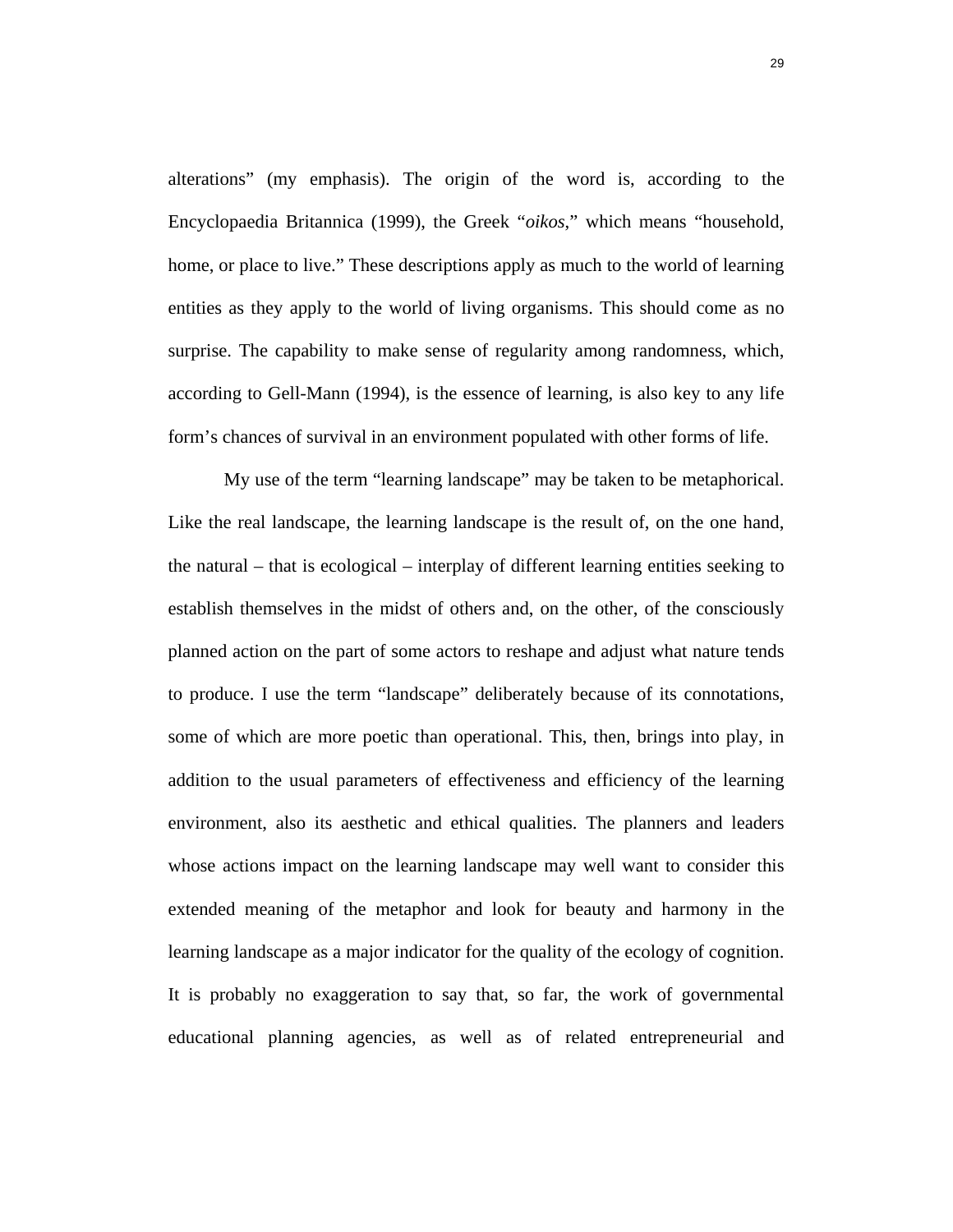institutional efforts, to create the infrastructural conditions for the facilitation of learning, leaves considerable room for improvement in terms of the need to be environmentally aware of what else happens in the learning landscape. This observation obviously includes much of the distance education effort as well.

The term "learning landscape" reflects the idea of "complex cognition," a concept recently proposed by the author at a Santa Fe Institute seminar (J. Visser, 2000, November). Cognition is a complex phenomenon in the sense that it evolves according to the laws that govern the behavior of complex adaptive systems. The conditions that underlie such behavior are well known (see, e.g., Gell-Mann, 1995; Holland, 1995). The stock market, the weather, and biological systems are examples of it.

The notion of distributed cognitions approximates the idea of "complex cognition." However, as Salomon (1993) points out, the meaning attributed to the term "distributed cognitions" varies considerably, depending on the theoretical perspective adopted by different researchers. On one end of the spectrum there is the view that "cognition *in general* should be...conceived as principally distributed," the "proper unit of psychological analysis...[being] the *joint...socially mediated action* in a cultural context" (p. xv). This view contrasts with the common perception that cognitions reside inside individuals' heads. On the other end of the spectrum one finds the conception that "'solo' and distributed cognitions are still distinguished from each other and are taken to be in an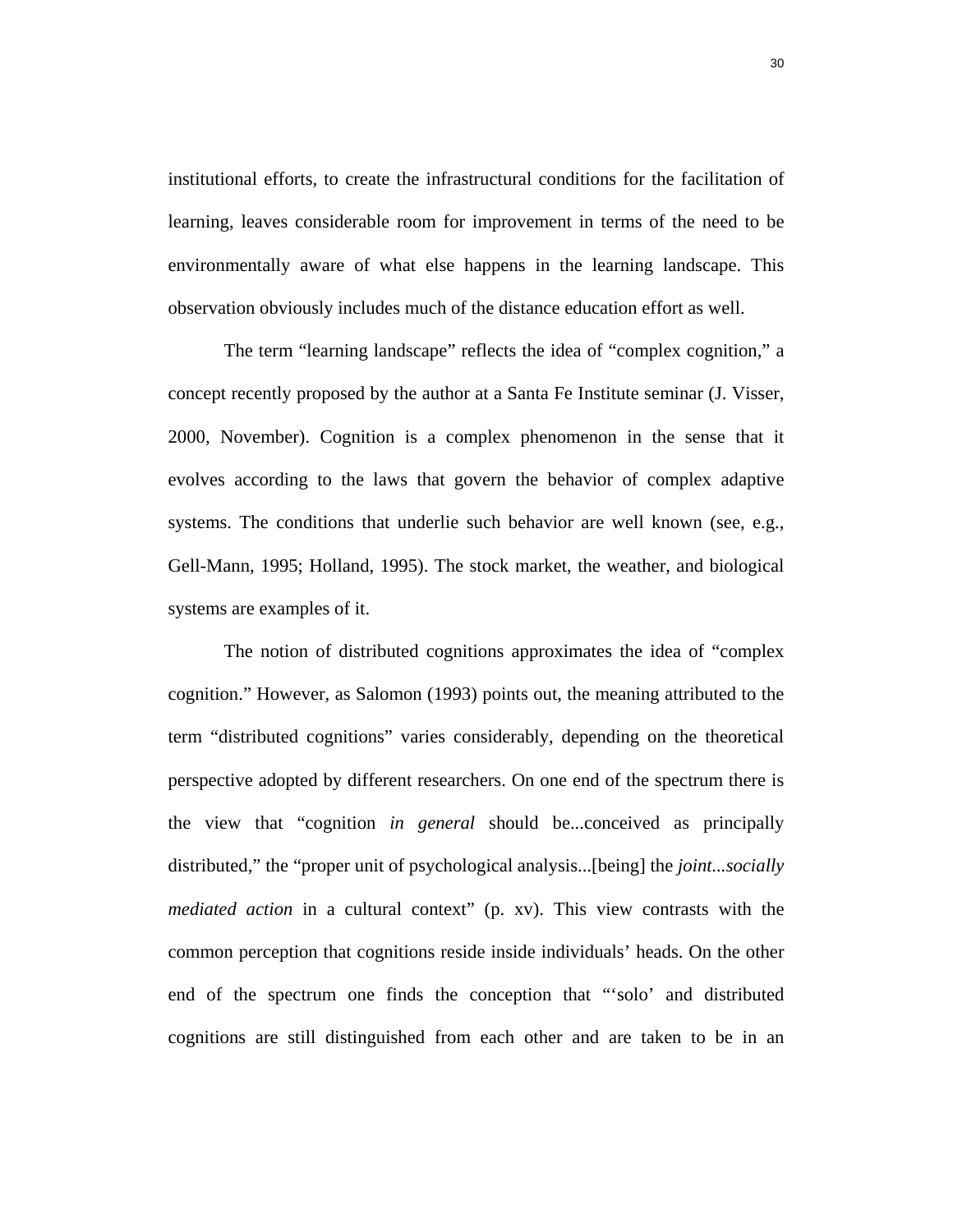interdependent dynamic interaction" (p. xvi). This juxtaposition of views is resolved in the concept of complex cognition, which makes the distinction irrelevant, integrating the diverse points of view in a single notion. Cognition is individually owned *and* socially shared at the same time.

# DISTANCE EDUCATION IN THE PERSPECTIVE OF GLOBAL ISSUES AND CONCERNS

 I have so far deliberately refrained from focusing on distance education per se. The problem area chosen as a guiding framework for the intellectual pursuits I made reference to, that of the interaction between humanity's capability to deal with global concerns and the development of its capacity to learn, calls for a comprehensive approach that must not be restricted to the field of distance education alone. On the other hand, the question whether distance education may play a crucial role *within* such a comprehensive approach is a relevant one. I shall explore that question in this final section. While addressing it, I shall particularly look at what kind of questions need to be asked and what different orientations need to be developed *if* distance education is to play a crucial role.

One of the overall conclusions of this chapter is that the phenomenon of learning is infinitely more involved and complex than assumed in most of our actions to create the conditions that promote and facilitate learning. The earlier referred learning stories research (Y. L. Visser & J. Visser, 2000; J. Visser, Y. L.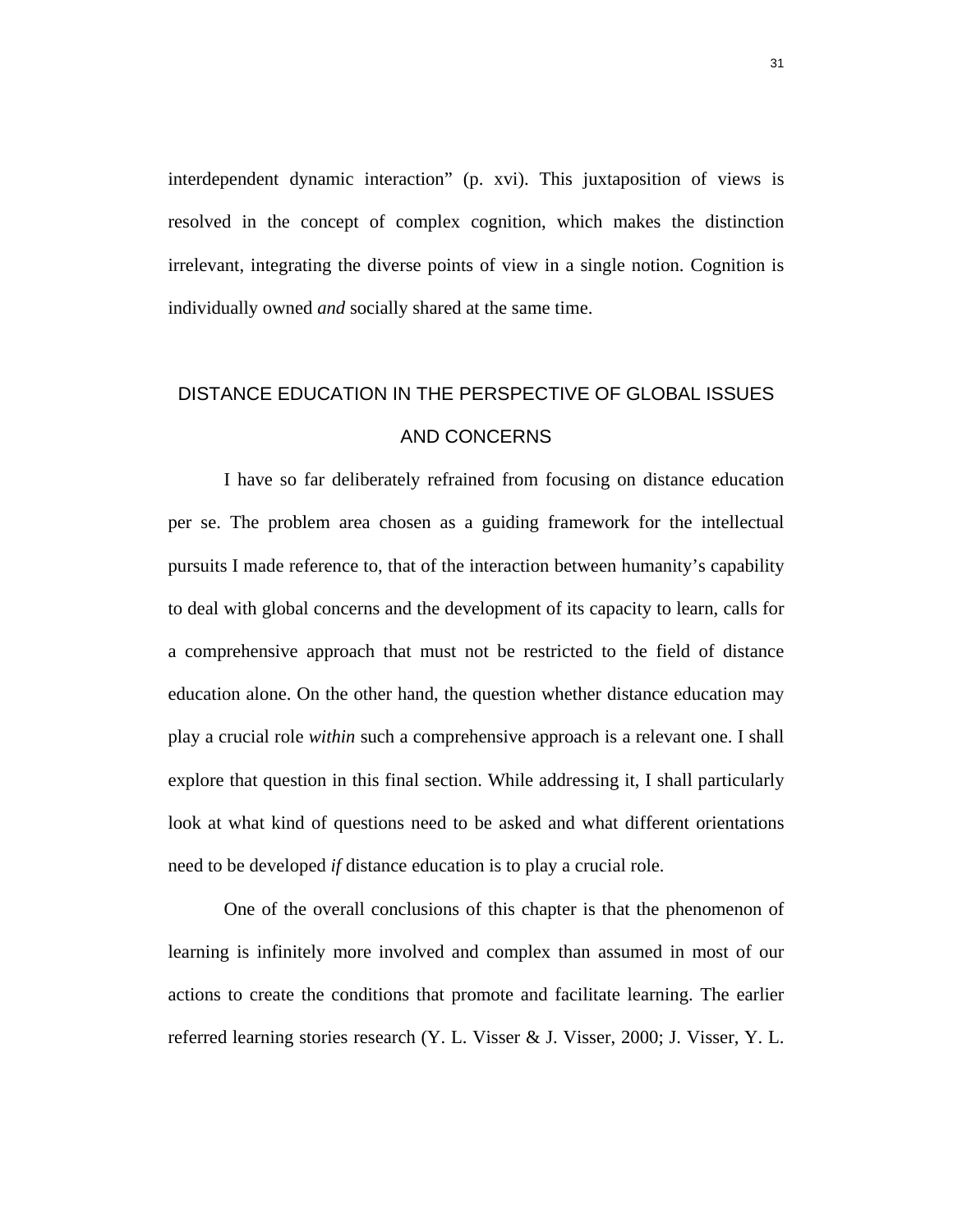Visser, Amirault, Genge, & Miller, 2002, April; M. Visser & J. Visser, 2003, October) suggests that significant learning often takes place rather *despite* than *because* of the conditions we created for it. I contend that this doesn't have to be so — that, in fact, we can be cleverer than we seem to be. To employ such enhanced intelligence, our approaches must become bolder and our views more comprehensive.

The global issues and concerns referred to in this chapter – the profound questions about how we live together on our tiny planet and share its resources, sustaining life as we came to know it and became conscious of our place in it, playing our role in, how in time, perhaps, a next phase in its evolution may emerge – find no response in our designed learning systems. Yet, most people share these concerns and feel they can no longer be dismissed or simply be seen as an afterthought of our more specific attempts at developing human capacity. The history of how the educational establishment, including the distance education variety of it, has failed to address such most-crucial challenges as the ones inherent in Article 26 of the Universal Declaration of Human Rights is proof of the fruitlessness of attempts to use our traditional learning systems in an isolated fashion while dealing with global issues and concerns. Such attempts must be undertaken, as urged in the earlier quoted UNESCO report, in a wider framework, namely that of the learning society and of lifespan human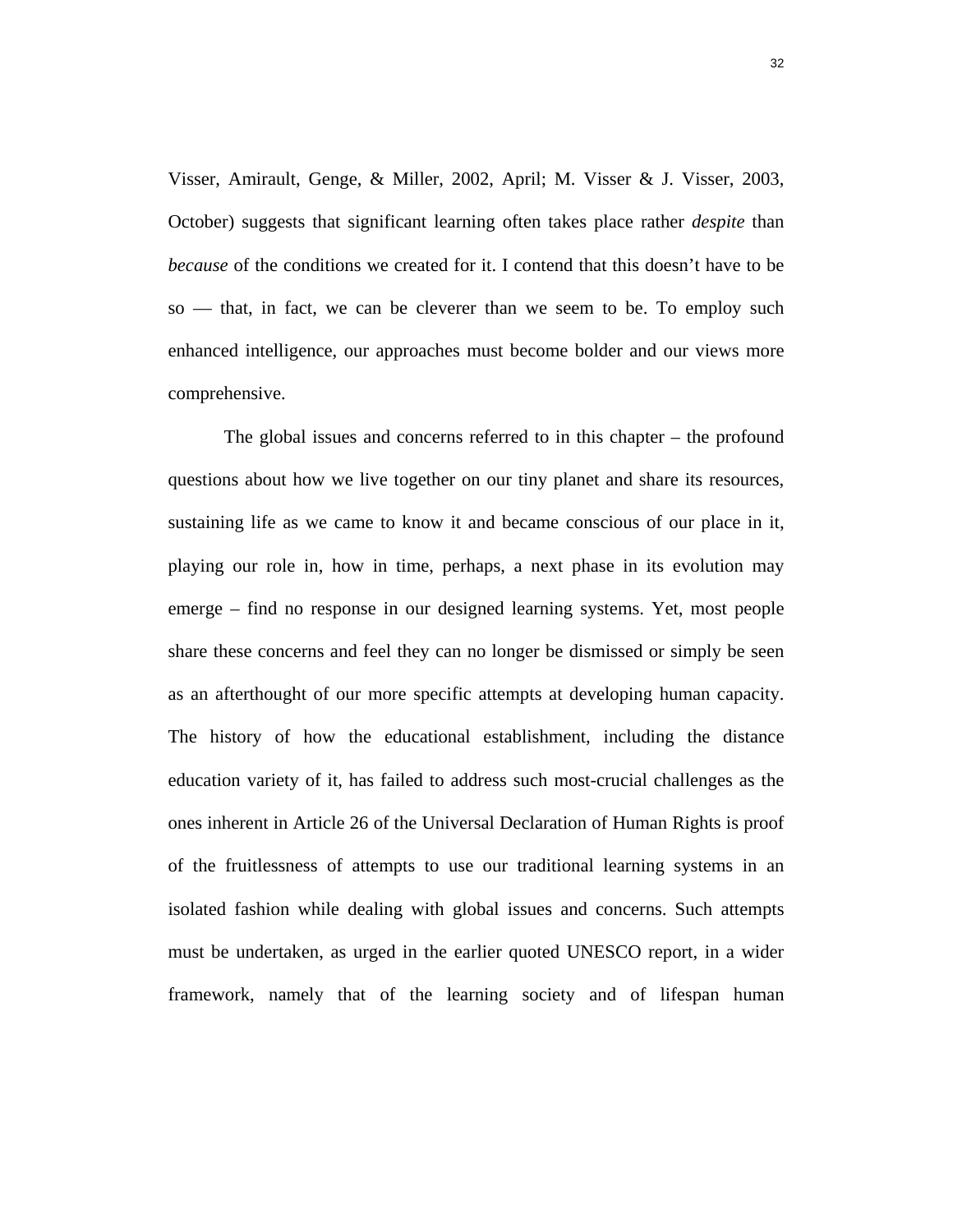development, taking full account of the convoluted ways in which humans learn (UNESCO, 2001, February).

The important question then is: How can distance education contribute to improving the ecological coherence of the learning environment so that it will allow meaningful learning to evolve in response to the crucial global issues and concerns that mark the beginning of the third millennium? The question branches off in a variety of directions, some of which will be highlighted below. To bring some order in the observations and conclusions that follow, I shall deal with them, respectively, at the levels of society at large; collaboration among institutions and organizations within society; the organization of specific institutions; and the learning process.

#### Implications at the Societal Level

At the level of society at large, the responsibility for the creation of the conditions of learning is a distributed one. This view contrasts with the common idea that such a responsibility resides solely or mostly with ministries or departments of education. Obviously, the latter idea comes from the misconception that education and learning are one and the same thing. It is important to make a distinction between the two and to look at the instructional landscape as a sub-landscape of the learning landscape.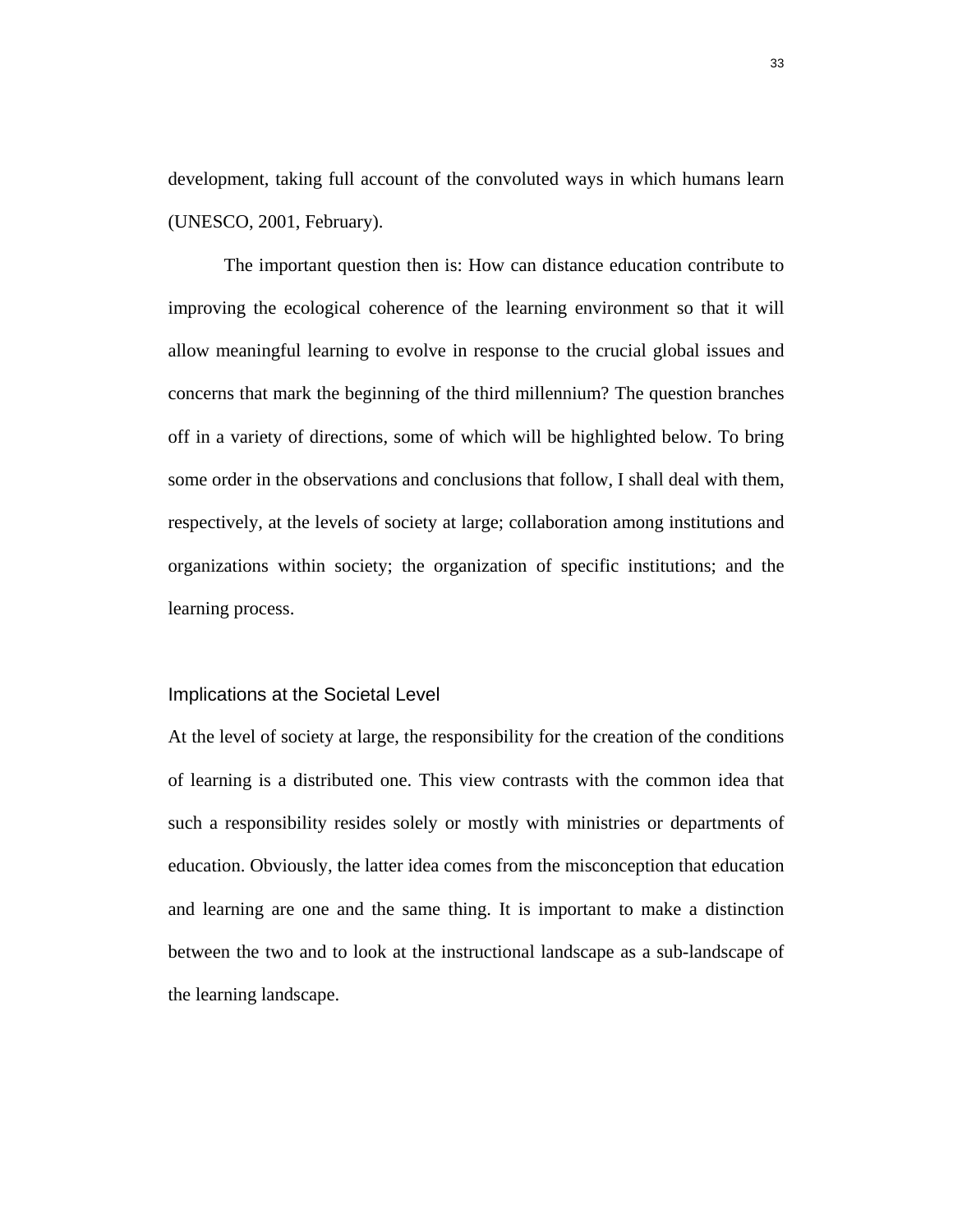Instruction is – or should be – a designed way to facilitate learning for specifically defined purposes. The preoccupation with instruction results in a wide variety of instructional opportunities. Within the conception, advocated in this chapter, that society at large is responsible for the totality of learning that goes on within it, the various instructional opportunities should be aware of each other and interconnect with each other. They form, as an organically interlinked whole of designed opportunities to learn, the instructional landscape.

The instructional landscape does not stand on its own. Many other sublandscapes together make up the learning landscape, in a way similar to how Appadurai (1990) describes the dynamics of global diversity in terms of different "scapes." Other sub-landscapes included in the learning landscape are, for instance, the media landscape (see Allen, Otto, & Hoffman, 2004) and the sociocultural organization landscape, of which the family is part. A truly ecologically functioning learning landscape will be characterized by the smooth integration among all the various sub-landscapes – together with their subordinated sublandscapes – that compose the learning landscape.

Because of its potential flexibility and openness, the distance education modality can play an important role in bringing about ecological integration within the learning landscape. Doing so would be a more laudable goal – and a truly more exciting challenge – than the current emphasis on replication, for ever expanding markets, of outdated learning structures by new means.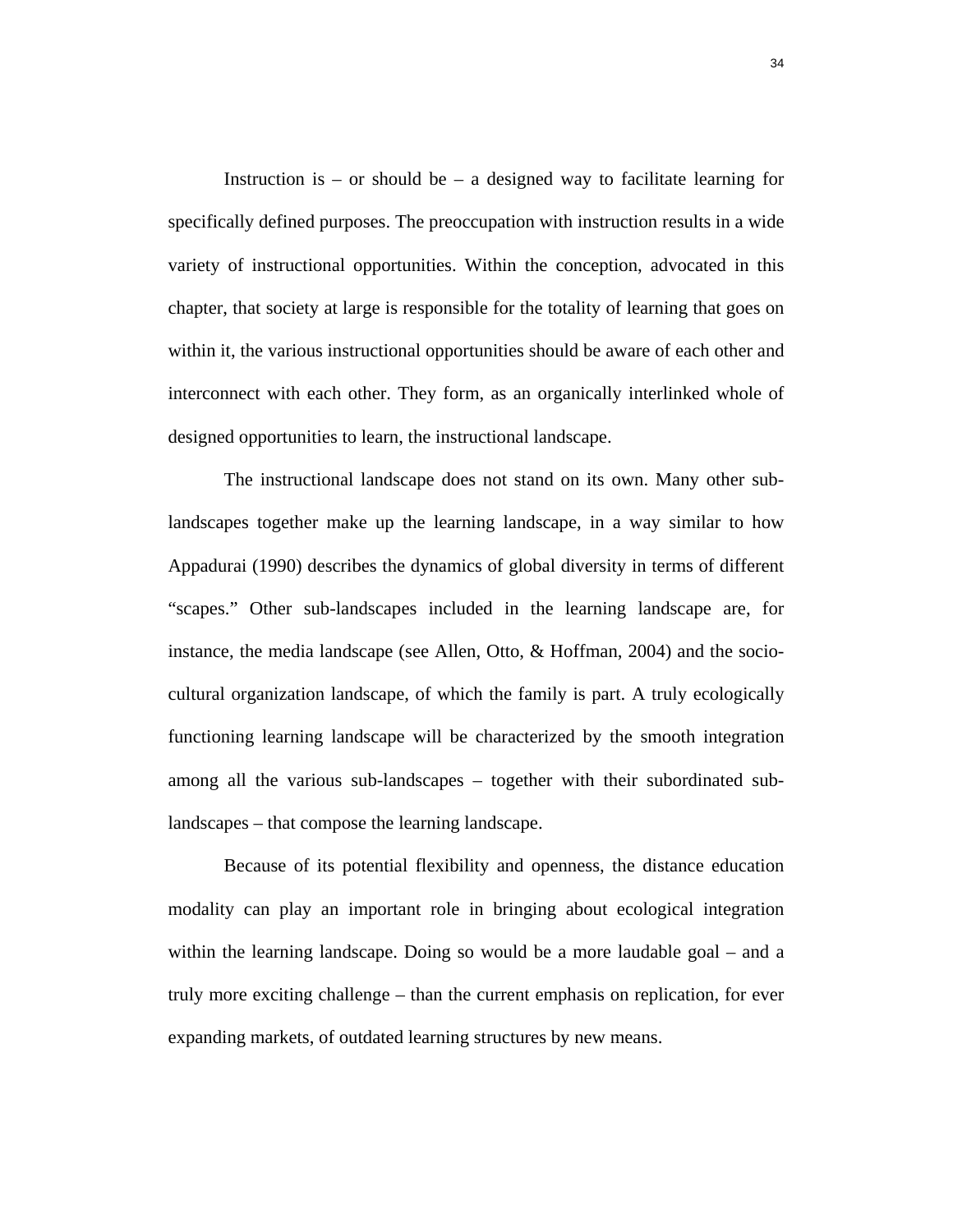#### Implications at the Level of Interinstitutional Collaboration

While in some parts of the world there may seem to be no limit to the resources that can be brought to bear on addressing the problems of human learning, whosoever takes the trouble to look at the world at large will soon discover that there is an important challenge in creating sustainable solutions that benefit large numbers of people. Sustainability in this context means that the cost of what we do at a particular time will not be charged to a future we are unable or unwilling to visualize or take responsibility for. It should also be noted that solutions that benefit many people do not necessarily have to rely on mass-produced and massdelivered options.

There is enormous potential for promoting and facilitating learning in the networking of those who have a passion to learn (e.g. Rossman, 1993; Rossman, 2002). This applies to both individuals and institutions. Anything that detracts from the likelihood that interinstitutional collaboration would occur, such as the artificial opposition between learning at a distance and in the face-to-face mode, is thus counter to exploring this potential.

The tendencies of some institutional environments towards expansion (e.g. Daniel, 2000, July), sometimes through the merger with smaller entities, may seem to contribute to creating larger networks. However, there is the risk that the strong presence of large conglomerates reduces the diversity of the learning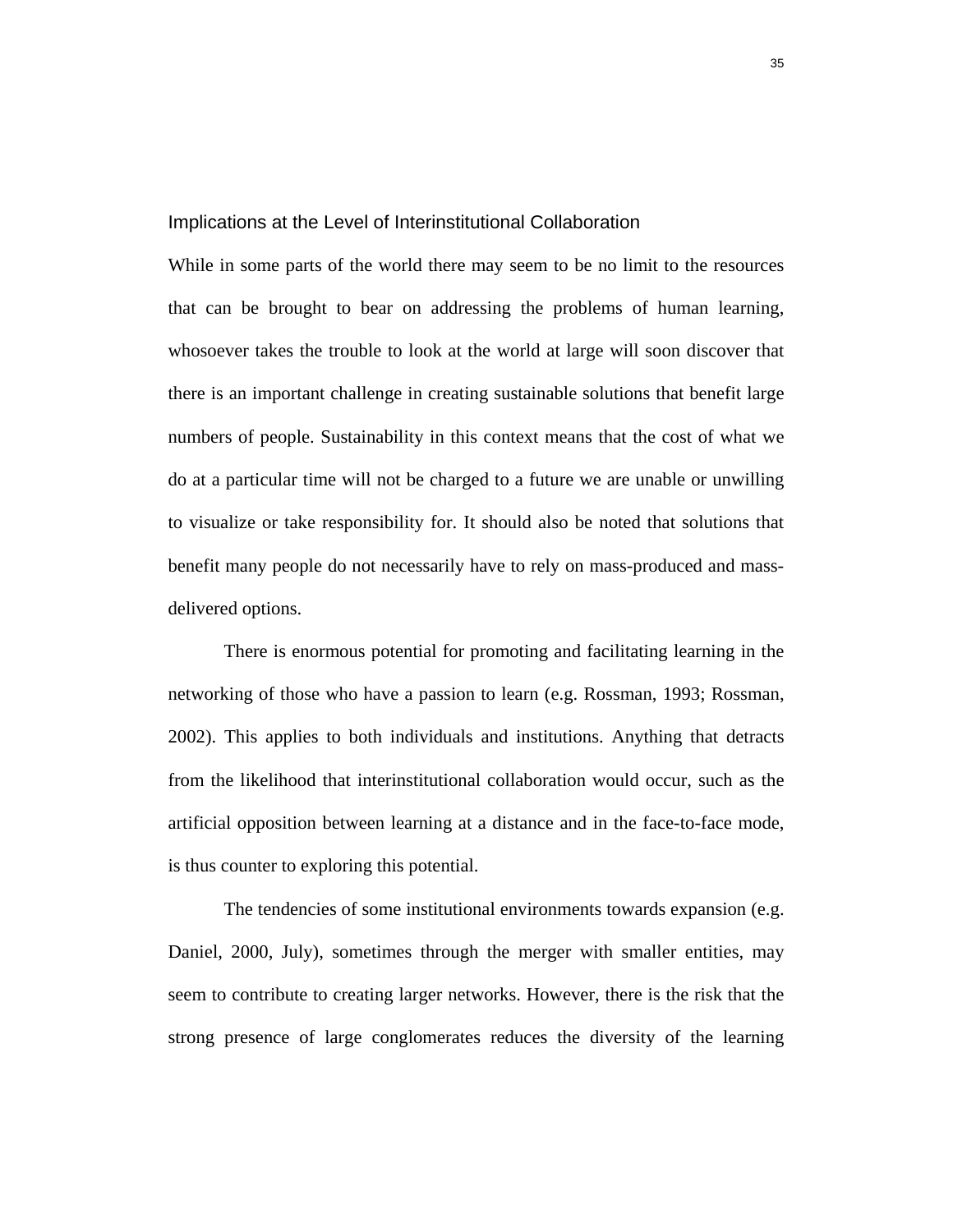landscape, thus taking away one of the most powerful resources in the learning habitat. To the extent that the learning landscape functions in ecologically sound ways, in other words, to the extent that diverse sub-landscapes are the active ingredients of the learning landscape, such homogenizing forces may be counteracted by heterogeneous dialogues resulting from interaction with different ideological and cultural traditions (Appadurai, 1990).

There may, as yet, not be enough evidence to draw definite conclusions about how the various tendencies towards globalization will affect diversity. It would be prudent, though, to keep an open eye towards what may be happening and to assess such possible impact on an ongoing basis. It is equally prudent to encourage ways of networking that deliberately thrive on diversity, i.e. multinodal collaboration among institutions that have a distinct identity, as opposed to building networks that are run out of a central node (e.g. Semenov, 2005).

Against the backdrop of the above cautionary remarks, I posit that increased networking around the globe is an important condition for the formation of dynamic learning communities that are sufficiently global in outlook to become a basis for learning to live together (Delors et al., 1996) with the global concerns of our time. For this to be possible, collaborating institutions must once again become what they used to be: universities, places of inquiry not limited by the boundaries of bureaucracy and traditional divisions among disciplines.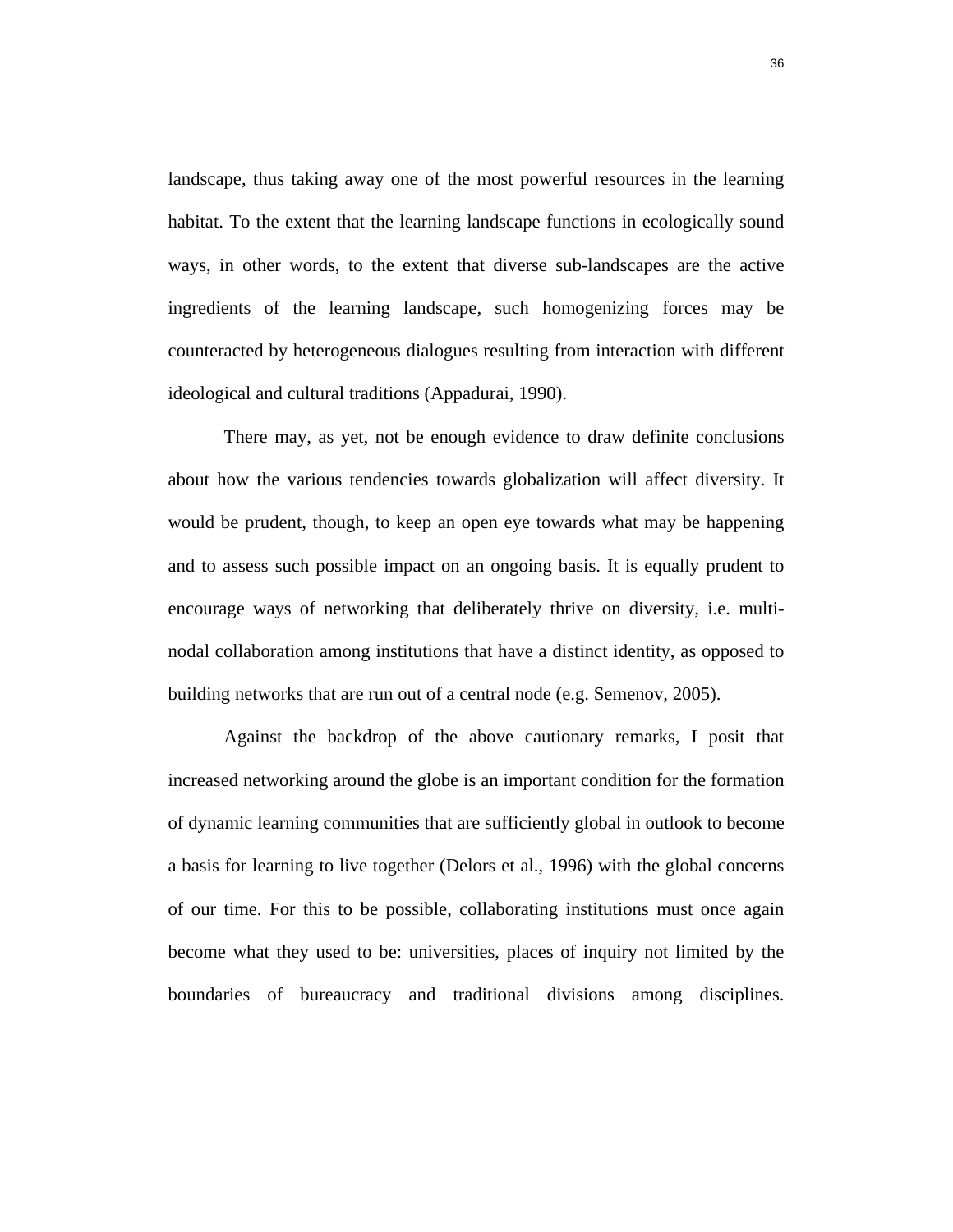UNESCO's UNITWIN/UNESCO Chairs (n.d.) program is an interesting example in the above regard.

#### Implications at the Institutional/Organizational Level

The closing observation in the previous paragraph is also the first recommendation under the present heading. The model of monolithic, bureaucratized and compartmentalized institutions dominates the institutional heritage of the nineteenth and twentieth centuries. Such institutions now find themselves in need of becoming players in a networked environment, often having great difficulty to respond adequately to the challenge.

In using the term "universities" above, I do not intend to restrict my considerations to higher education institutions. The connection between higher education and higher learning—i.e., learning at a higher level of metacognitive awareness and capability—is rather weak, whence the meaning of the adjective "higher" in higher education seems to have little relevance as a qualifying concept for the kind of learning that is promoted by higher education institutions.

To play an effective role in shaping the increasingly networked learning landscape of the twenty-first century, institutions whose mission is to promote and facilitate learning must enhance their ability to interact constructively with their changing environment. In terms of the redefinition of learning called for in this chapter (see also J. Visser, 2001), this means that such institutions must conceive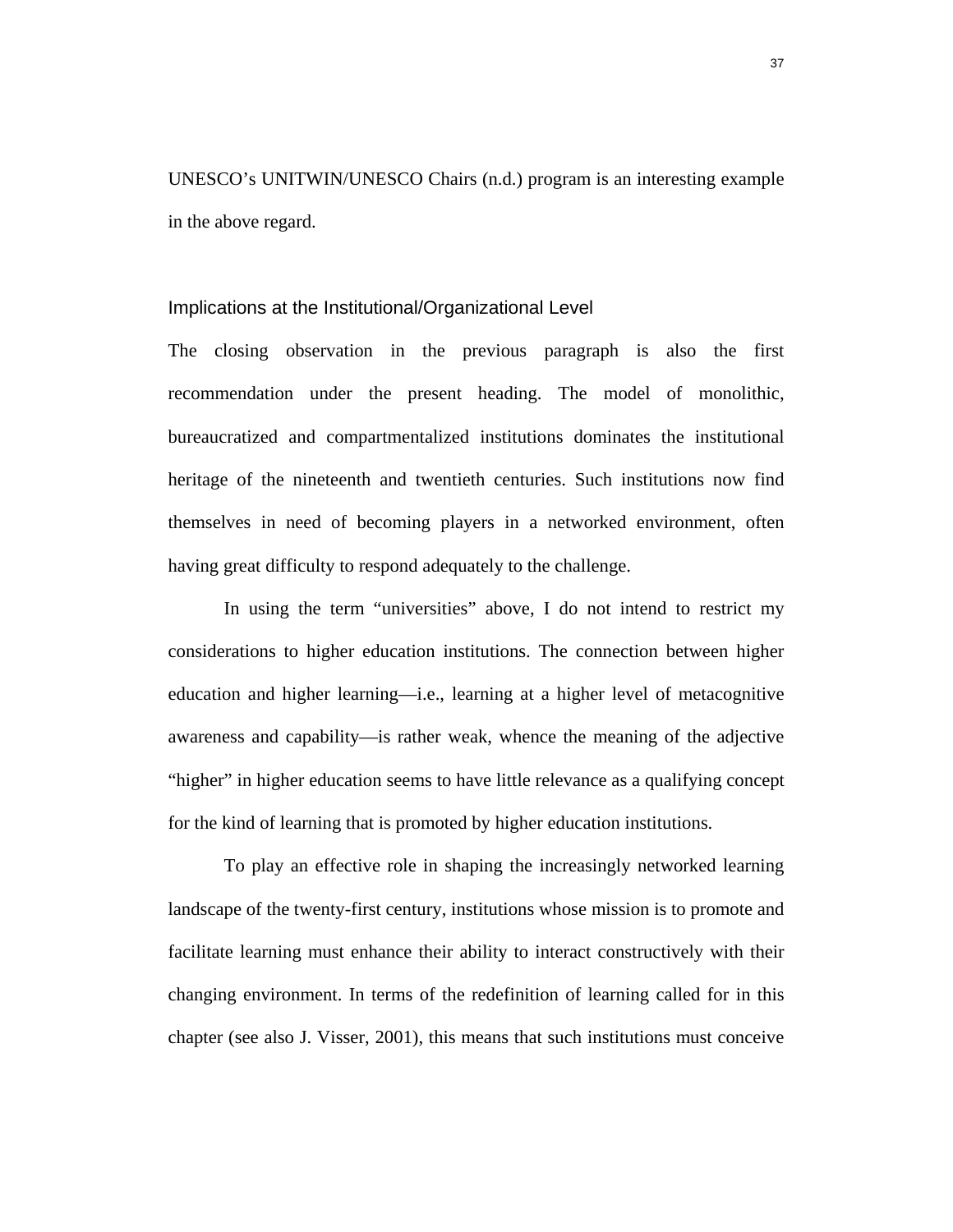of themselves as learning organizations. The literature in this area is vast and so well known that there is hardly a need to mention such names as Senge (1990); Argyris (1993); Senge, Kleiner, Roberts, Ross and Smith (1994); Marquardt (1996); or Hesselbein, Goldsmith and Beckhard, (1997).

The change of attitude implied in becoming a learning organization should go hand in hand with the development of systemic awareness and abilities in the institution, both in terms of its internal processes and with regard to its role vis-àvis other institutions and the learning landscape at large. It must equally focus on the profoundly human (as contrasted with bureaucratic) mission inherent in fostering learning, a particularly acute challenge for institutions whose traditions are rooted in the philosophy of the industrial era (Peters, 1994). Clearly, this is a change that affects everyone in the institution: students, faculty, administrative staff, as well as management.

#### Implications at the Learning Process Level

The most important implications are at the level of the learning process. Very little impact on our ability to deal with global issues and concerns is likely to result from our continued preoccupation with knowledge as a thing, as opposed to knowledge as a process. To reorient the learning process away from its habitual focus on acquiring isolated pieces of knowledge, the overriding vision in learning must be on problems (e.g. Jonassen, 1994; Hmelo, 1998; Bransford, Brown, &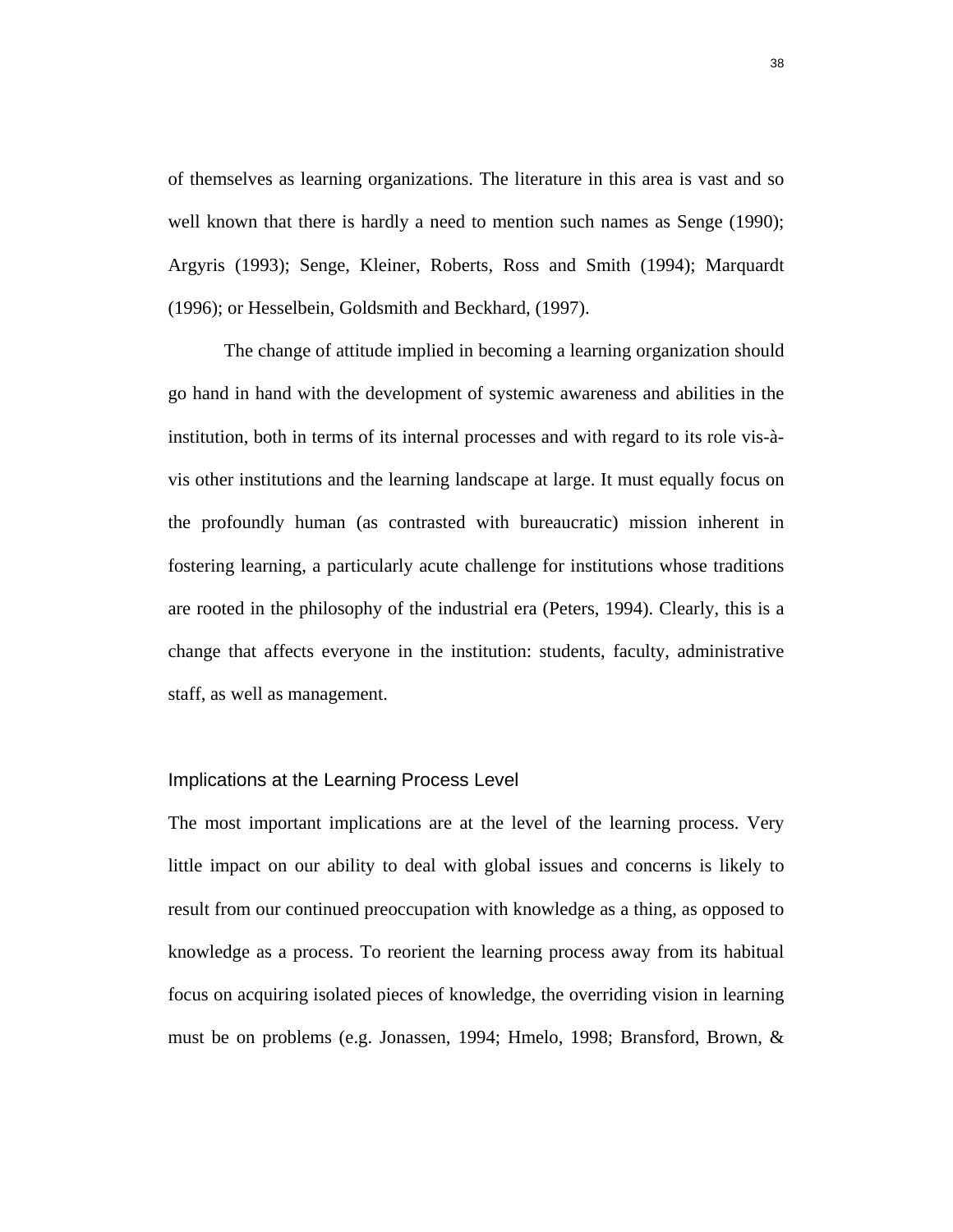Cocking, 2000 [particularly Ch. 2]), transdisciplinarity (Nicolescu, 1999, April; Nicolescu, 2002), and consilience (Wilson, 1998).

Reintroducing this overriding concern in our conscious efforts to promote the development of human learning does not mean a radical doing away with everything that has to do with disciplines, content-based curricula, or even rote learning of particular facts. There is abundant evidence to support the idea that such things have their relative usefulness. However, that usefulness gets reduced when it is the only focus in learning and when it cannot be embedded in a larger frame of relevance.

The overall focus on problems, transdisciplinarity and consilience is a vital condition, also, for learning to become, once again, dialogue. It is equally a prerequisite for the development of critical thinking, creativity, and the socialization and contextualization of cognition. Moreover, placing students, and those with whom they learn, eye-in-eye with the real world of whole problems and interconnected knowledge and associated emotions regarding those problems, will be most beneficial to bring back yet another important aspect of our humanity in the learning process: The fact that we function with our entire bodies, not just the neocortex.

The challenge to the distance education community in considering the above implications lies in the need to move past the customary rhetoric of costeffectiveness and economies of scale. Such notions are based on the idea that the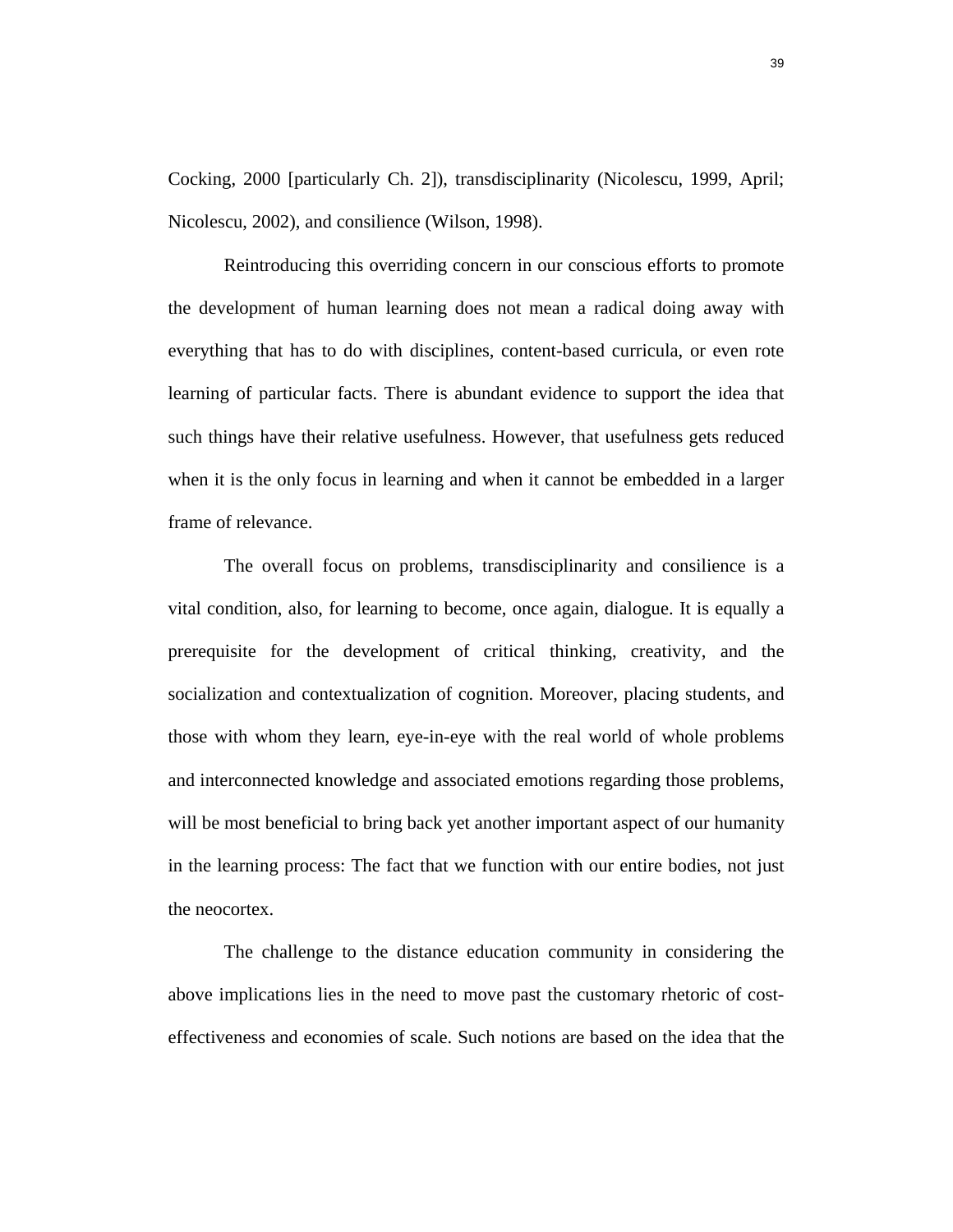existing principles of instruction are adequate and merely require the redesign of the processes of their application to benefit larger audiences in affordable ways. I have tried to argue that the problems with the development of learning in the context of today's challenges are much more complex and fundamental. They require the field to be reinvented. The difficulty in meeting that challenge is rather psychological than substantial. The problems are known and the tools are there.

#### REFERENCES

- Allen, B. S., Otto, R. G., & Hoffman, B. (1996). Media as lived environments: The ecological psychology of educational technology. In D. H. Jonassen (Ed.), *Handbook of research for educational communications and technology*, 2nd Ed. (pp 215-241). Mahwah, NJ: Lawrence Erlbaum Associates.
- Amin, S. (2006). The Millennium Development Goals: A Critique from the South. *Monthly Review*, *57*(10) [Online]. Available: http://monthlyreview.org/0306amin.htm [2006, March 6].
- Appadurai, A. (1990). Disjuncture and difference in the global cultural economy. *Public Culture*, *2*(2), 1-24.
- Argyris, C. (1993). *On organizational learning*. Cambridge, MA: Blackwell Publishers.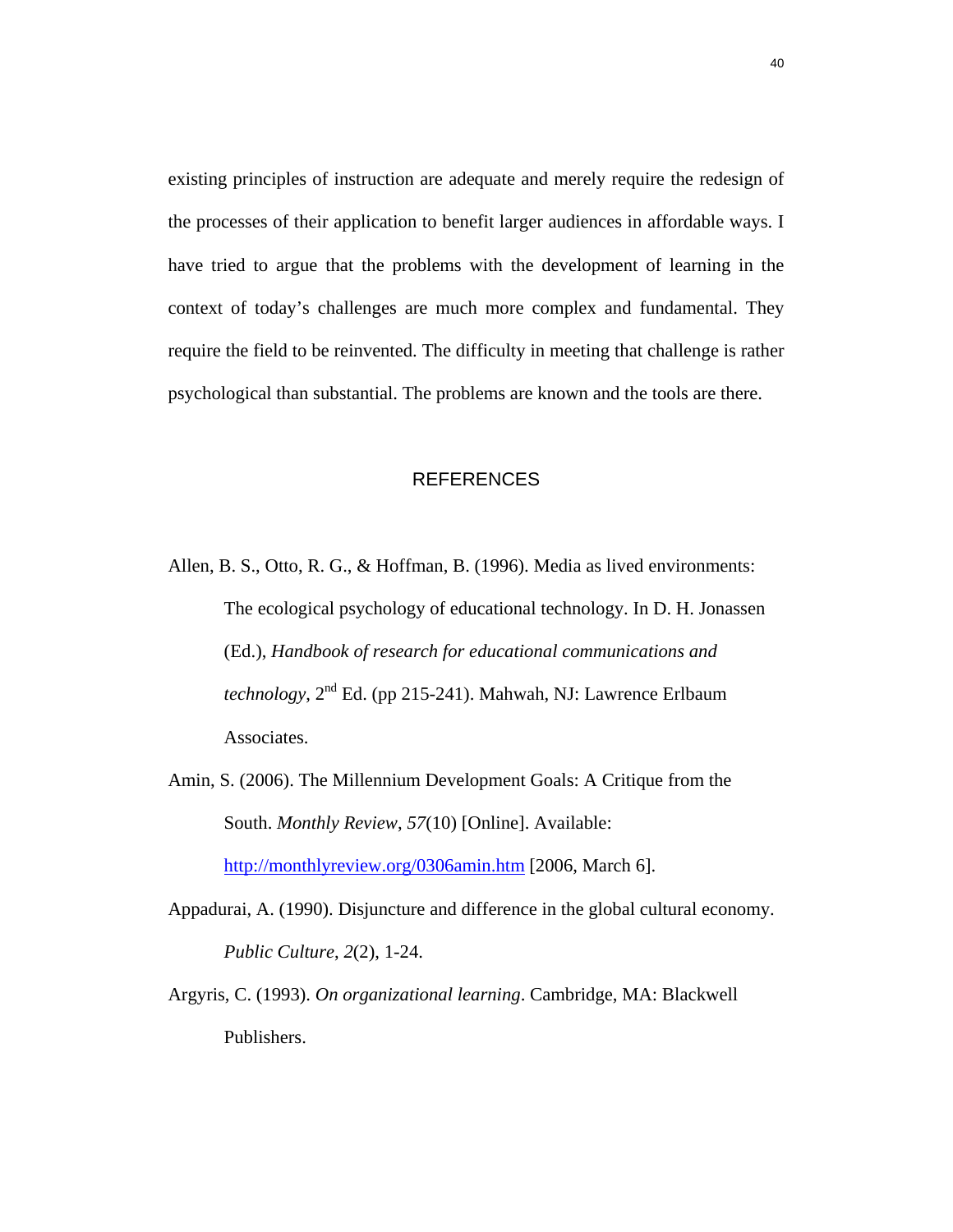- Bandura, A. (1969). *Principles of behavior modification*. New York, NY: Holt, Rinehart and Winston.
- Boorstin, D. J. (1985). *The discoverers: A history of man's search to know his world and himself*. New York, NY: Random House.
- Bransford, J. D., Brown, A. L., & Cocking, R. R. (Eds.) (2000). *How people learn: Brain, mind, experience, and school*. Report of the Committee on Developments in the Science of Learning, Commission on Behavioral and Social Sciences and Education, National Research Council. Washington, DC: National Academy Press.
- Clarke, A. C. (1992). *How the world was one: Beyond the global village*. London, UK: Victor Gollancz Ltd.
- Cole, M. (1991). Conclusion. In L. B. Resnick, J. M. Levine, & S. D. Teasley (Eds.), *Perspectives on socially shared cognition* (pp. 398-417). Washington, DC: American Psychological Association.
- Creed, C. & Perraton, H. (2001). *Distance education in the E-9 countries: The development and future of distance education programmes in the nine high-population countries*. Paris, France: UNESCO [also Online]. Available: http://unesdoc.unesco.org/images/0012/001231/123157e.pdf [2006, March 6].
- Daniel, J. (2000, July). *The university of the future and the future of universities*. Paper presented at the Improving University Learning and Teaching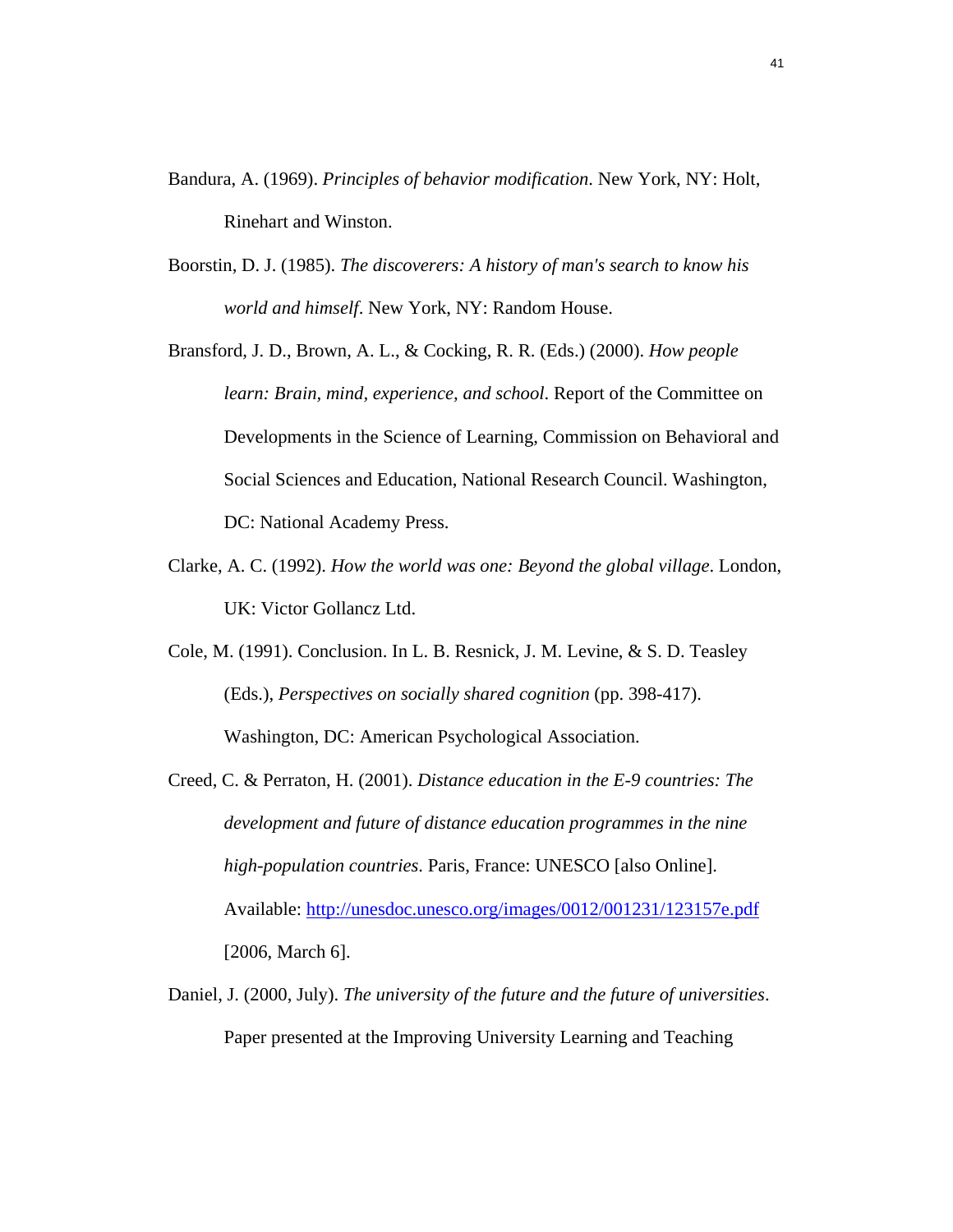25th International Conference, Frankfurt, Germany [Online]. Available: http://www.open.ac.uk/johndanielspeeches/FrankfurtJuly2000.htm [2006, March 6].

- Delors, J., Al Mufti, I., Amagi, I., Carneiro, R., Chung, F., Geremek, B., Gorham, W., Kornhauser, A., Manley, M., Padrón Quero, M., Savané, M-A., Singh, K., Stavenhagen, R., Suhr M.W., & Zhou N. (1996). *Learning: The treasure within*. Report to UNESCO of the International Commission on Education for the Twenty-first Century. Paris, France: UNESCO.
- Edström, L. O., Erdos, R., & Prosser, R. (Eds.) (1970). *Mass education: Studies in adult education and teaching by correspondence in some developing countries*. Stockholm, Sweden: The Dag Hammerskjöld Foundation.
- Encyclopaedia Britannica (1999). *Encyclopaedia Britannica CD 99: Knowledge for the information age*. *Multimedia edition,* [CD-ROM].
- Erdos, R. F. (1967). *Teaching by correspondence* (a UNESCO Source Book). London, UK: Longmans, Green & Co Limited; Paris, France: UNESCO.
- Faure, E., Herrera, F., Kaddoura, A-R., Lopes, H., Petrovsky, A. V., Rahnema, M., & Ward, F. C. (1972). *Learning to be: The world of education today and tomorrow*. Report to UNESCO of the International Commission on the Development of Education. Paris, France: UNESCO.
- Feldman, D. H. (2000). Foreword. In V. John-Steiner, *Creative collaboration* (pp. ix-xiii). New York, NY: Oxford University Press, Inc.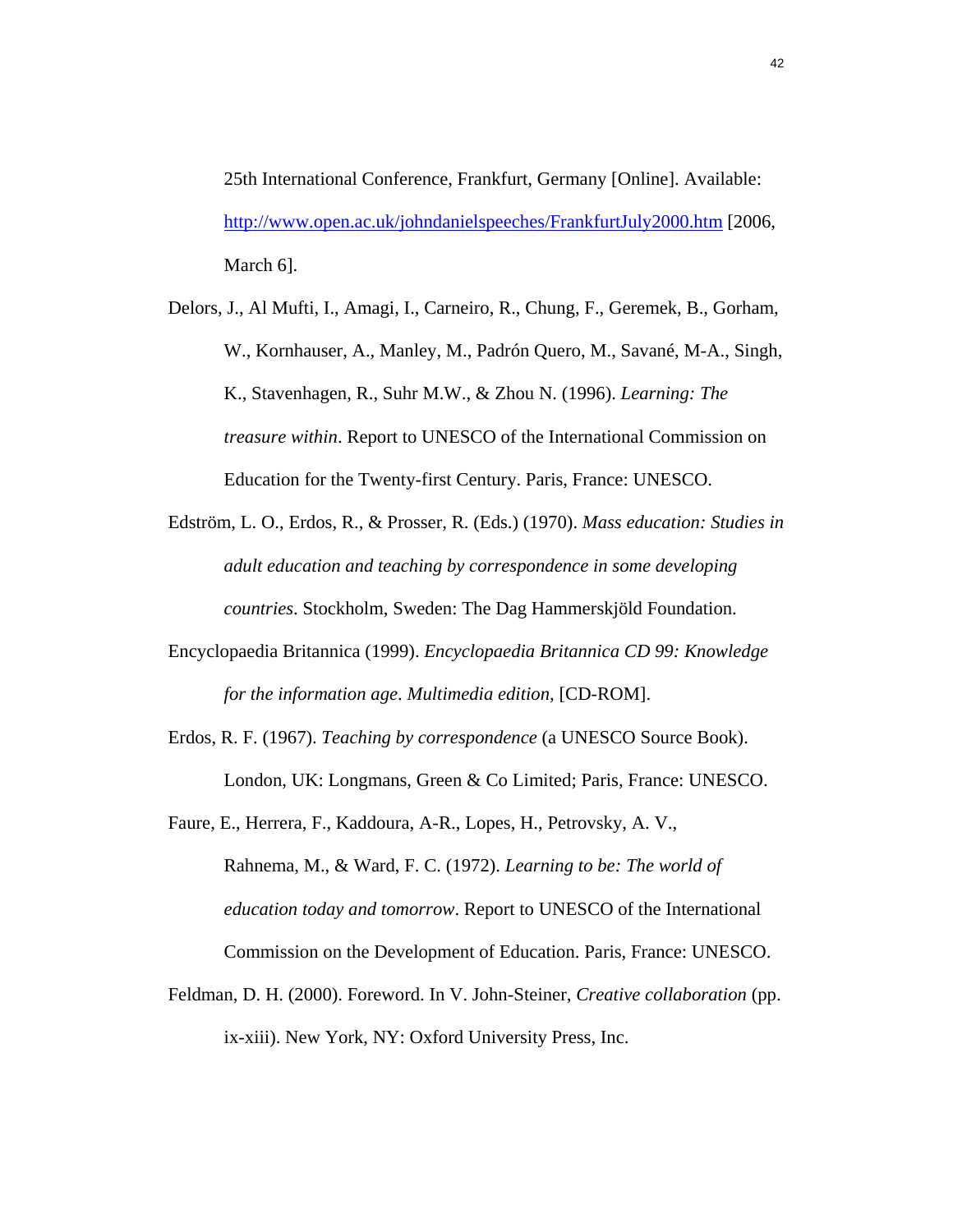- Gagné, R. M. (1970/1985). *The conditions of learning*  $(1<sup>st</sup>/4<sup>th</sup>$ ed.). New York, NY: Holt, Rinehart and Winston.
- Gagné, R. M. & Briggs, L. J. (1974). *Principles of instructional design*. New York, NY: Holt, Rinehart and Winston.
- Gell-Mann, M. (1994). *The quark and the jaguar: Adventures in the simple and the complex*. New York, NY: W. H. Freeman and Company.

Gell-Mann, M. (1995). What is complexity? *Complexity*, *1*(1), 16-19.

- Gove, P. B. (Ed.) (1993). *Webster's third new international dictionary of the English language*. Unabridged edition. Springfield, MA: Merriam-Webster, Inc.
- Gunawardena, C. N. (1995). Social presence theory and implications for interaction and collaborative learning in computer conferences. *International Journal of Educational Telecommunications*, *1*(2/3), 147- 166.
- Hesselbein, F., Goldsmith, M., & Beckhard, R. (Eds.) (1997). *The organization of the future*. San Francisco, CA: Jossey-Bass Publishers.
- Hmelo, C.E. (1998). Problem-based learning: Effects on the early acquisition of cognitive skill in medicine. *The Journal of the Learning Sciences*, *7*(2), 173-208.
- Holland, J. H. (1995). Can there be a unified theory of complex adaptive systems? In H. J. Morowitz & J. L. Singer (Eds), *The mind, the brain, and complex*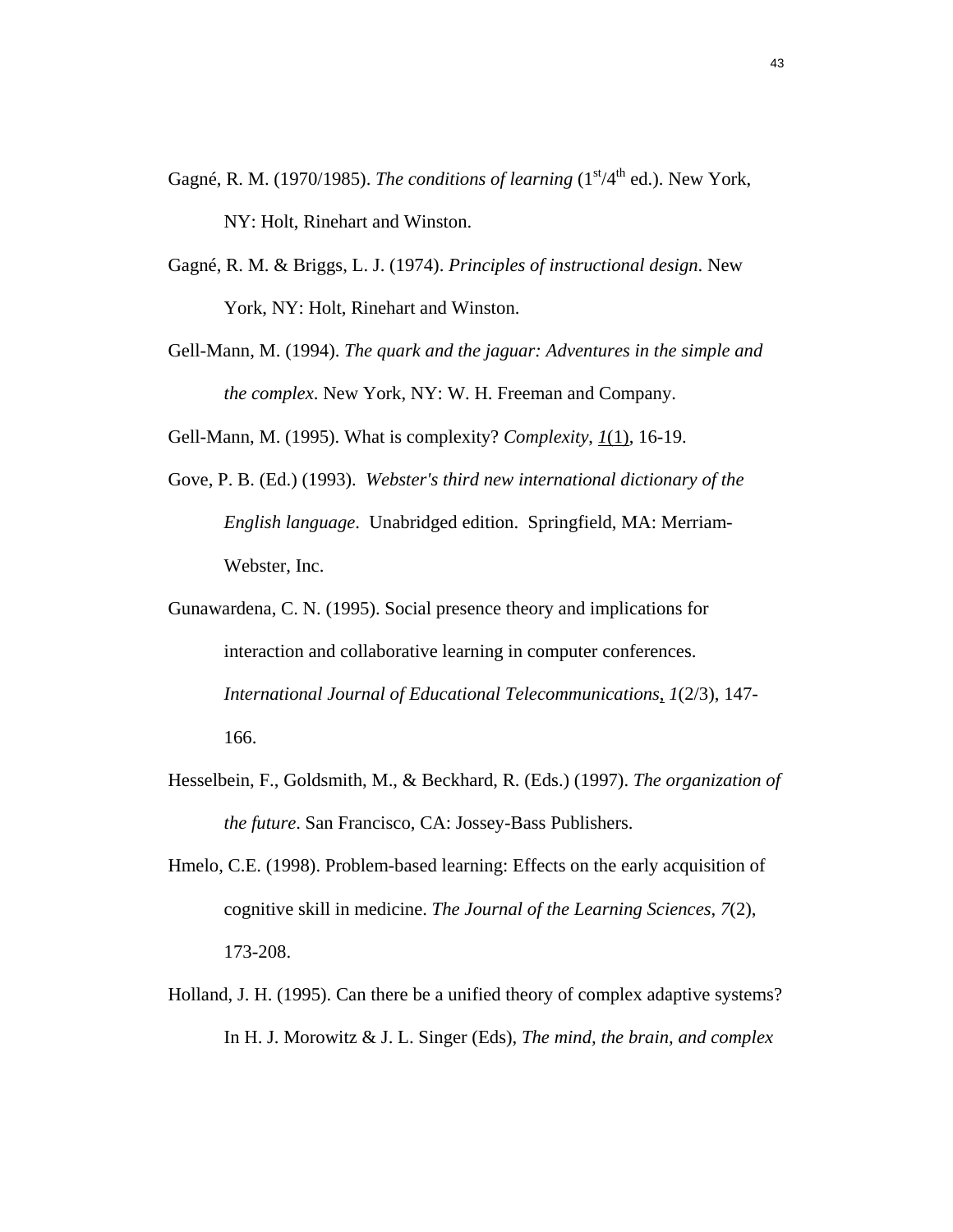*adaptive systems*. Proceedings Volume XXII, Santa Fe Institute, Studies in the Sciences of Complexity. Reading, MA: Addison-Wesley Publishing Company.

- Jamison, D. T. & McAnany, E. G. (1978). *Radio for education and development*. Beverly Hills, CA: Sage Publications.
- Jamison, D. T., Klees, S. J., & Wells, S. J. (1978). *The costs of educational media: Guidelines for planning and evaluation*. Beverly Hills, CA: Sage Publications.
- John-Steiner, V. (2000). *Creative collaboration*. New York, NY: Oxford University Press, Inc.
- Jonassen, D. (1994). Instructional design models for well-structured and illstructured problem solving learning outcomes. *Educational Technology Research & Development*, *45*(1), 65-94.
- Koestler, A. (1959). *The sleepwalkers: A history of man's changing vision of the universe*. London, UK: Hutchinson.
- Koestler, A. (1989, originally published in 1967). *The ghost in the machine*, London, UK: The Penguin Group.

Learning Development Institute. (2001). Web site of the Learning Development Institute [Online]. Available: http://www.learndev.org [2006, March 6].

Learning Development Institute. (2005). *Learners in a changing learning landscape: New roles and expectations*. A dialogue motivated by an ibstpi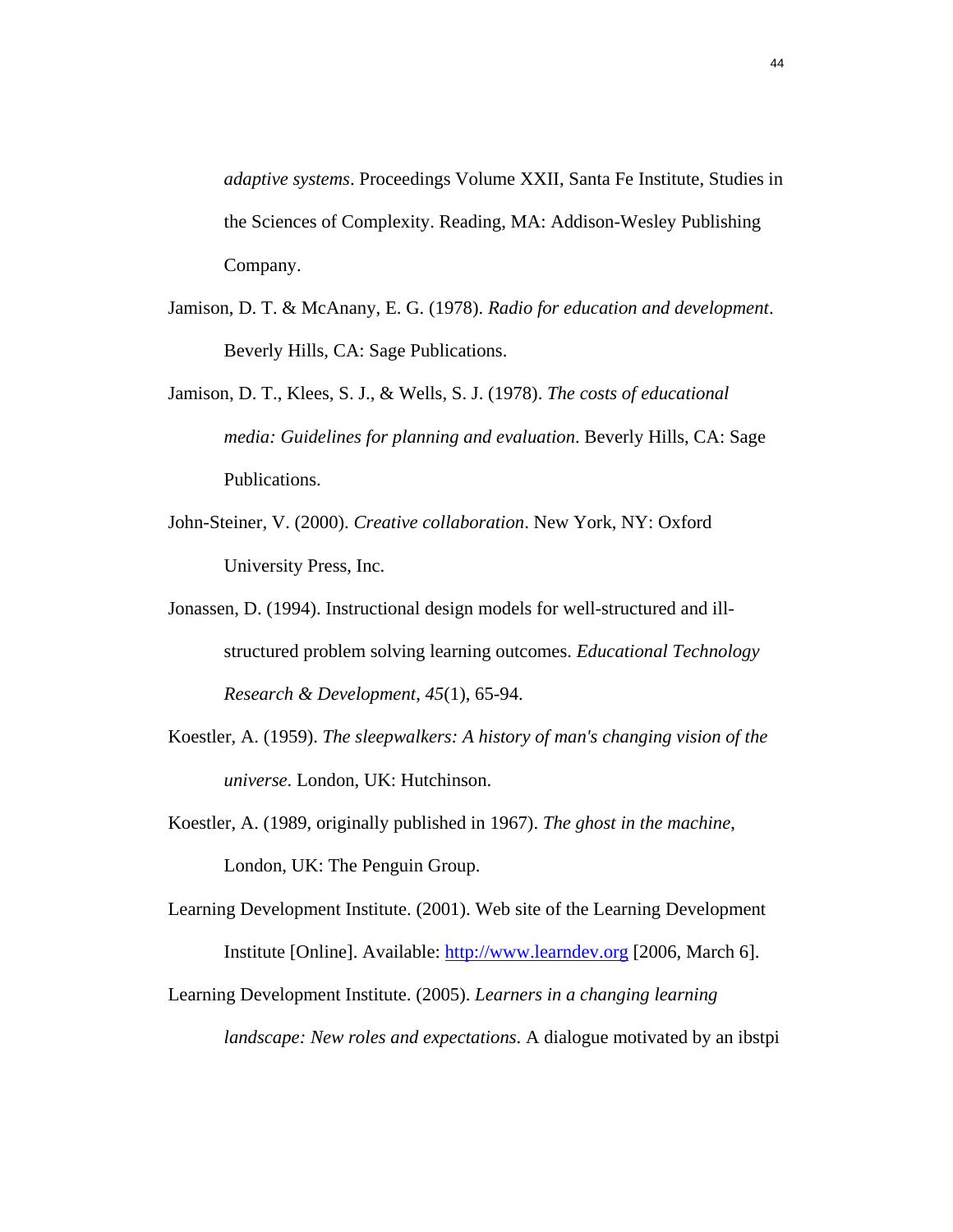research project [Online]. Available: http://www.learndev.org/ibstpi-AECT2005.html [2006, March 4].

Learning Without Frontiers. (2000). Web site of UNESCO's Learning Without Frontiers program [Online]. Available:

http://www.unesco.org/education/lwf/ [2006, March 6].

- Lederman, L. M. (1999, April). On the threshold of the  $21<sup>st</sup>$  century: Comments on science education. Paper presented at the Symposium on *Overcoming the underdevelopment of learning* (J. Visser, Chair) at the Annual Meeting of the American Educational Research Association, Montreal, Canada [Online]. Available: http://www.learndev.org/dl/lederman\_f.pdf [2006, March 6].
- Levin, S. A. (1999). *Fragile dominion: Complexity and the commons*. Reading, MA: Perseus Books.
- Marquardt, M. J. (1996). *Building the learning organization*. New York, NY: McGraw Hill.
- Meaning of Learning [MOL] project (n.d.). *In search of the meaning of learning* (J. Visser, Chair). Presidential Session at the International Conference of the Association for Educational Communications and Technology, Denver, CO (October 2000) [Online]. Available: http://www.learndev.org/MoL.html [2006, March 6].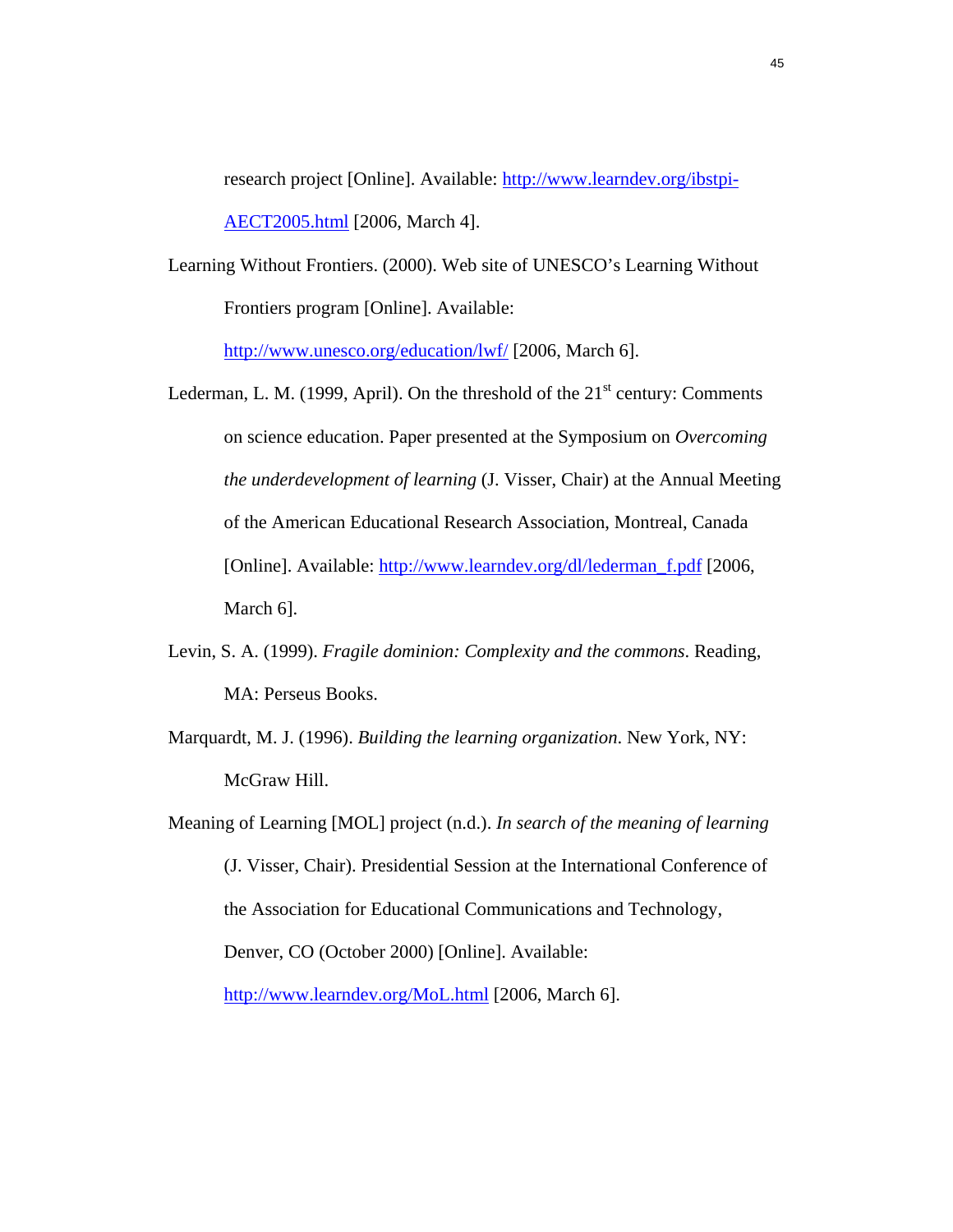- Nickerson, R. S. (1993). On the distribution of cognition: Some reflections. In G. Salomon (Ed.), *Distributed cognitions: Psychological and educational considerations*. Cambridge, UK: Cambridge University Press.
- Nicolescu, B. (1999, April). The transdisciplinary evolution of learning. Paper presented at the Symposium on *Overcoming the underdevelopment of learning* (J. Visser, Chair) at the Annual Meeting of the American Educational Research Association, Montreal, Canada [Online]. Available: http://www.learndev.org/dl/nicolescu\_f.pdf [2006, March 6].

Nicolescu, B. (2002). *Manifesto of transdisciplinarity*. New York: SUNY Press.

- Pais, A. (1991). *Niels Bohr's times, in physics, philosophy and polity*. Oxford, UK: Clarendon.
- Pais, A. (1997). *A tale of two continents: A physicist's life in a turbulent world*. Princeton, NJ: Princeton University Press.
- Pérez de Cuéllar, J., Arizpe, L., Fall, Y. K., Furgler, K., Furtado, C., Goulandris, N., Griffin, K., ul Haq, M., Jelin, E., Kamba, A., Magga, O-H., Mikhalkov, N., Nakane C., & Takla, L. (1996). *Our creative diversity*. Report of the World Commission on Culture and Development. Paris, France: UNESCO.
- Perraton, H. (Ed.) (1976). *Food from learning: The International Extension College 1971-1976*. Cambridge, UK: International Extension College.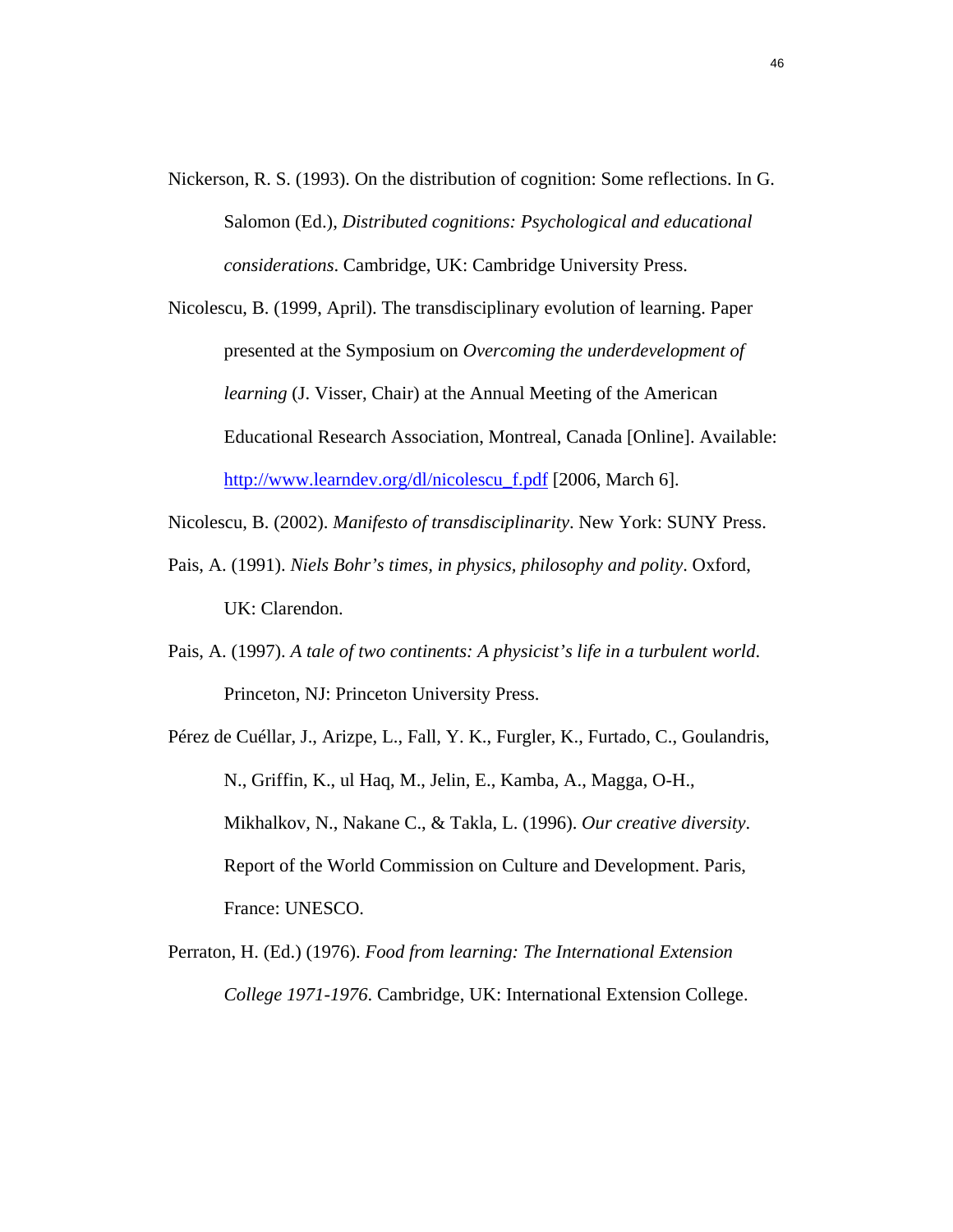- Perutz, M. (1998). *I wish I'd made you angry earlier: Essays on science, scientists and humanity*. New York, NY: Cold Spring Harbor Laboratory Press.
- Peters, O. (1994). Distance education and industrial production: A comparative interpretation in outline (1967). In D. Keegan (Ed.), *The industrialization of teaching and learning* (pp. 107-127). London, UK: Routledge.
- Rossman, P. (1993). *The emerging worldwide electronic university: Information age global higher education.* Praeger studies on the 21<sup>st</sup> century. Westport, CT: Praeger.
- Rossman, P. (2002). *Transforming human society: The future of higher (lifelong) education: A vision of job training and education for everyone on the planet during this century, planning for all worldwide, a holistic view* [Online]. Available:

http://ecolecon.missouri.edu/globalresearch/index.html [2006, March 6].

- Sakaiya, T. (1991). *The knowledge-value revolution, or, a history of the future*. Tokyo, Japan: Kodansha International Ltd., originally published in 1985 in Japanese by PHP Kenkyujo, Kyoto, Japan as *Chika kakumei*.
- Salomon, G. (Ed.) (1993). *Distributed cognitions: Psychological and educational considerations*. Cambridge, UK: Cambridge University Press.
- Salomon, G. (2000, June). *It's not just the tool, but the educational rationale that counts*. Invited keynote address at the 2000 Ed-Media Meeting, Montreal,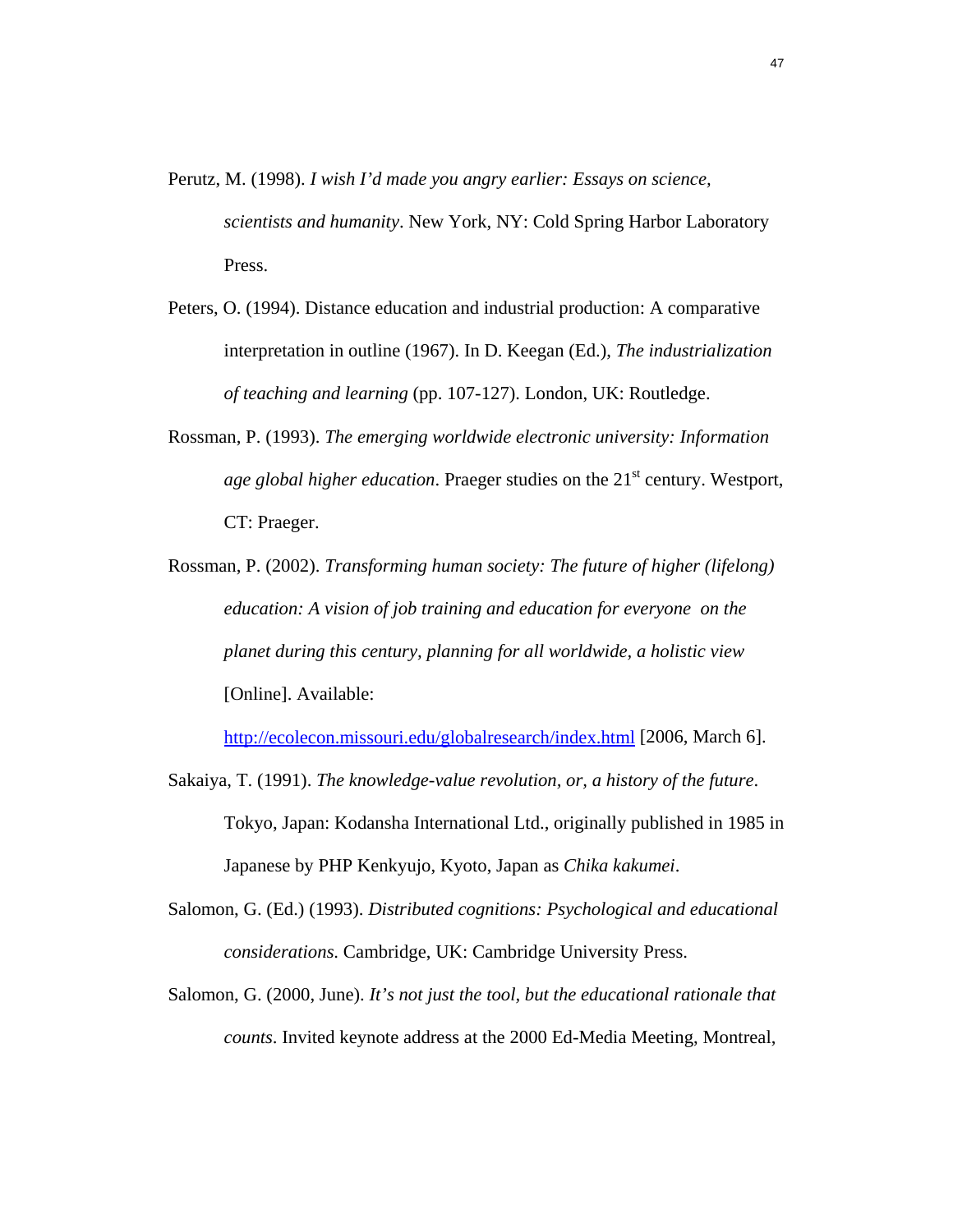Canada [Online]. Available:

http://www.aace.org/conf/edmedia/00/salomonkeynote.htm [2006, March 6].

- Schramm, W. (1977). *Big media, little media: Tools and technologies for instruction*. Beverly Hills, CA: Sage Publications.
- Semenov, A. (2005). *Information and communication technologies in schools A handbook for teachers, or How ICT can create new, open learning environments*. Paris, France: UNESCO [also Online]. Available: http://unesdoc.unesco.org/images/0013/001390/139028e.pdf [2006, March 6].
- Senge, P. M. (1990). *The fifth discipline: The art and practice of the learning organization*. New York, NY: Doubleday.
- Senge, P. M., Kleiner, A., Roberts, C., Ross, R. B., & Smith, B. J. (1994). *The fifth discipline fieldbook: Strategies and tools for building a learning organization*. New York, NY: Doubleday.
- Simonson, M. (2000). Making decisions: The use of electronic technology in online classrooms. *Principles of Effective Teaching in the Online Classroom: New Directions for Teaching and Learning*, *84* (pp 29-34).
- Sharma, Y. (2003). Literacy: a global problem Written out of the script. *The New Courrier, No. 2* [Online]. Available: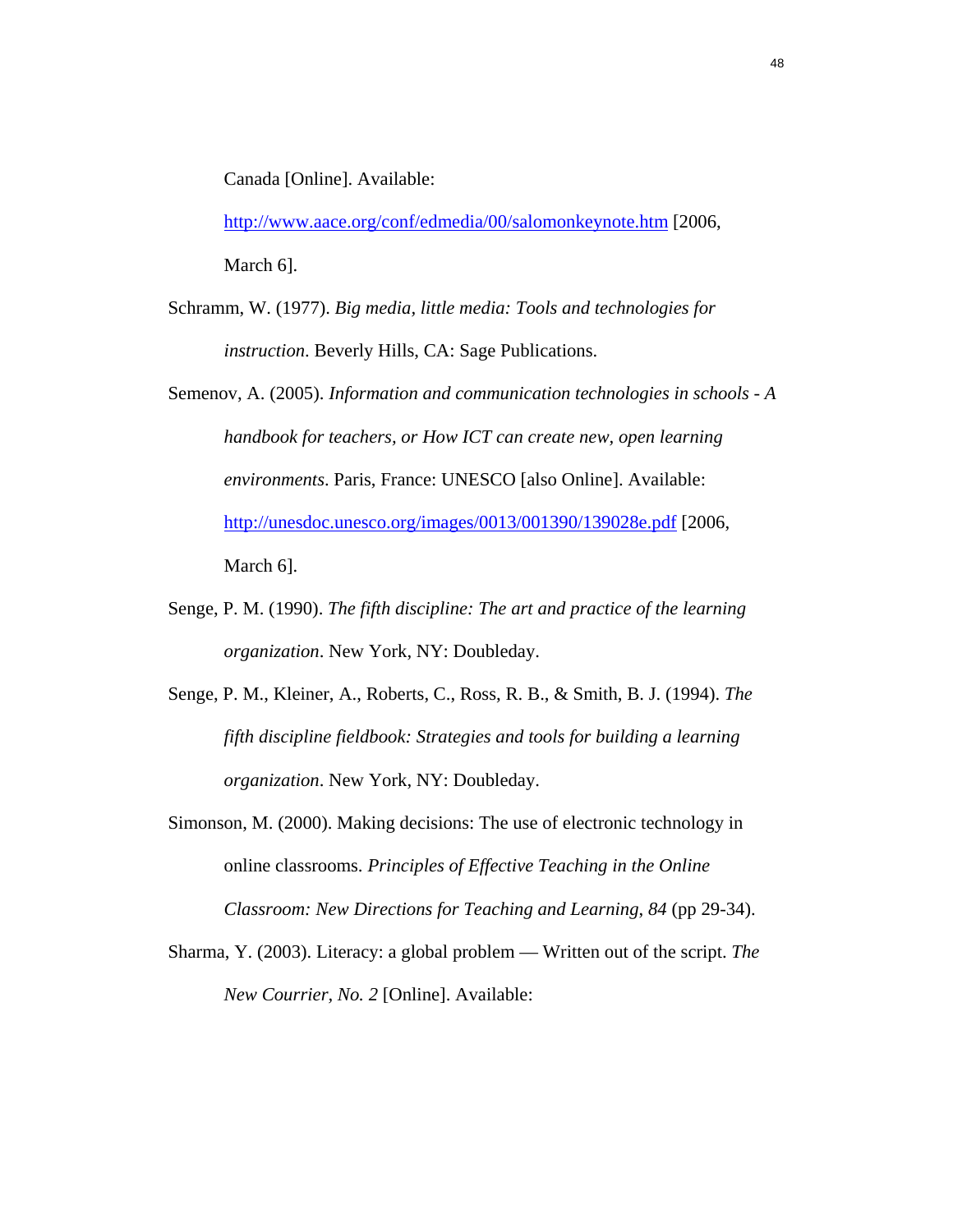http://portal.unesco.org/en/ev.php@URL\_ID=10513&URL\_DO=DO\_TO PIC&URL\_SECTION=201.html [February 22, 2006].

- Ulam, S. (1991). *Adventures of a mathematician*. Berkeley, CA: University of California Press.
- UNESCO (2000). *World education report 2000 The right to education: Towards education for all throughout life*. Paris, France: UNESCO Publishing [also Online]. Available:

http://www.unesco.org/education/information/wer/PDFeng/wholewer.PDF

[2006, March 6].

UNESCO (2001, February). *Report on the UNESCO programme – Learntec* 

*2001*. Report of the international expert meeting held in conjunction with

Learntec 2001 in Karlsruhe, Germany.

UNESCO Institute of Statistics (2006). *Children out of school: Measuring exclusion from primary education*. Montreal: UNESCO Institute of Statistics [also Online]. Available: http://www.uis.unesco.org/template/pdf/educgeneral/OOSC\_EN\_WEB\_FI

NAL.pdf [March 3, 2006].

UNESCO: International Institute for Educational Planning (1967a). *New educational media in action: Case studies for planners – I, II, & III*. Paris, France: United Nations Educational, Scientific and Cultural Organization.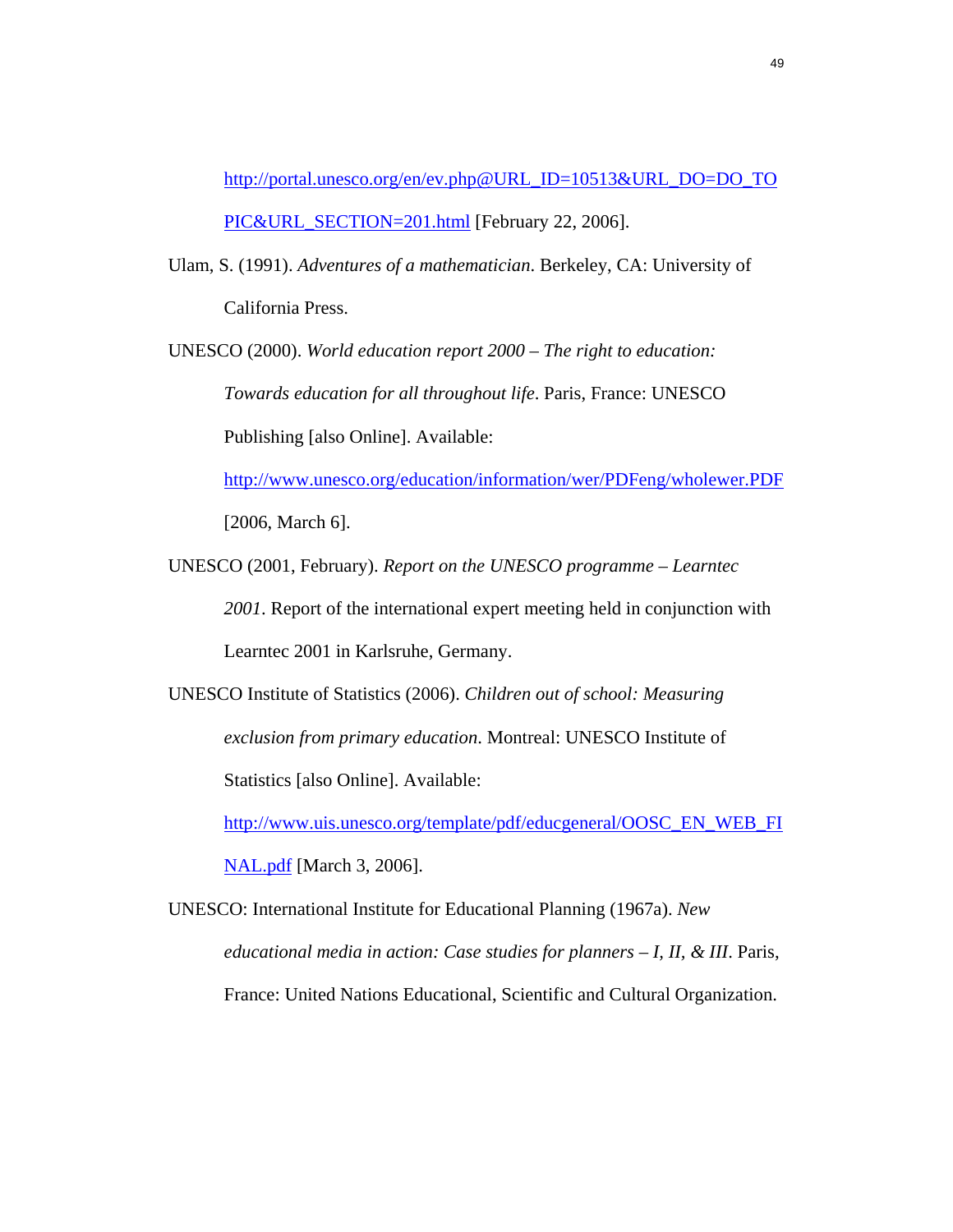- UNESCO: International Institute for Educational Planning (1967b). *The new media: Memo to educational planners*. Paris, France: United Nations Educational, Scientific and Cultural Organization.
- United Nations (1999). *Declaration and programme of action on a culture of peace*, General Assembly Resolution A/53/243. New York, NY: United Nations.
- United Nations (2005). *UN Millennium Development Goals* [Online]. Available: http://www.un.org/millenniumgoals/index.html [2006, March 6].
- UNITWIN/UNESCO Chairs (n.d.) Web site of UNESCO's UNITWIN/UNESCO Chairs program [Online]. Available:

http://www.unesco.org/education/educprog/unitwin/index.html [2006, March 6].

- Visser, J. (2000, November). *Learning in the perspective of complexity*. Paper presented at the Santa Fe Institute, Santa Fe, NM [Online]. Available: http://www.learndev.org/SantaFe.html [2006, March 6].
- Visser, J. (2001). Integrity, completeness and comprehensiveness of the learning environment: Meeting the basic learning needs of all throughout life. In D. N. Aspin, J. D. Chapman, M. J. Hatton, & Y. Sawano (Eds.), *International Handbook of Lifelong Learning* (pp. 447-472). Dordrecht, The Netherlands: Kluwer Academic Publishers.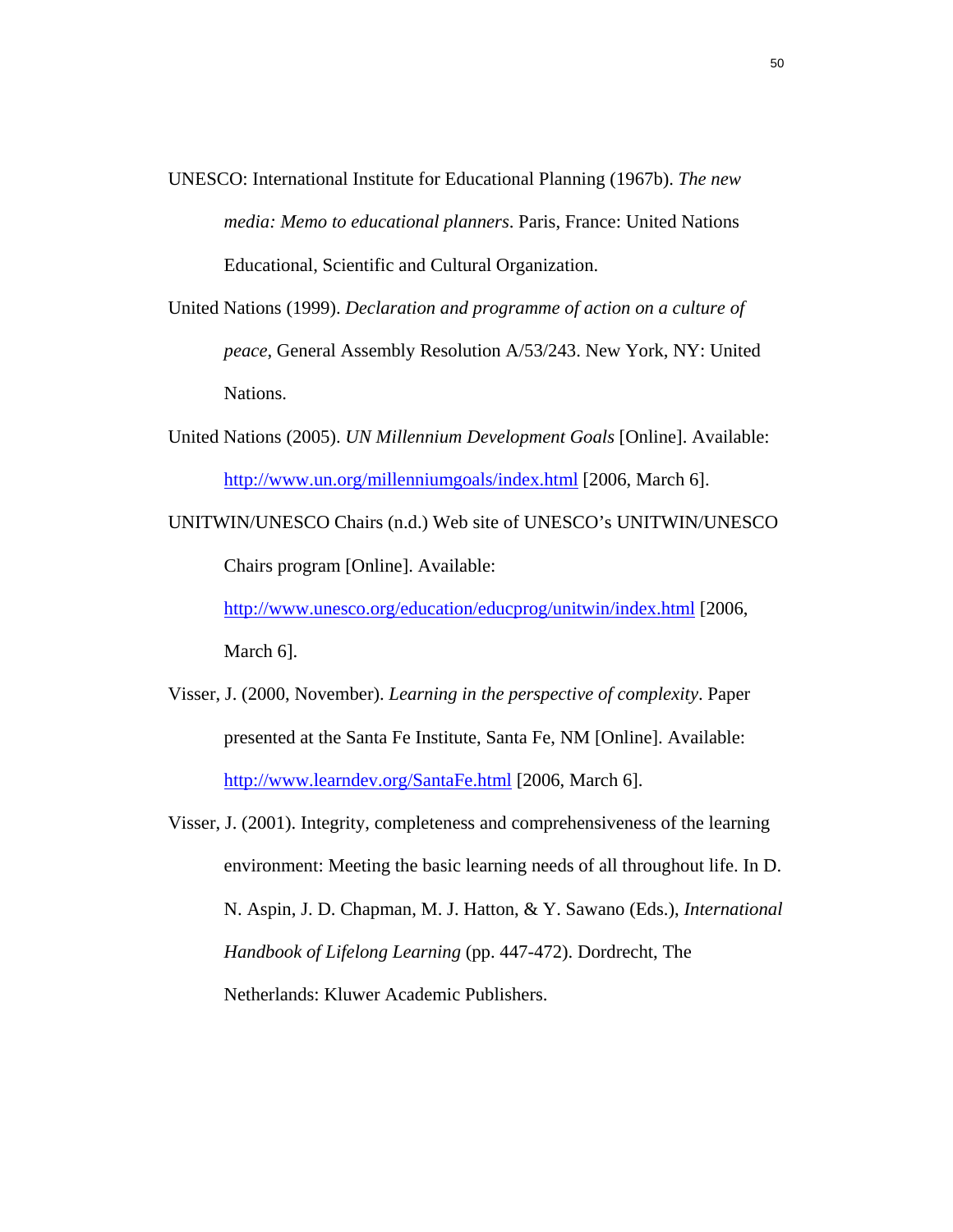- Visser, J., Berenfeld, B., Burnett, R., Diarra, C. M., Driscoll, M. P., Lederman, L. M., Nicolescu, B., & Tinker, R. (1999, April). *Overcoming the underdevelopment of learning*. Symposium held at the Annual Meeting of the American Educational Research Association, Montreal, Canada [Online]. Available: http://www.learndev.org/aera.html [2006, March 6].
- Visser, J. & Visser, Y.L. (2000, October). On the difficulty of changing our perceptions about such things as learning. Paper presented at the Presidential Session on *In Search of the Meaning of Learning* (J. Visser, Chair) at the International Conference of the Association for Educational Communications and Technology, Denver, CO [Online]. Available: www.learndev.org/dl/DenverVisserVisser.PDF [2006, March 6].
- Visser, J., Visser, Y. L., Amirault, R. J., Genge, C. D., & Miller, V. (2002, April). *Second order learning stories*. Paper presented by at the annual meeting of the American Educational Research Association (AERA), New Orleans, Louisiana, April 1–5, 2002.
- Visser, L. (1998). *The development of motivational communication in distance education support*. Enschede, The Netherlands: University of Twente (dissertation).
- Visser, L., Plomp, T., Amirault, R., & Kuiper, W. (2002). Motivating Students at a Distance: The Case of an International Audience. *Educational Technology Research & Development*, *50*(2), 94-110.